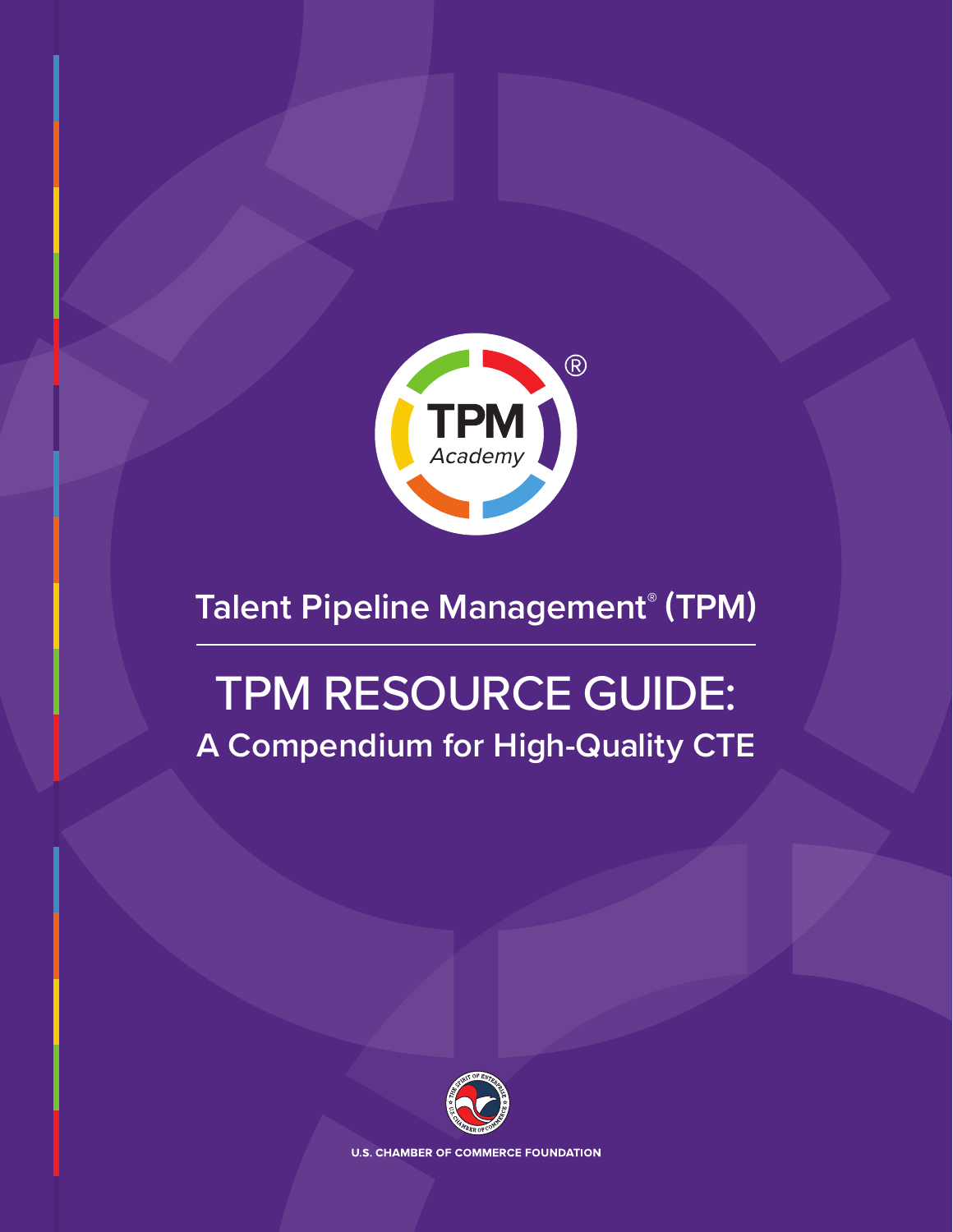

### **U.S. CHAMBER OF COMMERCE FOUNDATION**

The U.S. Chamber of Commerce Foundation is dedicated to strengthening America's long-term competitiveness. We educate the public on the conditions necessary for business and communities to thrive, how business positively impacts communities, and emerging issues and creative solutions that will shape the future.

Copyright © 2020 by the United States Chamber of Commerce Foundation. All rights reserved. No part of this publication may be reproduced or transmitted in any form—print, electronic, or otherwise—without the express written permission of the publisher.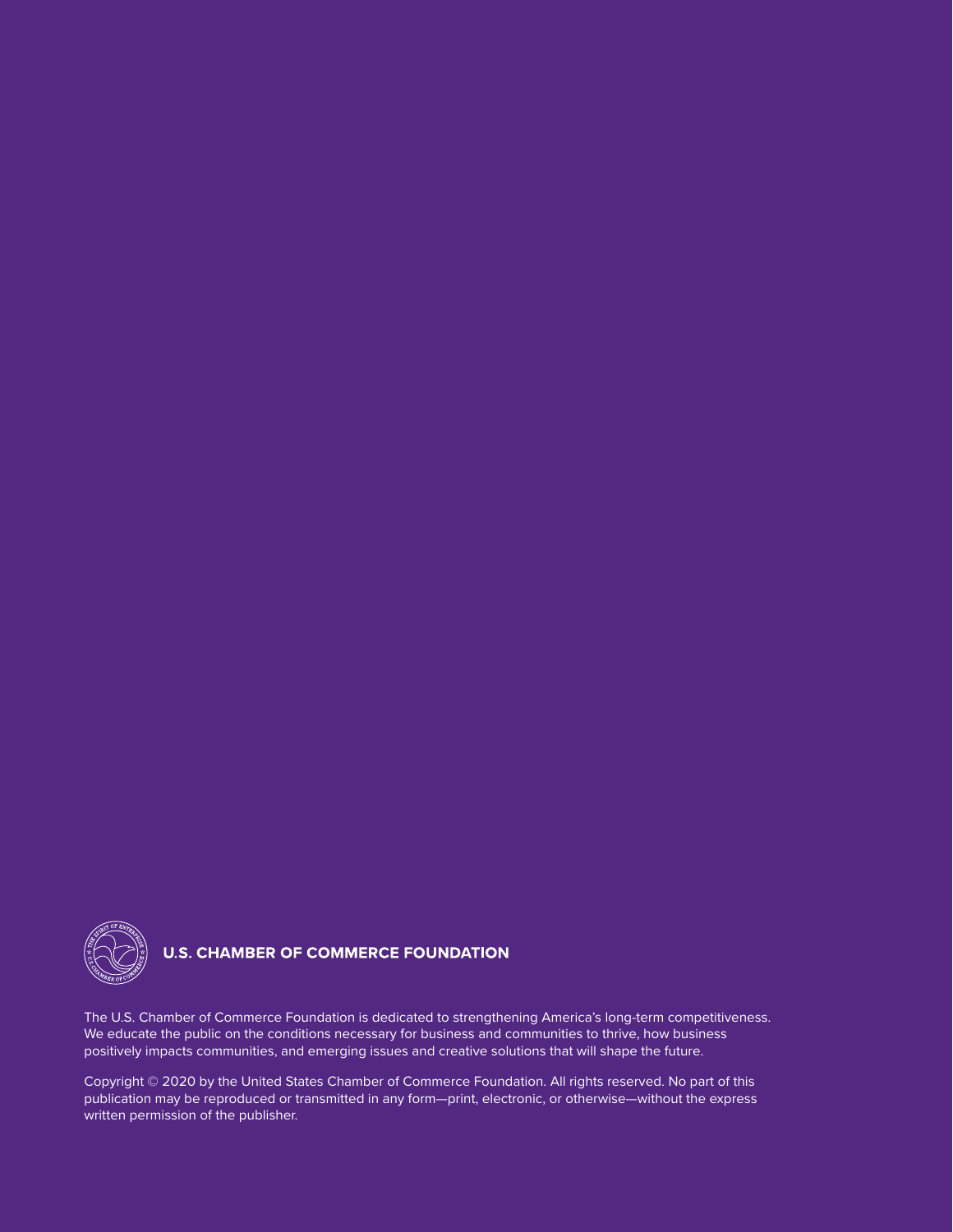## **Table of Contents**

| Resource 3: Improving Employer Engagement in CTE |
|--------------------------------------------------|
|                                                  |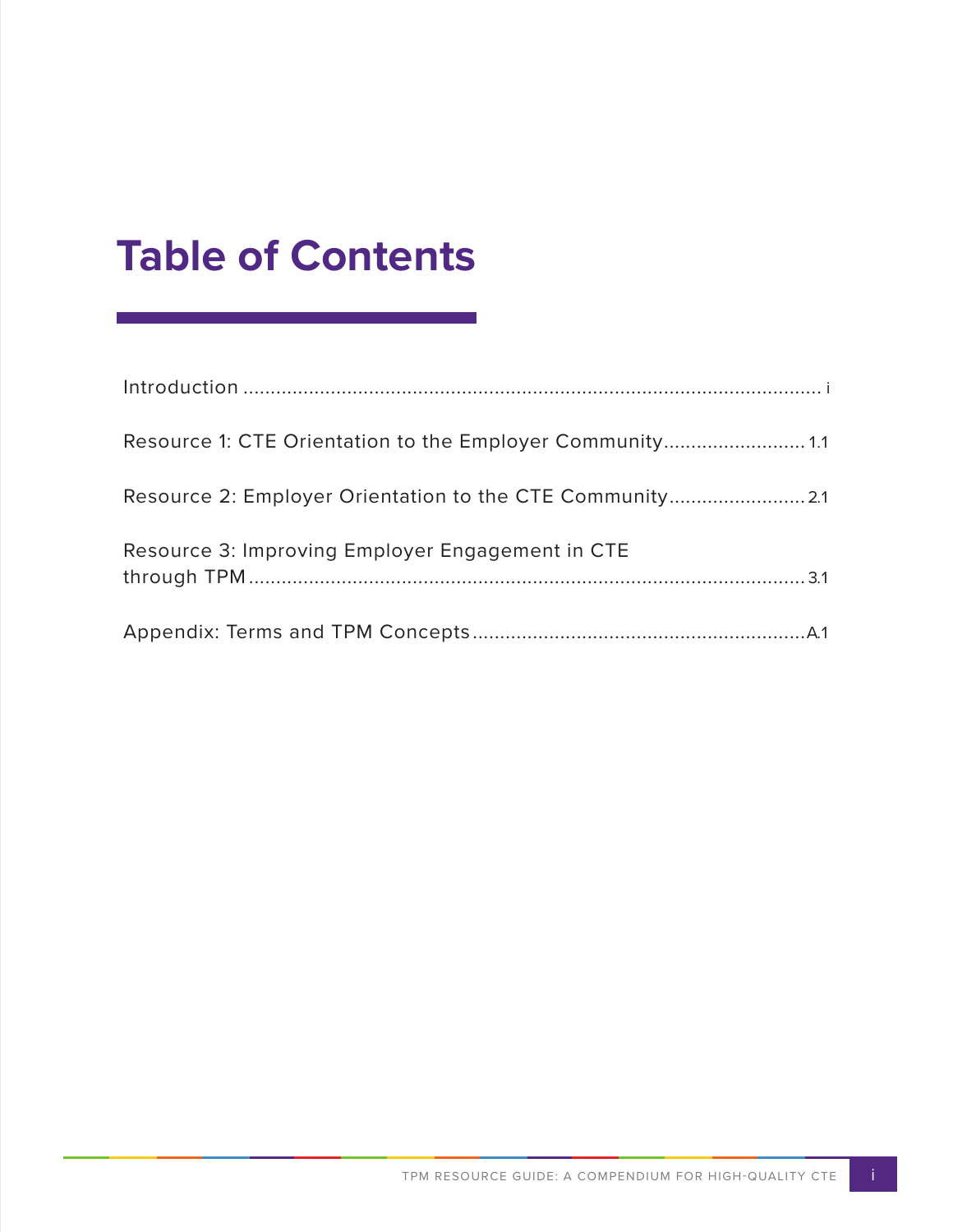## <span id="page-3-0"></span>**Introduction**

Welcome to the Talent Pipeline Management® (TPM) Resource Guide for high-quality career and technical education (CTE). The intended audience of this resource is CTE system leaders and practitioners as well as their employer partners; though other stakeholders interested in TPM may also benefit from the resources contained herein.

The purpose of this guide is to build stronger partnerships between employers and the CTE community—bridging the communication divide by providing each with an orientation of the other. Another goal is to demonstrate how TPM can be used as a framework to improve employer-led partnerships with CTE system leaders and practitioners. It is our hope that this resource guide serves not only as an introduction to the TPM framework, but that more CTE systems and programs can begin leveraging and benefiting from this authentically employer-led movement.

#### **What is TPM**

Led by the U.S. Chamber of Commerce Foundation, TPM is designed to be a scalable, authentically employerled solution designed to close the skills gap in ways that generate a return on investment (ROI) for learners, education and workforce providers, employers, and the communities in which they reside. It is a systemic approach to unlocking employer leadership and engagement in a novel way by speaking the language of—and leveraging strategies and practices associated with—**supply chain management**. The TPM system is taught through the **TPM Academy®** and supported by the TPM Academy curriculum and web tools. It provides a structured process that facilitates employers engaging in collective action, producing primary source data about their workforce needs and challenges, and designing and implementing solutions that address their most pressing workforce **shared pain points**. TPM is built to generate **shared value** for all stakeholders. Launched in 2014, the growing TPM movement is now in 33 states, DC, and Canada, with hundreds of active **employer collaboratives** involving thousands of employers.

### **What is CTE**

CTE refers to programs of study offered mainly by secondary schools, regional technical centers, and community and technical colleges. These programs of study provide students with the academic, employability, and technical skills and credentials needed to prepare for further education and careers.

### **Why a TPM Resource Guide for CTE**

We are in an economy that competes on talent. Employers in a variety of industries are facing chronic skill shortages and are eagerly exploring new strategies to work with education partners to address their talent attraction, sourcing, retention, as well as diversity and equity needs.

Learners also must be effective in their pursuit of career awareness and exploration activities and in connecting their education, training, and credentialing to employment. Workers too must find, access, and complete **upskilling** opportunities to achieve upward economic mobility.

Moreover, state leadership, as well as high schools and colleges, are exploring new strategies for engaging employers in ways that improve their responsiveness to employer needs. Complementary to this objective is enhancing **career pathways** and programs of study, particularly if simultaneously addressing opportunity gaps for populations with barriers to education, employment, and career advancement.

Strengthening relationships between employers and CTE is more important now than ever before. However, while the need for stronger employer and CTE partnerships is self-evident and growing, there remains major systemic challenges when it comes to engaging employers and sustaining these partnerships at the scale needed for an economy that competes on talent.

TPM is a field-tested and proven solution that was built by the business community based on their own best practices for partner engagement; these resources include examples of how TPM has been implemented in communities large and small. To date, business associations and employers that have been trained on the TPM approach have applied their learnings to a wide variety of partnerships, including CTE. However, not until this point have we developed a set of resources and support materials that are specific to the CTE community.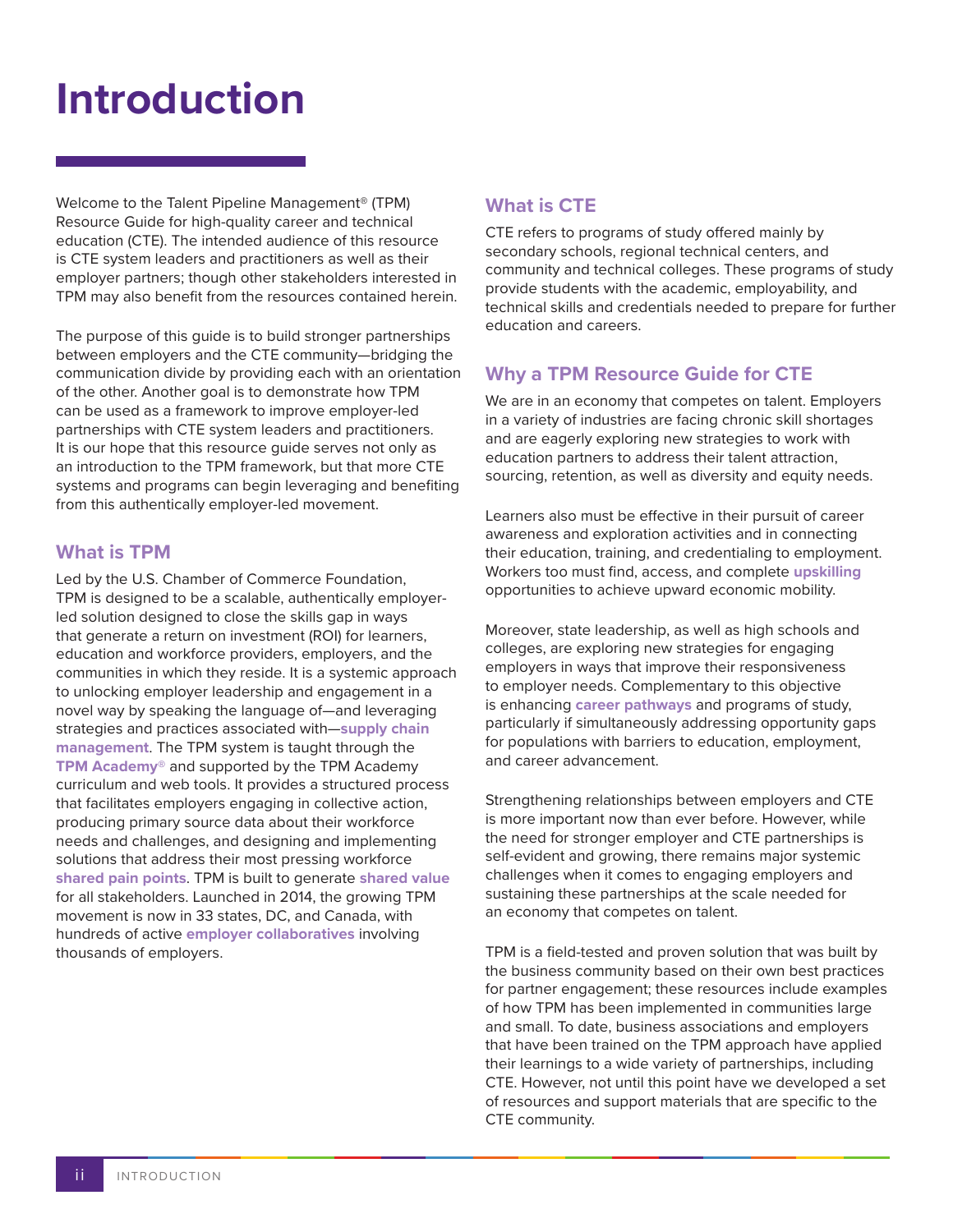TPM is a system and process that complements CTE and can be leveraged in ways that enhance the employer role in these systems by moving employers from an advisory capacity to an **end-customer** role. TPM can be used to strengthen CTE programs in two major ways:

- **The TPM Framework.** TPM provides a framework and shared language for improving understanding and communication between employers and their education and workforce partners.
- **TPM Strategies.** TPM provides a set of strategies, tools, and resources that can be used to improve how employers and education programs work together to develop and implement CTE to get better results for both learners and employers, as well as education and workforce providers.

This guide is meant to bridge the language gap between the CTE and employer communities. It is also a resource for understanding how CTE practitioners can leverage TPM to improve their programs in ways that better connect learners to employment. Whether you are a CTE practitioner or system leader, an employer looking into TPM and how to better partner with CTE programs in their community, or an existing member of the **TPM National Learning Network** this resource is for you.

#### **What is Included in the Resource Guide**

This guide provides a set of resources that can be used to explore how TPM can be leveraged as a framework as well as a set of strategies, to build stronger employer and CTE partnerships. Building successful partnerships requires employers and the CTE community to develop a mutual understanding of each other's worlds and the roles that different professionals and organizations play in making partnerships work. The guide is designed to both introduce newcomers to TPM as well as enhance the existing TPM movement. In addition to this introduction, the guide is composed of three core resources, identified and described below:

- **Resource 1: CTE Orientation to the Employer Community—**This resource is intended for the CTE community as an orientation to better understand the employer community and the professional roles therein.
- **Resource 2: Employer Orientation to the CTE Community—**This resource is intended for the employer community as an orientation to better understand the CTE community, the professional roles therein, and the policy landscape that undergirds CTE in the United States.
- **Resource 3: Improving Employer Engagement in CTE through TPM—**This resource describes how to use TPM to improve employer engagement in CTE. It (1) provides an orientation to TPM as a framework for organizing employers and talent supply chain partnerships that create shared value for learners, education and workforce providers, and employers; (2) explains how TPM can be used to improve communication and promote shared understanding between employers and the CTE community; and (3) describes how TPM can be leveraged as a transformative approach for engaging employers in CTE program design, delivery, and improvement, especially in ways that expand equity and diversity.

Each resource guide includes recommended actions with questions to consider.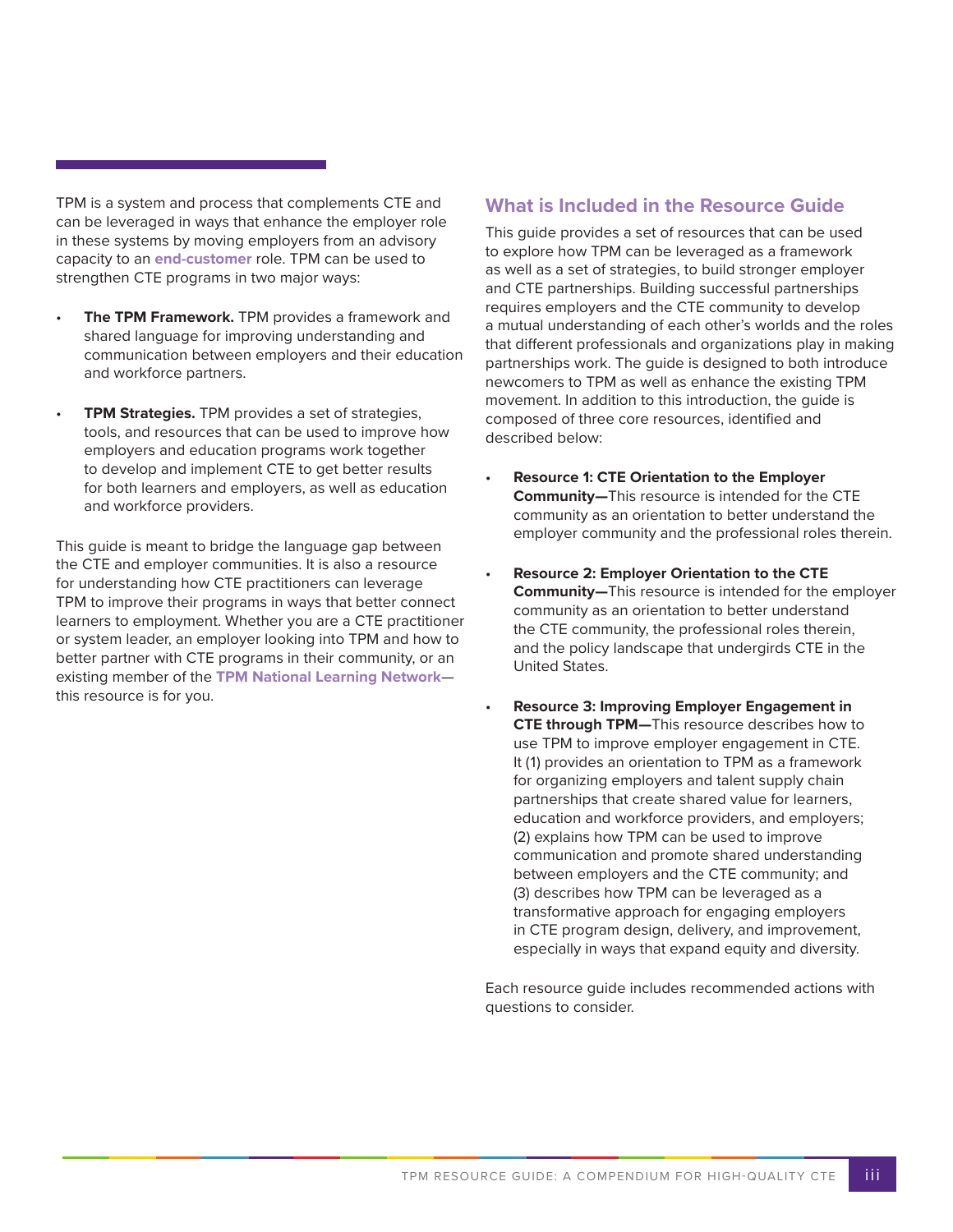#### **How to Use the Resource Guide**

This guide is intended to be flexible in design to support a variety of uses. The resources can be used as standalone documents or bundled together depending on your needs, or the needs of your audience. The following are examples of how you can use the documents together or separately.

- **Getting the Word Out: The resources can be** distributed via email, embedded in a newsletter, or used as collateral at related events in order to help socialize TPM with potential employer partners or with state and local CTE leaders and practitioners.
- **Meetings/Presentations:** The resources can be used as pre-reading or as a resource to have on hand during one-on-one or group meetings, such as with chambers of commerce or with CTE advisory boards. They can also be highlighted in or used to inform a presentation on TPM, CTE, or employer engagement best practices.
- **Workshops/Orientations:** The resources can be used to structure a workshop with employers and CTE leaders and practitioners to explore best practices for employer engagement, or the TPM framework specifically. It can also be used or featured during an in-person or virtual TPM orientation.
- **TPM Academies:** Should you choose to participate in or design your own TPM Academy, these resources can be embedded in the instruction as well as the delivery of the TPM Academy curriculum. They can also be used to help recruit participants in a TPM Academy.
- **CTE Planning:** The resources can be used by state and local CTE leaders to inform their strategy for organizing sector-based or regional employer partnerships and can be included as part of the design of their **Comprehensive Local Needs Assessment (CLNA)**.

### **Further Exploring TPM and CTE**

As stated earlier, whether you are a CTE practitioner or system leader, an employer looking into TPM and how to better partner with CTE programs in their community, or an existing member of the TPM National Learning Network—this Resource Guide has something for you. Not all partners will start from scratch; TPM can be used to add value to existing collaborations between the employer and CTE communities to build stronger partnerships with an outcomes-focused approach. If this is your first exposure to TPM, we encourage you to follow up with the U.S. Chamber of Commerce Foundation team, our TPM Fellows, or any current or past **TPM practitioner** to learn more.

In addition to this resource, there is a growing body of work around TPM that is available and waiting for you. We encourage you to explore the TPM Academy curriculum to unpack and learn the many strategies that make up the TPM system and approach. We also encourage those of you that are interested to begin exploring how you can start or join a TPM Academy.

Advance CTE has a series of fact sheets that clarify the career and technical education (CTE) landscape, particularly the Carl D. Perkins Career and Technical Education Act, the federal education program that invests in secondary and postsecondary CTE programs. Here are some selected resources:

**[Understanding the Strengthening Career and Technical](https://cte.careertech.org/sites/default/files/documents/fact-sheets/UnderstandingPerkinsV_UpdatedAugust2018.pdf)  [Education for the 21st Century Act \(Perkins V\):](https://cte.careertech.org/sites/default/files/documents/fact-sheets/UnderstandingPerkinsV_UpdatedAugust2018.pdf)** A primer on the purpose of Perkins, who benefits, who receives the funding, as well as how the funds are invested.

**[How States Use Perkins—The Basics](https://cte.careertech.org/sites/default/files/documents/fact-sheets/How_States_Use_Perkins-The_Basics-2018.pdf):** This overview includes key findings from state CTE directors on the implementation of Perkins, and how Perkins Basic State Grants are used.

**[Getting to Know the State CTE Director Role](https://cte.careertech.org/sites/default/files/documents/fact-sheets/Getting_to_Know_State_CTE_Director_Role_2018.pdf):** An introduction to state CTE directors, who oversee the implementation of Perkins within their respective states, as well as all features of CTE.

**[Career Technical Education Glossary](https://cte.careertech.org/sites/default/files/documents/fact-sheets/AdvanceCTE_Glossary_August2018.pdf):** A resource that includes specific CTE terms (in addition to the provided Terms and TPM Concepts glossary).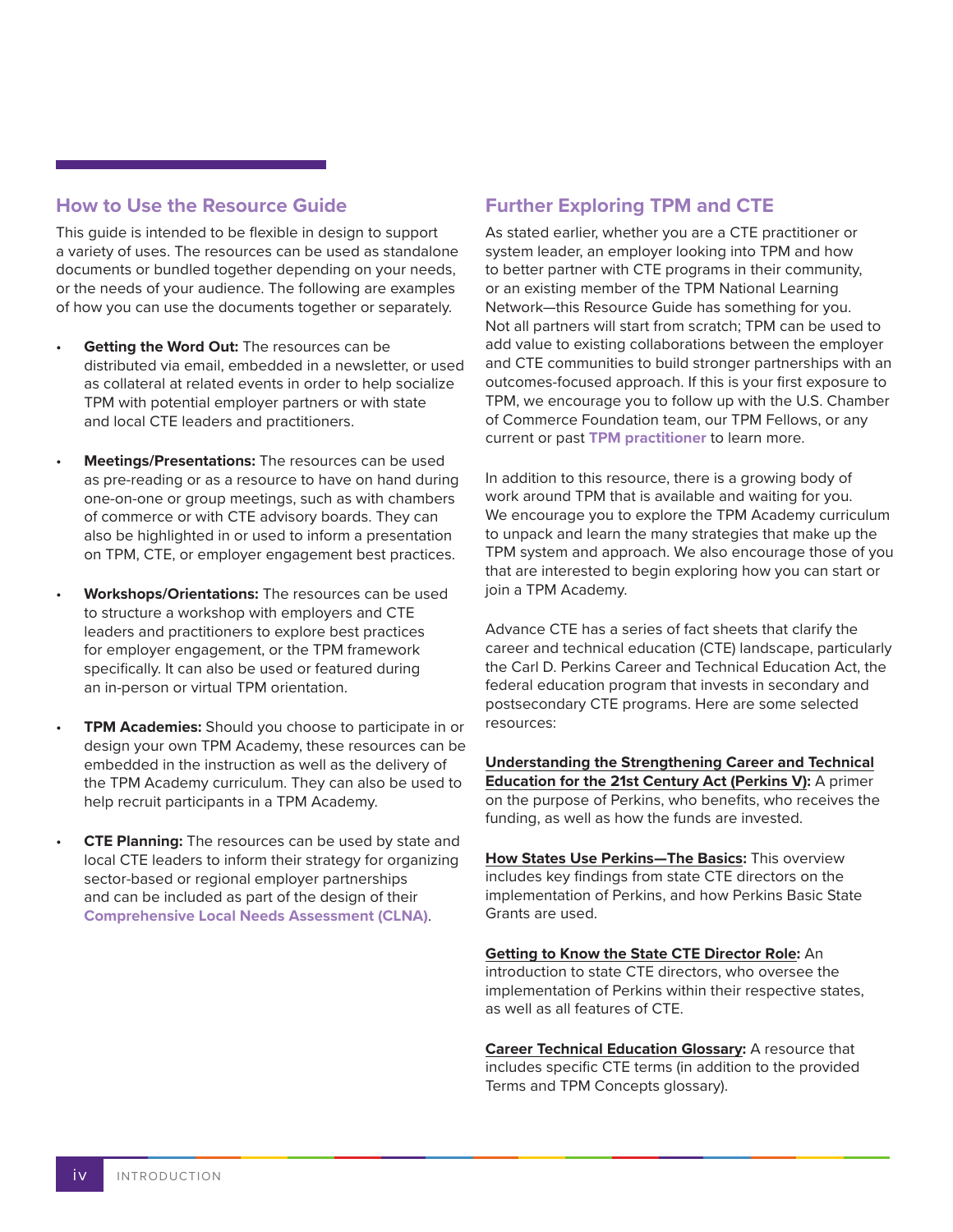## **Authors and Review Committee**

#### **Authors**



**Jason A. Tyszko**

Jason A. Tyszko is vice president of the Center for Education and Workforce at the U.S. Chamber of Commerce Foundation, where he advances policies and programs that preserve America's competitiveness and enhance the career readiness of youth and adult learners. Tyszko received his Master of Arts from the University of Chicago and his Bachelor of Arts from DePaul University.



**Robert G. Sheets**

Bob Sheets is a research professor at the George Washington Institute of Public Policy and focuses his work on education, workforce development, and economic development policy. Sheets received his Bachelor of Arts and Master of Arts from the University of Missouri at Columbia and his doctorate from the University of Illinois at Urbana-Champaign.

#### **U.S. Chamber of Commerce Foundation Staff**

Niki DaSilva, Manager Jaimie M. Francis, Executive Director Cheryl Oldham, Senior Vice President

### **CTE Review Committee and Evaluators**

Alex Beck, Brattleboro Development Credit Corp (Vermont)

Tiara Booker-Dwyer, Maryland State Department of Education

David Horseman, Kentucky Department of Education

*Richard Katt, formerly of the Nebraska Department of Education*

Kate Kreamer, Advance CTE

Angela Kremers, Arkansas Department of Education

Kim Kuchenbrod, Vermilion Advantage (Illinois)

Lazaro Lopez, District 214 (Illinois)

Katie Mehin, West-MEC (Arizona)

*Aaron Parsons, West-MEC (Arizona)*

Brian Pyles, Michigan Department of Education

Cathie Raymond, Arizona Department of Education

Emily Rusca, Northern Illinois University

*Sheila Ruhland, Madison Area Technical College (Wisconsin)* 

Scott Smathers, Kansas Board of Regents

Laura Smith, Buffalo Niagara Partnership (New York)

Jack Townsley, Lenawee Intermediate School District (Michigan)

Sara Tracy, Kentucky Chamber of Commerce Workforce Center

*Stephanie Veck, Maher & Maher*

Kami Welch, Arvada Chamber of Commerce

*\*Italics denote evaluators*

The Chamber Foundation would particularly like to thank Advance CTE for their partnership and contributions to this effort.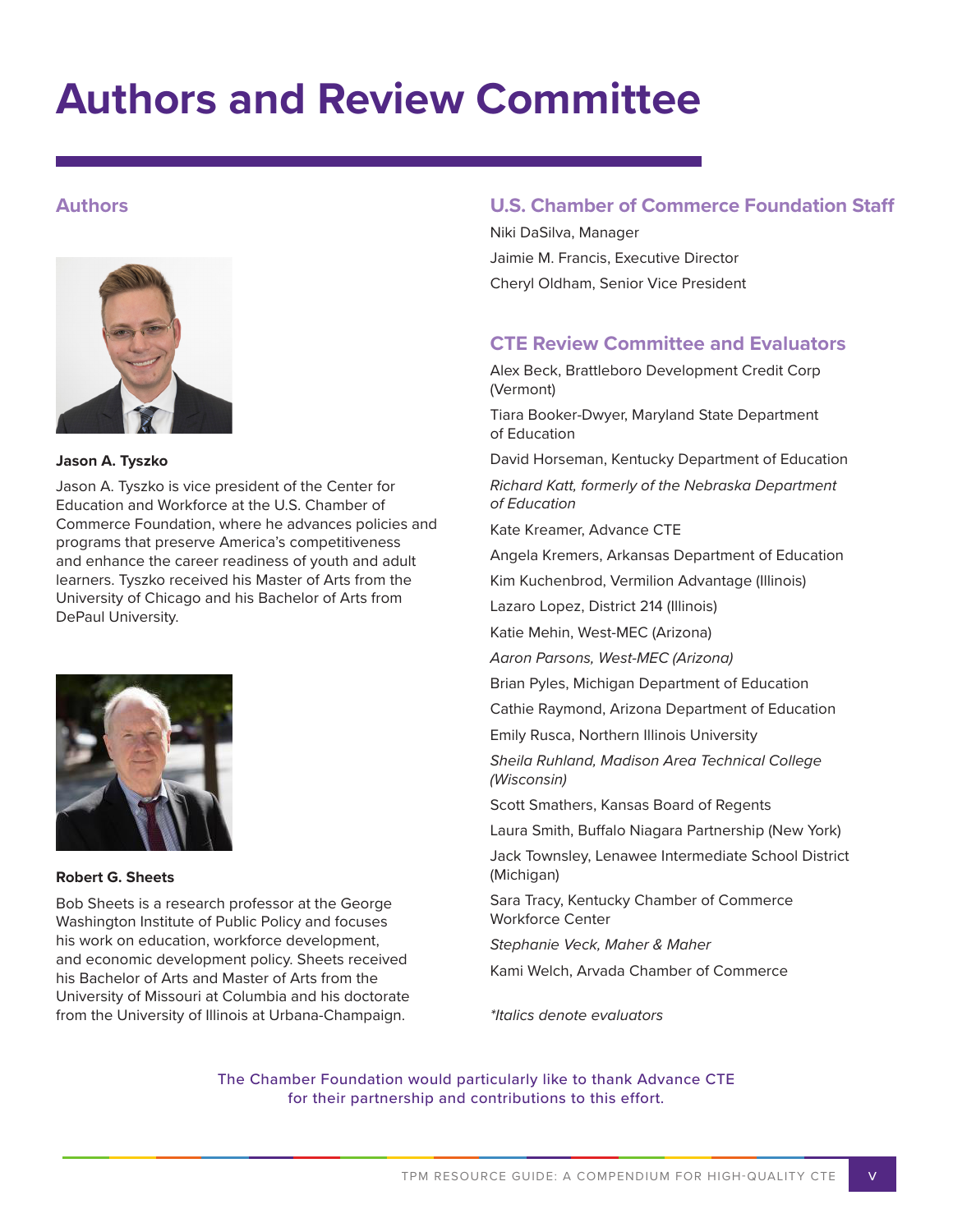<span id="page-7-0"></span>**Resource 1: [CTE Orientation to the](#page-8-0)  Employer Community**



## **Talent Pipeline Management® (TPM)**

## TPM RESOURCE GUIDE: **A Compendium for High-Quality CTE**



**U.S. CHAMBER OF COMMERCE FOUNDATION**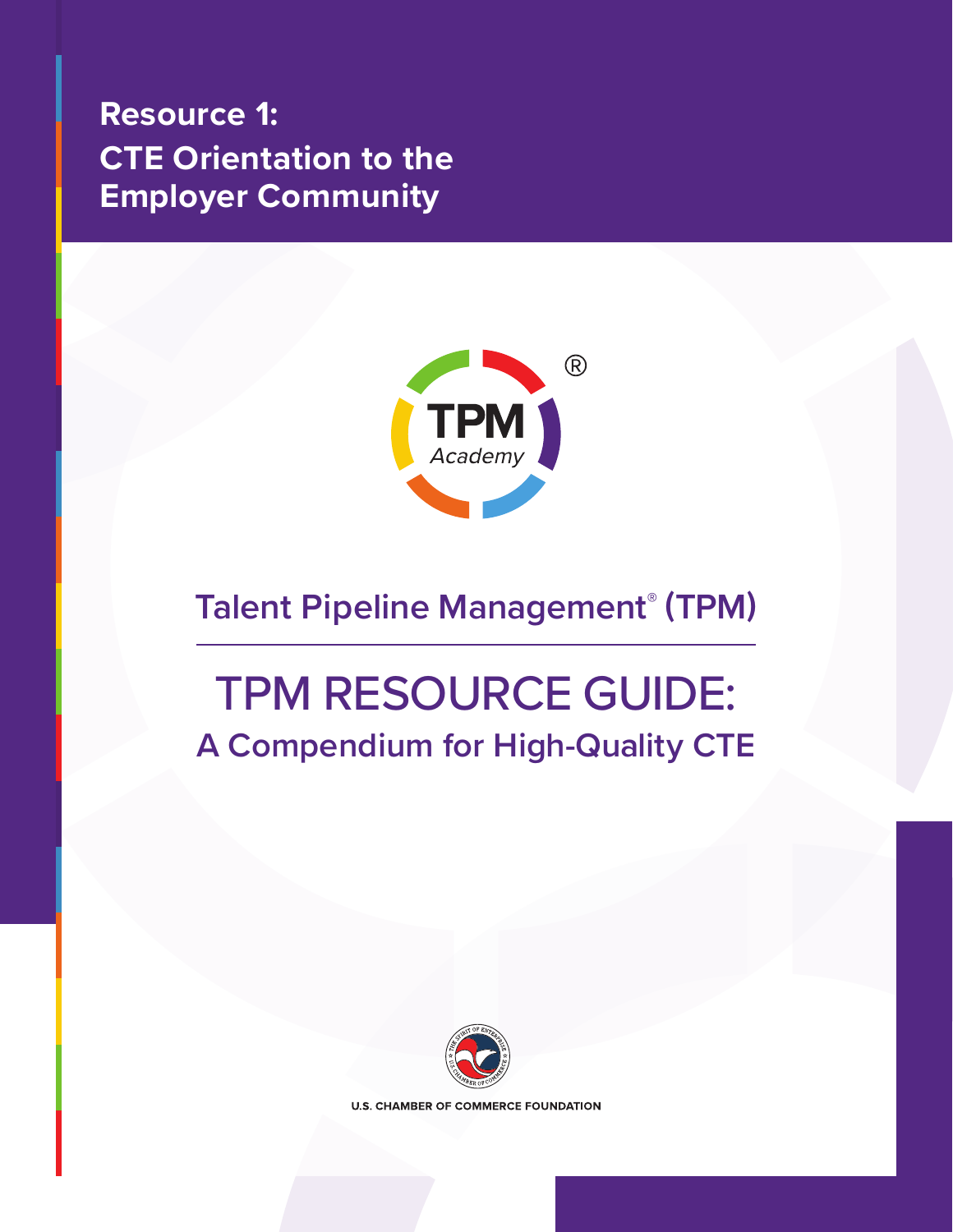# <span id="page-8-0"></span>**Resource 1: Table of Contents**

| Orienting CTE to Employers, Employer Organizations,                                                                |
|--------------------------------------------------------------------------------------------------------------------|
|                                                                                                                    |
|                                                                                                                    |
| Employers in the private sector are usually classified by<br>industry and size with one or more physical locations |
| Employers vary widely in how they organize work and                                                                |
| Employers vary widely on how and where they                                                                        |
| Employers utilize professionals in multiple roles                                                                  |
| Employers directly engage in workforce initiatives and<br>partnerships as well as through trusted intermediaries,  |
| Recommended Actions for CTE Programs                                                                               |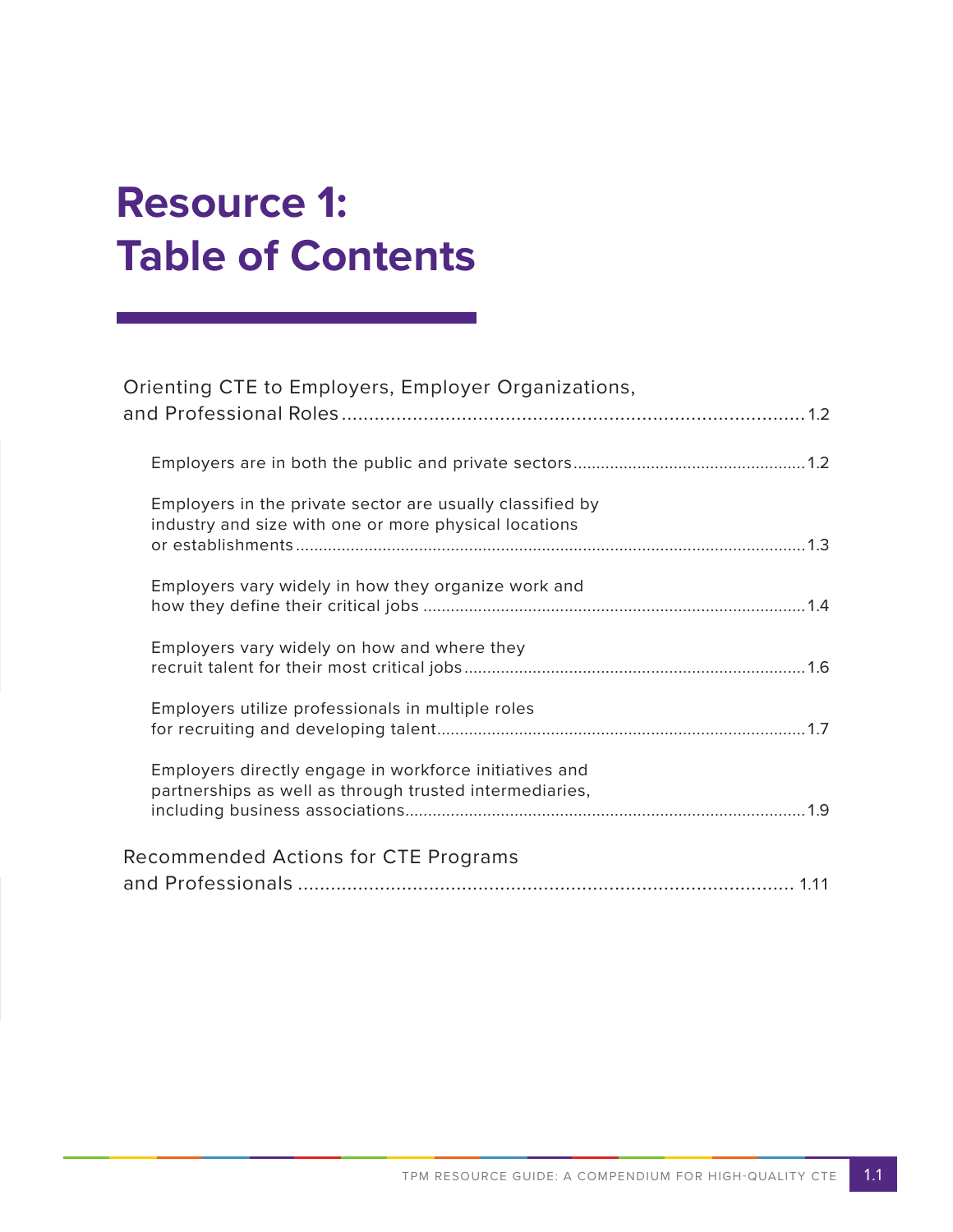# **Resource 1: CTE Orientation to the Employer Community**

This resource provides an orientation of the employer community for CTE practitioners. It is part of a set of resources that, when combined with the Introduction, make up the *TPM Resource Guide: A Compendium for High-Quality CTE*. Building successful partnerships requires employers and the CTE community to develop a mutual understanding of each other's worlds and the roles that different professionals and organizations play in making partnerships work. This resource is intended for the CTE community to better understand the employer community and the professional roles therein.

#### **Orienting CTE to Employers, Employer Organizations, and Professional Roles**

CTE partners seeking to engage the employer community in a partnership should start by understanding the employer ecosystem, how employers are organized and operate, and where and how to engage effectively with their professionals at every level.

#### **Employers are in both the public and private sectors.**

People think of employers as primarily private sector forprofit employers. However, an **employer** is any person or organization that employs people through a variety of employment relationships ranging from regular full-time employment to contractual employment. Employers can be in both the public and private sectors. They can be forprofit businesses, nonprofit organizations, and government organizations, including the military, as well as schools and colleges themselves. Private sector employers can be registered as United States companies or as companies from other countries with locations in the United States.

### **Key Takeaways**

Don't forget about employers in the public and nonprofit sectors. State and local agencies as well as schools and colleges are also employers that face their own workforce challenges.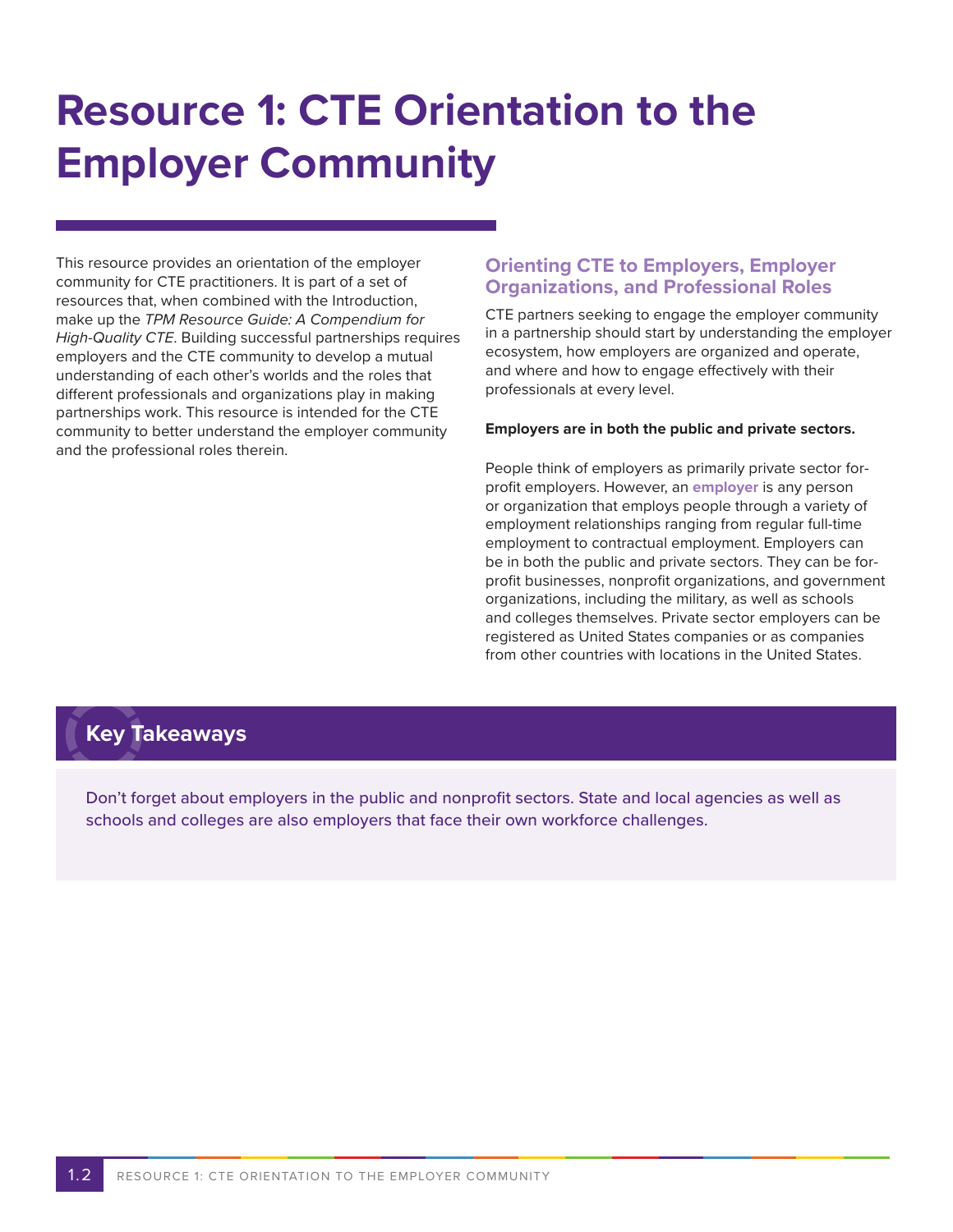#### **Employers in the private sector are usually classified by industry and size with one or more physical locations or establishments.**

Employers vary widely in their size and the types of economic activities that they carry out (e.g., manufacturing food products), the goods they produce, and services they provide—across one or more physical locations. These types of economic activities and goods and services produced are called **industries** (e.g., manufacturing, healthcare). Physical locations that carry out one or more economic activities are called employer **establishments** (e.g., store, factory). Small employers—which are the largest job producers in the United States—typically carry out one major economic activity (e.g., food service) at one establishment (e.g., restaurant) within one geographic area (e.g., county). However, larger employers in the private sector, sometimes called **business enterprises**, carry out multiple economic activities through multiple firms with many different establishments around the world and across states, counties, and cities.

In describing the private sector employer community, many refer to small, mid-sized, or large businesses based on the amount of sales and/or number of employees. There are no widely accepted definitions for the amount of sales or number of employees to be classified in each category for specific industries in the United States. The Small Business Administration (SBA) generally refers to small businesses

as those with fewer than 500 employees but sets different employment levels for specific industries.<sup>1</sup> Employer size is frequently reported based on the number of employees at a specific business establishment.

#### The **North American Industry Classification System**

**(NAICS)** is the coding system used by government statistical agencies in classifying business establishments according to their primary economic activity and goods and services they produce at that establishment. This system was developed for the purpose of collecting, analyzing, and publishing statistical data related to the U.S. business economy. However, it is used for a variety of administrative purposes, including data collection for unemployment insurance and to produce **labor market information (LMI)** for employment trends and projections at the state and regional levels.

Employers use their own language when describing their industry or industry sector based on what they consider their primary economic activity or core competence. For example, some employers refer to themselves as "manufacturers" even though they have a variety of business establishments carrying out other primary economic activities, including transportation and distribution, information technology, and research and development. They may also have talent management professionals (e.g., human resources) focusing on different **business functions** tied to different economic activities that are relevant to them.

## **Key Takeaways**

The employer community is incredibly diverse and heterogeneous. When working with larger and more diversified businesses, it is important to understand who you are working with. This includes identifying the workforce needs tied to a primary economic activity (NAICS code), specific to a physical location (i.e., establishment), and within a geographic area (e.g., county). You also want to know the number of employees at these establishments (i.e., size) to better understand the potential scale of career opportunities provided by the employer.

<sup>1</sup> U.S. Small Business Administration Office of Advocacy. (June 2016). *Frequently Asked Questions*. https://www.sba.gov/sites/default/files/advocacy/SB-FAQ-2016\_WEB.pdf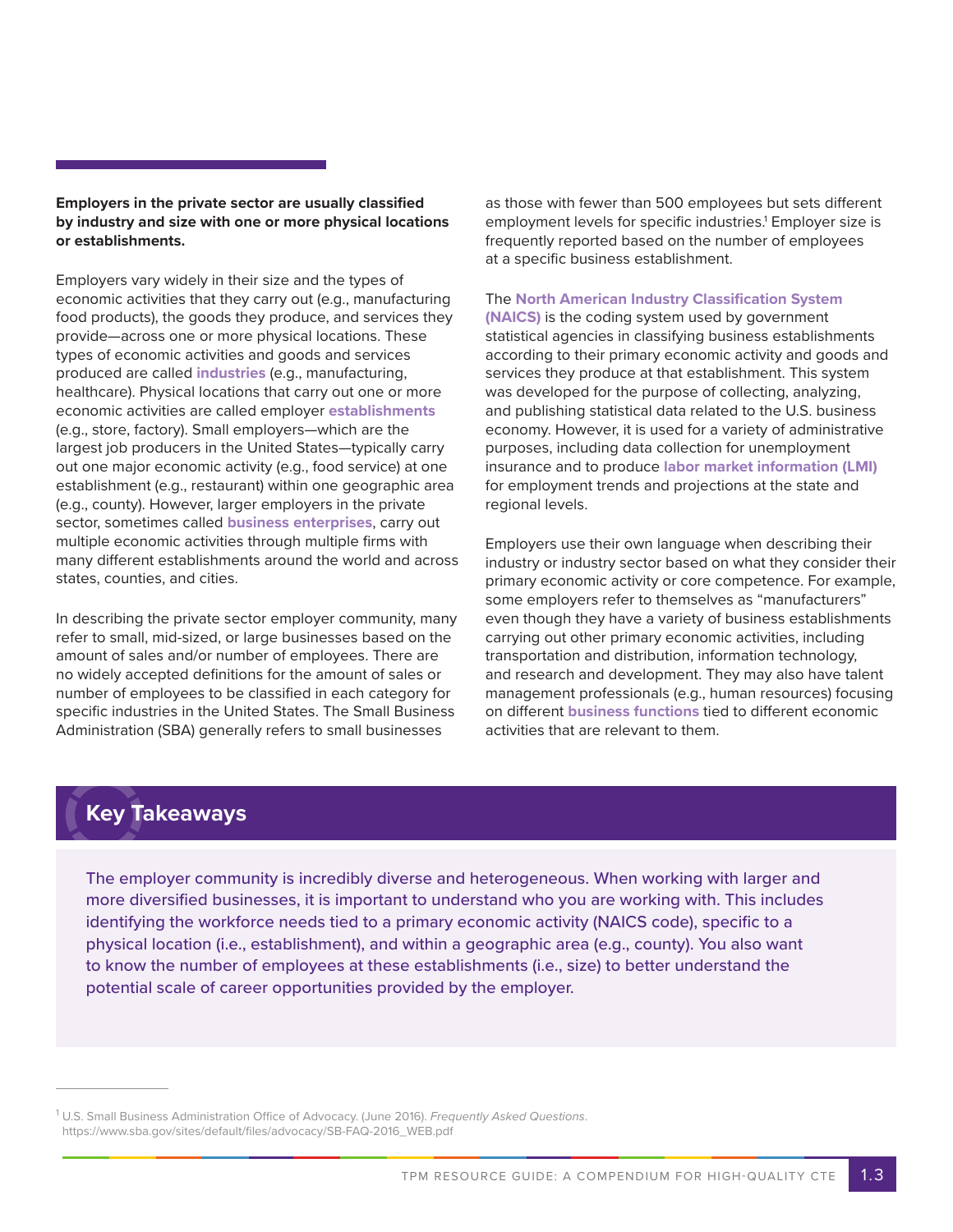#### **Employers vary in how they organize work and how they define their critical jobs.**

Employers—even in the same industry and of the same size—differ in how they organize the work to be performed in carrying out their primary economic activities. These differences show up most often in how they divide this work between different jobs, job titles, and descriptions, with different levels of compensation. As a result, employers in the same industry vary significantly in how many positions (number of people employed and openings) they have for what types of jobs and with what range of compensation. For example, some healthcare providers have a coordinated care model with advanced practice nurses and registered nurses playing larger roles. This results in higher proportions of nurses relative to doctors and other allied health jobs compared to other hospitals. Another example is a manufacturer that chooses to automate their facilities, requiring higher concentrations of cross-functional maintenance technicians with higher skill requirements relative to production workers.

These differences are typically lost in the government LMI that education and workforce professionals use in determining employer workforce needs for a variety of reasons. First, government job projections use national or state averages in industry staffing patterns (mixture of jobs in an establishment) to calculate job projections. These staffing patterns also are historically-based and may not reflect recent changes in how employers organize work in response to economic, technological, and regulatory environment changes.

In addition, these staffing patterns and resulting government projections are based on government-defined occupations, which are groupings of similar jobs that further hide important differences between jobs. These government defined occupations are represented in the **Standard Occupational Classification (SOC)** system. These SOC codes are then crosswalked to related **Classification of Instructional Programs (CIP)** codes used by CTE professionals to classify their programs of study.

Finally, government job projections at the occupational level are based on government definitions of new and replacement job openings and government methods for estimating these openings. New job openings are those resulting from the creation of new positions due to employer growth or changes in how they organize work. Replacement openings are due to people leaving existing positions due to a variety of reasons, including retirement. Even employers who are similar in how they organize work, define jobs, determine staffing patterns/ratios, and estimate openings, may still differ in how they define their most critical business functions and jobs. **Critical jobs** are those that are most important to the competitiveness and performance of employers at the enterprise and establishment levels.

Employers also differ in how they define and prioritize their **shared pain points** for these critical jobs. Pain points refer to the different types of talent management challenges and priorities being addressed by employers such as unfilled job openings; onboarding, training, and upgrading costs; career advancement, turnover, and retention; and increasing the diversity of their workforce.

For example, two manufacturing businesses define their most critical business functions as engineering and machining with the most critical jobs identified as mechanical engineers and machining technicians, despite their largest number of jobs and job openings in warehouse and distribution operations. Although the two businesses agree on their critical jobs, they each rank them differently in terms of pain point priorities that must be addressed in pursuing workforce initiatives and partnerships. One business has more difficulty recruiting qualified applicants for unfilled job openings for machining technicians, whereas the other faces the most difficulty in increasing the diversity of their engineering workforce.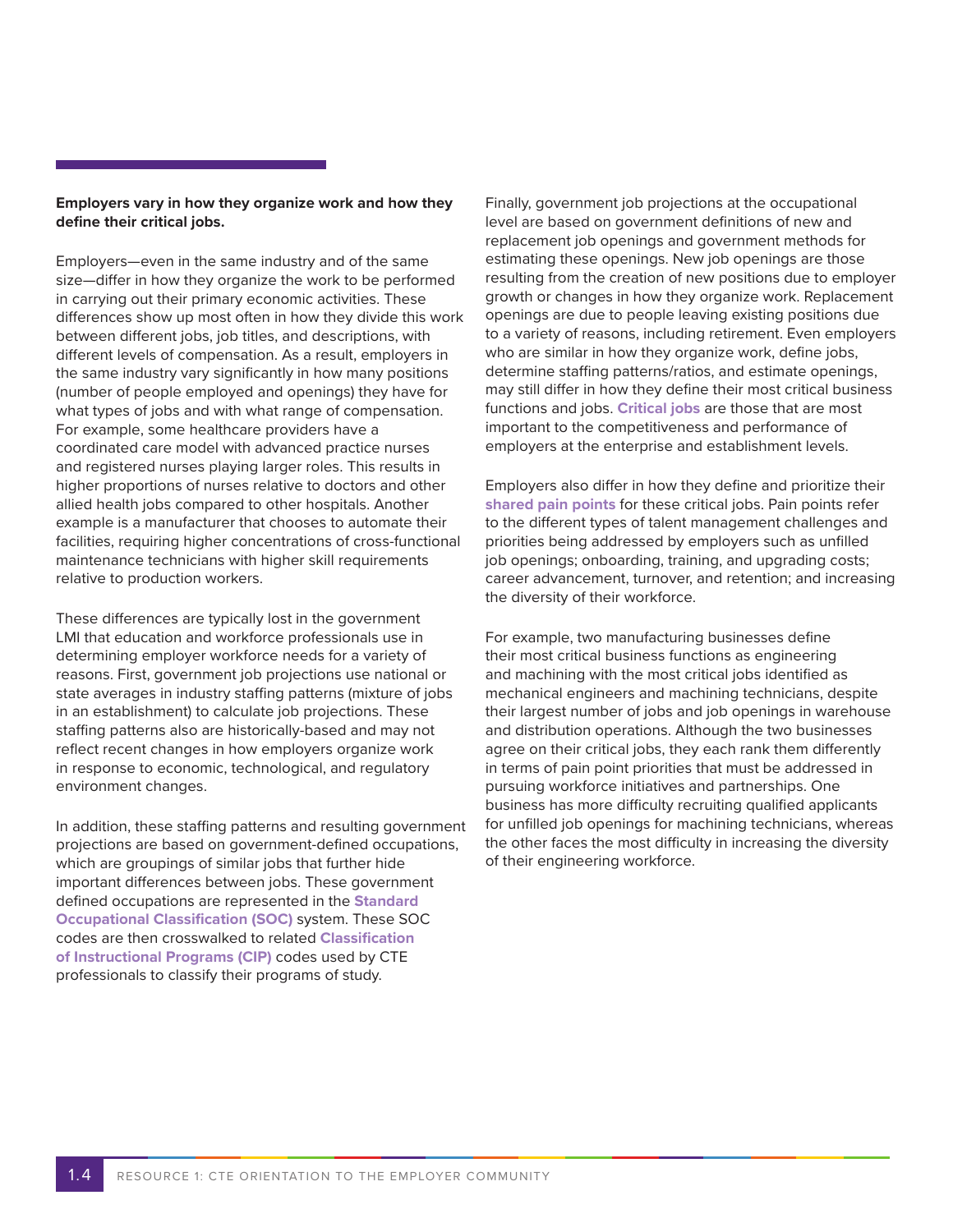This important information is not captured in government LMI. As a result, education and workforce professionals often assume the most critical jobs and those with the highest priority pain points are those with the largest number of projected job openings. This is why it is always important for CTE professionals to work closely with employers in gathering information about their most critical workforce needs rather than rely solely on government LMI. While the government LMI can serve as a starting place, data derived directly from employers can fill in important information gaps.

### **Key Takeaways**

Defining a critical job and agreeing on a critical job are two distinct activities. Not all employers in the same industry organize and define their most critical jobs the same way, even when they use seemingly similar job titles. Always assume that how employers organize work and define jobs will change constantly in a dynamic economy and labor market. In addition, it is unlikely that employers in the same industry agree on which are their most critical jobs and pain points in pursuing workforce partnerships. Be sure to always supplement government LMI with direct and detailed information from your employer partners.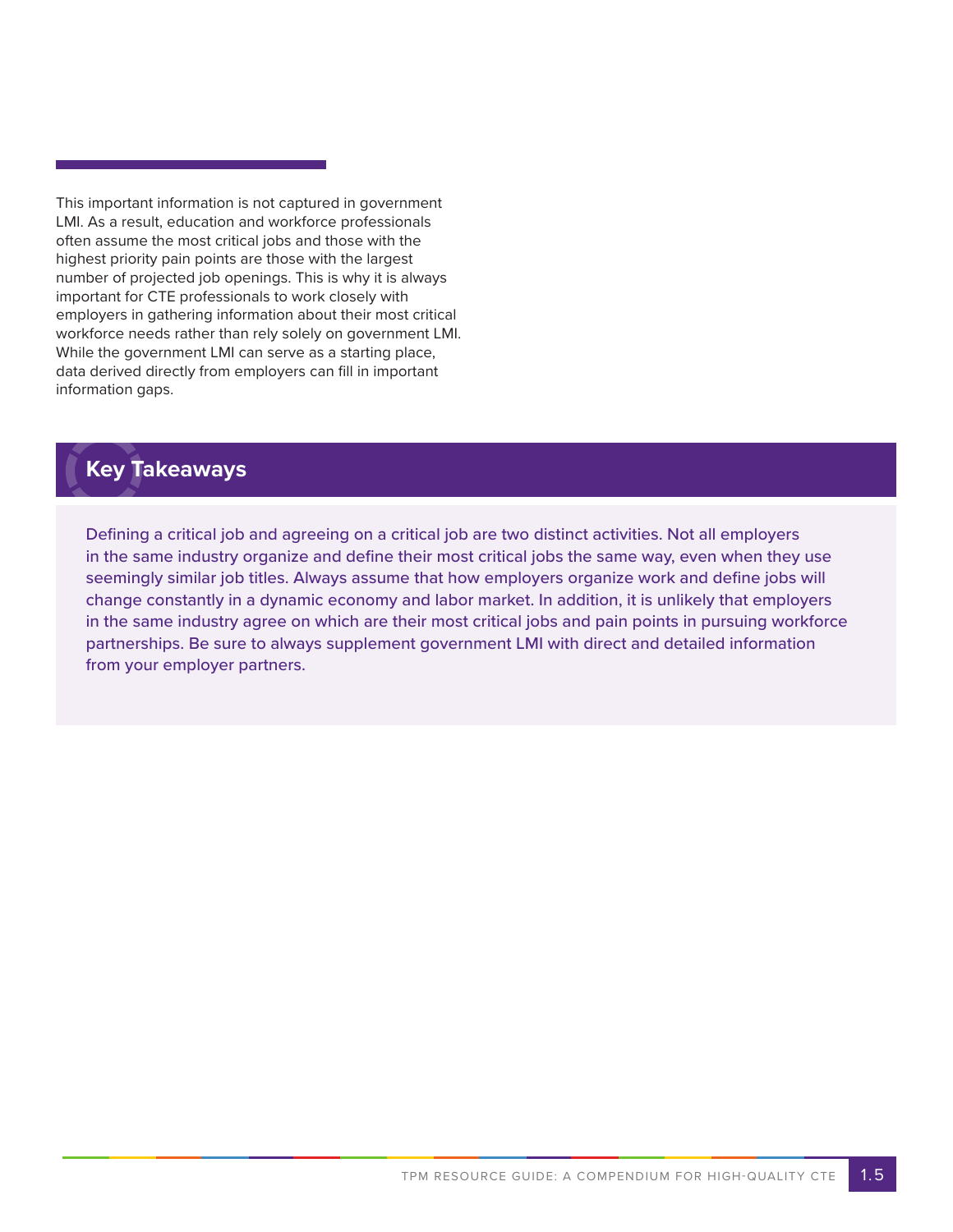#### **Employers vary widely on how and where they recruit talent for their most critical jobs.**

Employers—especially larger employers with establishments in different states and countries—carry out talent sourcing at different levels of their organization across different geographic areas for different critical jobs. For example, larger companies use HR professionals and recruiters at the corporate level to hire executives and upper-level professionals based on a global or national search. In contrast, these same companies may decentralize the hiring of mid-level and front-line employees at their different establishments. This sourcing is overseen by HR professionals and recruiters working out of each business establishment who may recruit within more constrained geographic areas based on assumed commuting patterns or where their current employees live. For example, an employer with a manufacturing establishment located in an urban county recruits for the establishment's welders within that county whereas another employer in the same county adds the larger metropolitan area to its recruitment base. Another example is a hospital that recruits nurses exclusively within a metropolitan area, whereas another recruits on a state-wide or national basis.

These important differences in talent sourcing are oftentimes lost in the LMI that education and workforce professionals use in determining employer workforce needs. Government industry and occupational projections are developed for labor market areas based on average commuting patterns between home and work. They may not reflect the talent recruiting reach of some employers, especially for higher wage jobs or those with remote work. In addition, government statistics developed for specific service regions may not reflect the geographic areas employers use to recruit talent for jobs addressed by schools and colleges within these service regions.

### **Key Takeaways**

Not all employers with establishments located in your area recruit primarily from your area, no matter what is assumed in government LMI. And do not conclude that employers with establishments outside your area are not potential partners. Employer partnerships should be based on geographic areas defined in cooperation with employers based on where they recruit and source talent for their most critical jobs.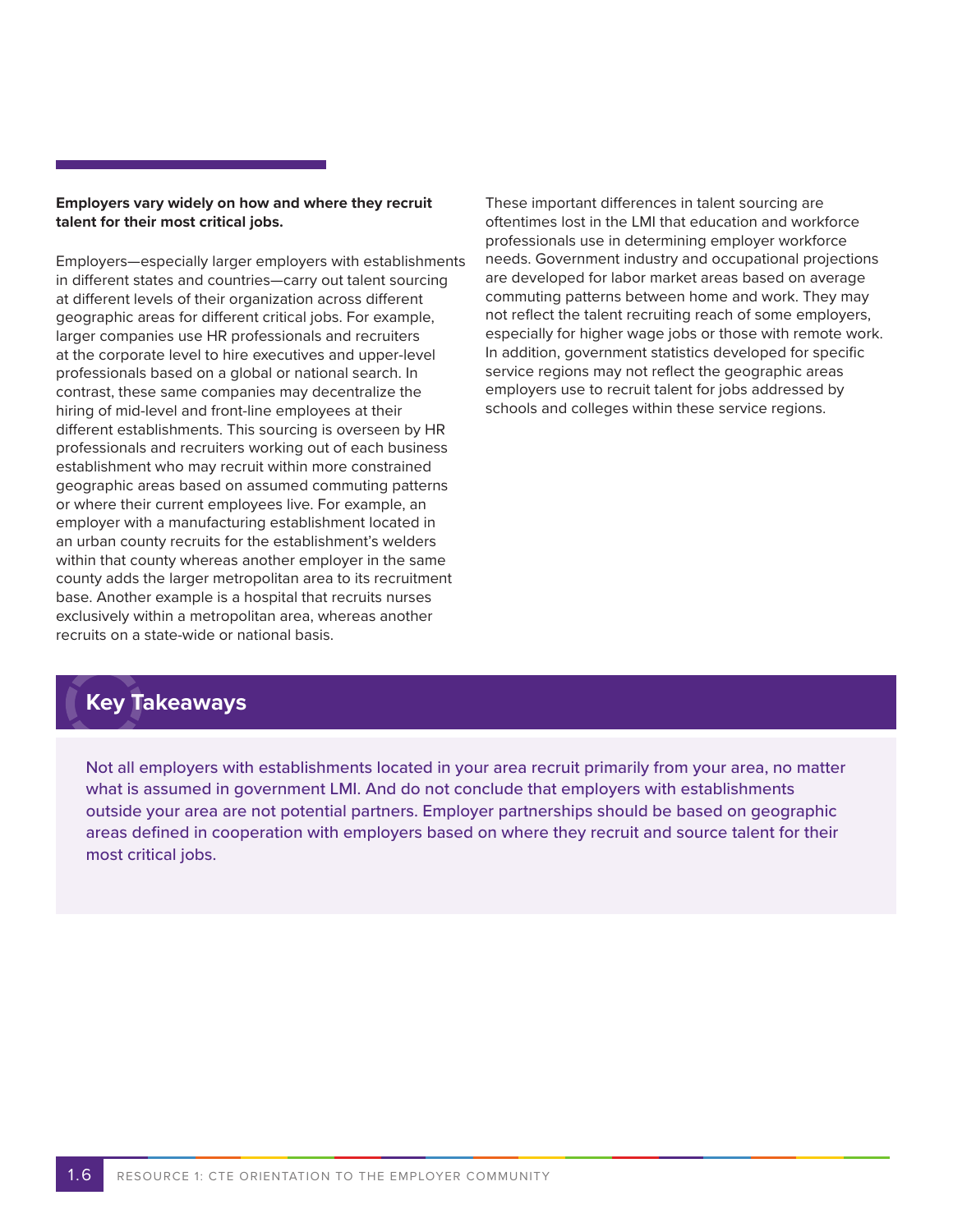#### **Employers utilize professionals in multiple roles for recruiting and developing talent.**

Employers, especially large employers, generally utilize a variety of professionals playing different roles in addressing their workforce needs. These professional roles go by many job titles, but generally include:

- **Executive Leadership.** Chief executive officers and other upper management professionals are increasingly working with HR professionals to develop strategies and initiatives to recruit, develop, and retain the best talent for their most critical jobs. This executive leadership is critical in gaining the buy-in and resources needed to establish and sustain partnerships carried out by other lower-level professionals.
- **Government and Community Relations.** Professionals that take the lead roles in working with federal, state, and local governments as well as community leaders. They are typically the major points of contact for government and community initiatives, including those in workforce and education.
- **Corporate Social Responsibility (CSR).** Professionals that lead employer initiatives that are charitable or focus on community or social impact. In some companies the CSR role—sometimes referred to as a corporate citizenship role—encompasses or relates to education and workforce efforts that involve direct employer and/ or employer foundation funding. These initiatives are mostly designed with a charitable purpose in mind and not for the direct benefit of the company itself.
- **Human Resource (HR) Professionals.** HR professionals are responsible for managing and coordinating core HR functions at the corporate and establishment levels, including recruitment, hiring, and onboarding new employees. They are also responsible for administering compensation and employee benefits, including employee tuition aid programs as well as training and professional development. HR professionals usually work directly with hiring managers to determine the company's workforce needs.
- **Recruitment and Screening.** Professionals responsible for supporting HR by marketing career opportunities, working with talent sourcing partners, identifying and recruiting applicants, and managing the application

and applicant tracking and screening process for HR professionals and hiring managers. These professionals can work directly for an employer or with a recruiting company that is under contract with an employer.

- **Hiring Managers.** Those managers who have responsibility for determining the hiring needs and requirements for critical jobs they manage and supervise. Hiring managers typically make the final decision on hiring and career advancement.
- **Training and Development.** Professionals involved in the onboarding and development of new hires as well as the **upskilling** and career advancement of existing employees. This includes professionals who manage specific training programs, such as apprenticeship programs.
- **Other Subject Matter Experts (SMEs).** Employees who are considered experts in the performance of critical work tasks and in understanding the knowledge and skills required to perform these tasks at high levels of proficiency. These experts are usually the most experienced and highest performing workers employed in critical jobs and are consulted by hiring managers or HR professionals when setting hiring requirements.
- **Employee Support Professionals.** Professionals either employed by the company or retained on contract—that provide a variety of support services to current employees to improve job performance, career advancement and retention, as well as employee satisfaction. They are sometimes employed by a thirdparty partner who works directly with employees on a confidential basis on matters such as housing, financial literacy, transportation, and childcare.

Many times, the varied categories of professionals are engaged with employer corporate responsibility and recruitment and hiring initiatives at different stages of the pipeline. For example, one professional team is involved with K–12 STEM education initiatives while other teams focus on working with high schools, colleges, and universities for addressing specific hiring needs, while still others work on career advancement for front-line personnel. It is common for these activities to be funded, supervised, and operated independent of one another.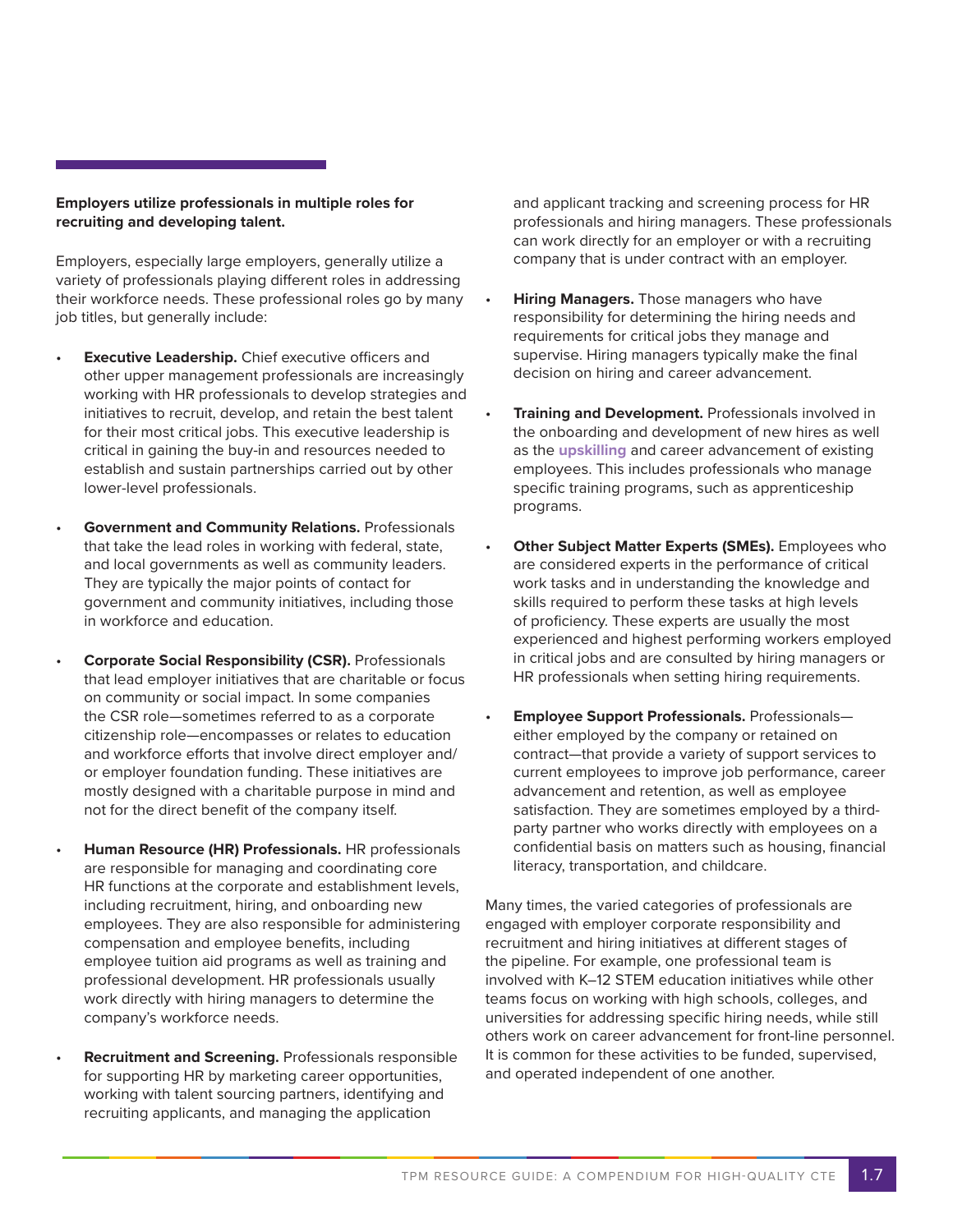In addition to people working in these professional roles, employers oftentimes encourage employees to engage in volunteer programs. Some employees volunteer to get involved in community initiatives that include education and workforce partnerships. Other opportunities include aiding career exploration activities, serving as mentors, or participating in advisory groups. Most of the time these volunteers are participating as community members or "alumni" of programs and are not operating in any official capacity on behalf of the employer.

Finally, it is important to understand how the size of a business (i.e., small, mid-sized, or large) impacts with which professional you are likely to engage with and the kinds of partnership that company can or will provide. Professionals in small and mid-sized companies play multiple roles and chiefly look to education partners to play critical training and development roles. In addition, top executives and managers are likely more directly involved in education partnerships. For larger employers, top executive and HR leadership buy-in is critical, but they may not get directly involved in partnerships. Also, top executive and HR leadership at the local establishment level (e.g., manufacturing plant managers, retail store managers) could have to get higher-level buy-in from their corporate headquarters to establish partnerships.

### **Key Takeaways**

Except for small employers, there is rarely a single point of contact inside a company that is capable of addressing and representing the full range of workforce needs a company may have. One must always make sure they are working with the right professionals—or team of professionals—when developing partnerships with employers, whether at the state or local level. Statewide partnerships typically require engagement with executive leadership supported by top HR, training and development, government relations, and CSR professionals. On the other hand, local partnerships typically need to have executive leadership buy-in with strong engagement of front-line HR professionals, hiring managers, trainers, and other subject matter experts. These partnerships may also involve employee support professionals for increasing the success of all learners and workers, especially those facing barriers to career success.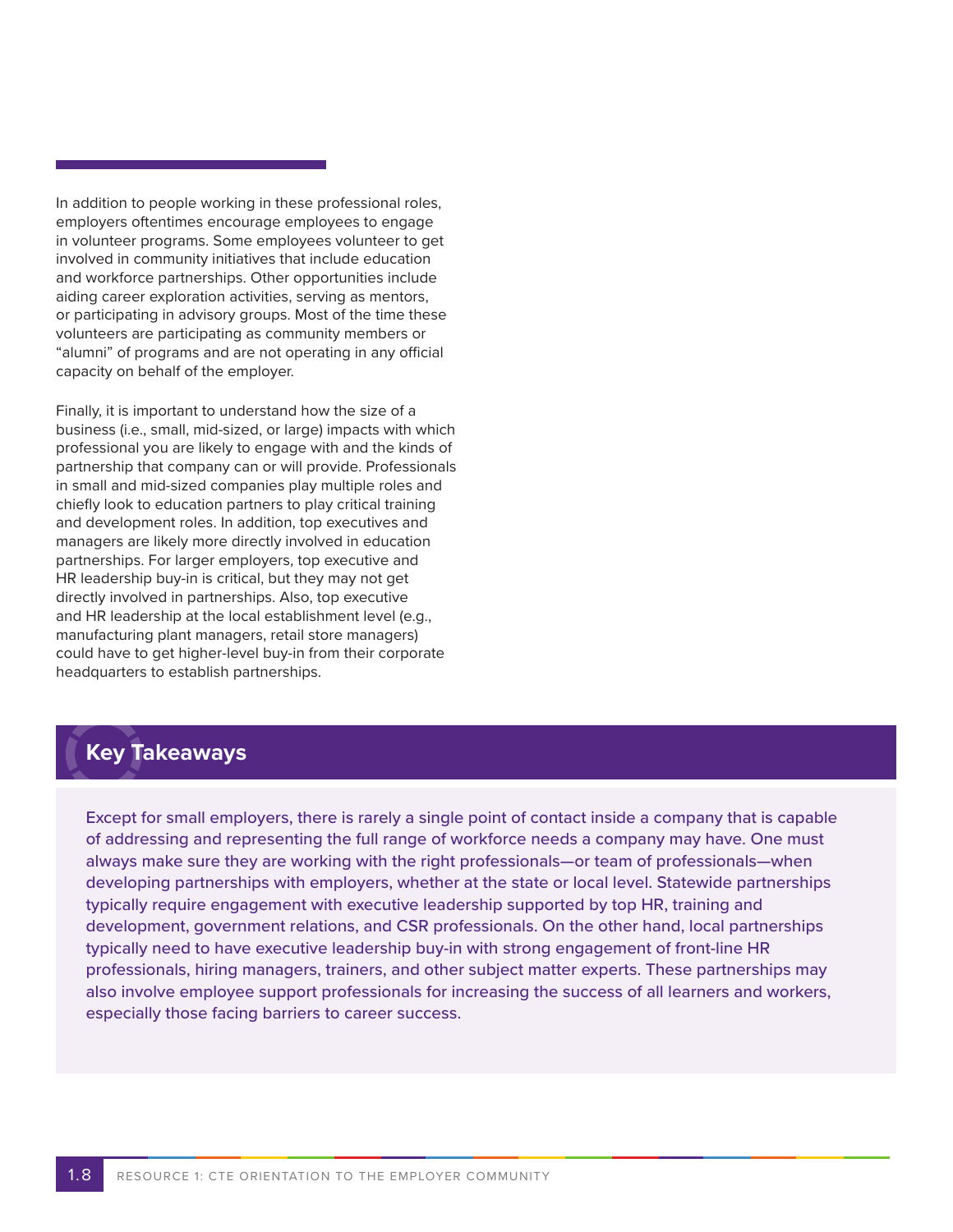#### **Employers directly engage in workforce initiatives and partnerships as well as through trusted intermediaries, including business associations.**

Employers directly engage in national, state, and local initiatives and partnerships to address their workforce needs as well as through a variety of industry and professional organizations and other public and private intermediaries. Many of these organizations are based on a membership model where companies pay dues and expect value. Others have employers engaged as one of many partners or in an advisory capacity. Examples include:

- **National, state, regional, and local chambers of commerce.** Chambers are the most widespread business-led associations in the United States and the world, but they are also incredibly diverse. They are independent business entities, but some chambers belong as members to other chambers and form what is commonly referred to as a "federation." For example, the U.S. Chamber of Commerce has a federation of more than 1,500 state, regional, and local chambers as dues-paying members. Chambers are organized in many different ways and play many different roles. Their primary membership is the business community in their defined geographic footprint, but they can include other community partners and leaders as well (e.g., area schools and colleges). Their missions vary, but most typically focus on growing and improving their community, supporting pro-business policies, serving as the "voice" of the business community on issues of importance to companies, and networking.
	- **Industry sector organizations.** Business associations that represent employers in specific industries or sectors. These associations can be national or regional (e.g., state-based) in scope. Some examples include the National Association of Manufacturers, the Illinois Manufacturers' Association, and the National Retail Federation.
- **Professional associations and unions.** Many times, employers and employer organizations partner with professional associations and unions to address workforce needs. These associations represent people working in specific trades and professions, such as human resource professionals, engineers, real estate agents, and electricians. An example is the Society of Human Resource Management (SHRM).
- **Special purpose employer organizations.** Organizations that employers join for specific purposes, such as veterans hiring initiatives or STEM education initiatives.
- **State, regional, and local economic development organizations.** Public and quasi-public organizations that promote economic development and work with employers to improve their competitiveness and growth, including improving the workforce.
- **Other intermediaries.** Other public and private intermediaries, such as workforce boards.

These organizations frequently serve as conveners or host events related to education and workforce topics (e.g., addressing a skills gap or closing an achievement gap). Their role is primarily to elevate awareness of an issue, but not necessarily be the lead organization when it comes to implementing a solution. The convener function is usually executed in ways that drive up business member interest and engagement in a new partnership or initiative that is led by others.

In addition to convening employer members, intermediaries also engage directly in original research (i.e., publishing reports with new data) or launch education and workforce initiatives. An example of the latter is when companies coalesce around sponsoring a STEM program in a high school, a robotics competition in a middle school, or a career awareness communications campaign to address misperceptions about or stigmas associated with opportunities in their industry.

It is common for these organizations to be recruited as members of advisory boards or to play a role in a statewide or local initiative tasked with engaging employers. These intermediaries typically are engaged in a similar fashion as employers but are presumed to speak on behalf of their membership and to be able to coordinate requests back to them (e.g., an increase in the number of internship offerings). Business associations are frequently asked to weigh in on industry workforce needs, skills and credentials requirements, labor market forecasting, etc., even if they are not themselves an employer engaged in the primary economic activity and work that is of interest to the advisory board or partnership.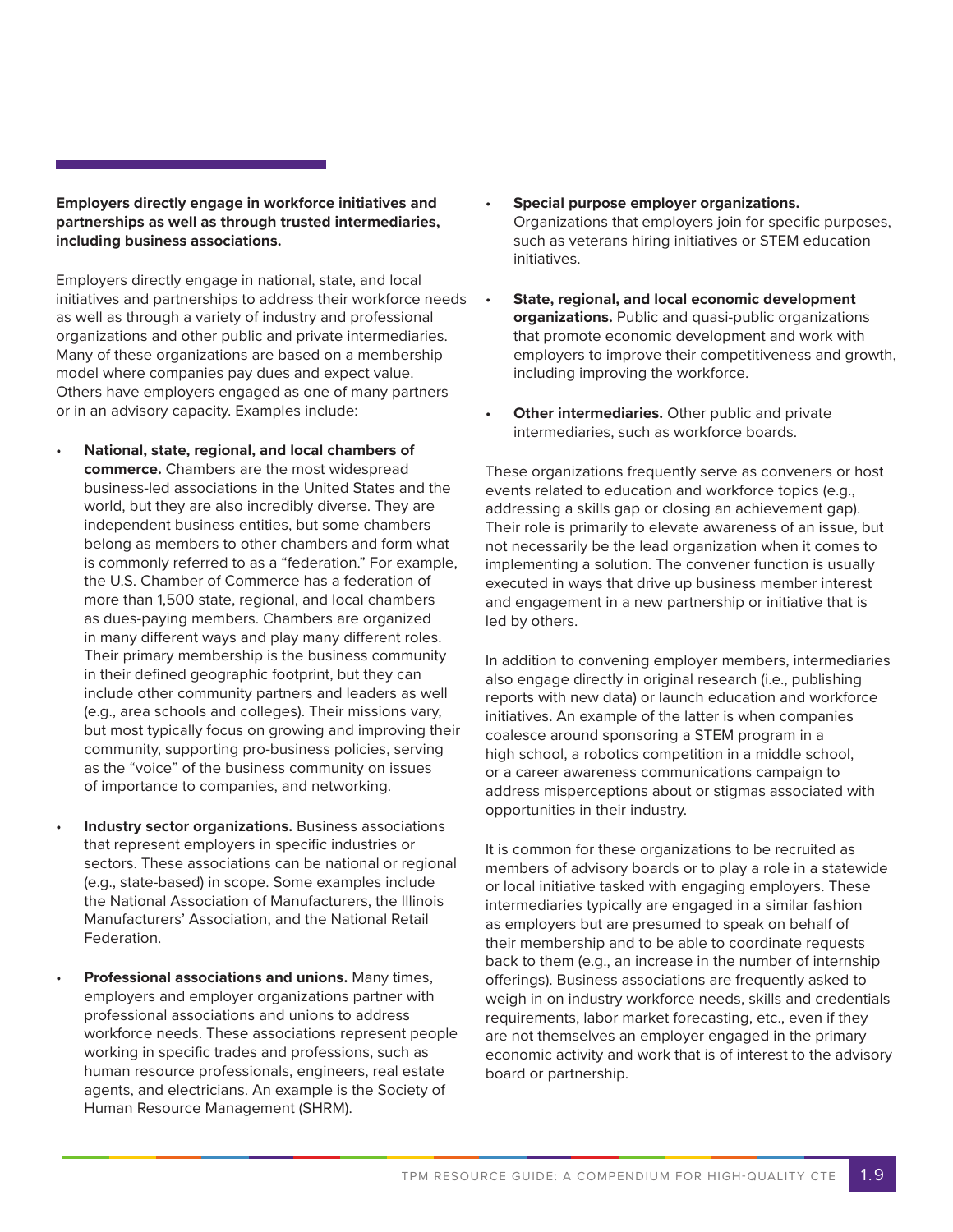It is important to note that while some business associations have an education or workforce mission and dedicated staff for education and workforce policy and programming, this is by no means the rule. Business associations vary in terms of their capacity and willingness to engage on these issues.

It is also important to note that employers are regularly asked by different state education and workforce agencies as well as different schools and colleges to participate in major initiatives (e.g., a STEM task force), sector partnerships, and advisory groups. This results in employers being pulled in many different directions without knowing how these different partners work together to address their needs. Business and industry associations can play a role in organizing and coordinating employer engagement in ways that can provide benefits to both employers and education.

### **Key Takeaways**

Many employers address their workforce needs by coordinating their efforts through a business association. These organizations vary, and some have an explicit education and workforce mission with supporting staff—while others do not. When possible, one should engage them in a partnership, but be sure to identify what role they can play (e.g., convener versus implementer). Associations do not always have the ability to speak directly for their members when it comes to workforce issues. However, these organizations have the potential to be valuable partners for organizing employers in trusted and sustainable workforce partnerships and creating the scale needed (e.g., job openings) to establish and sustain CTE programs.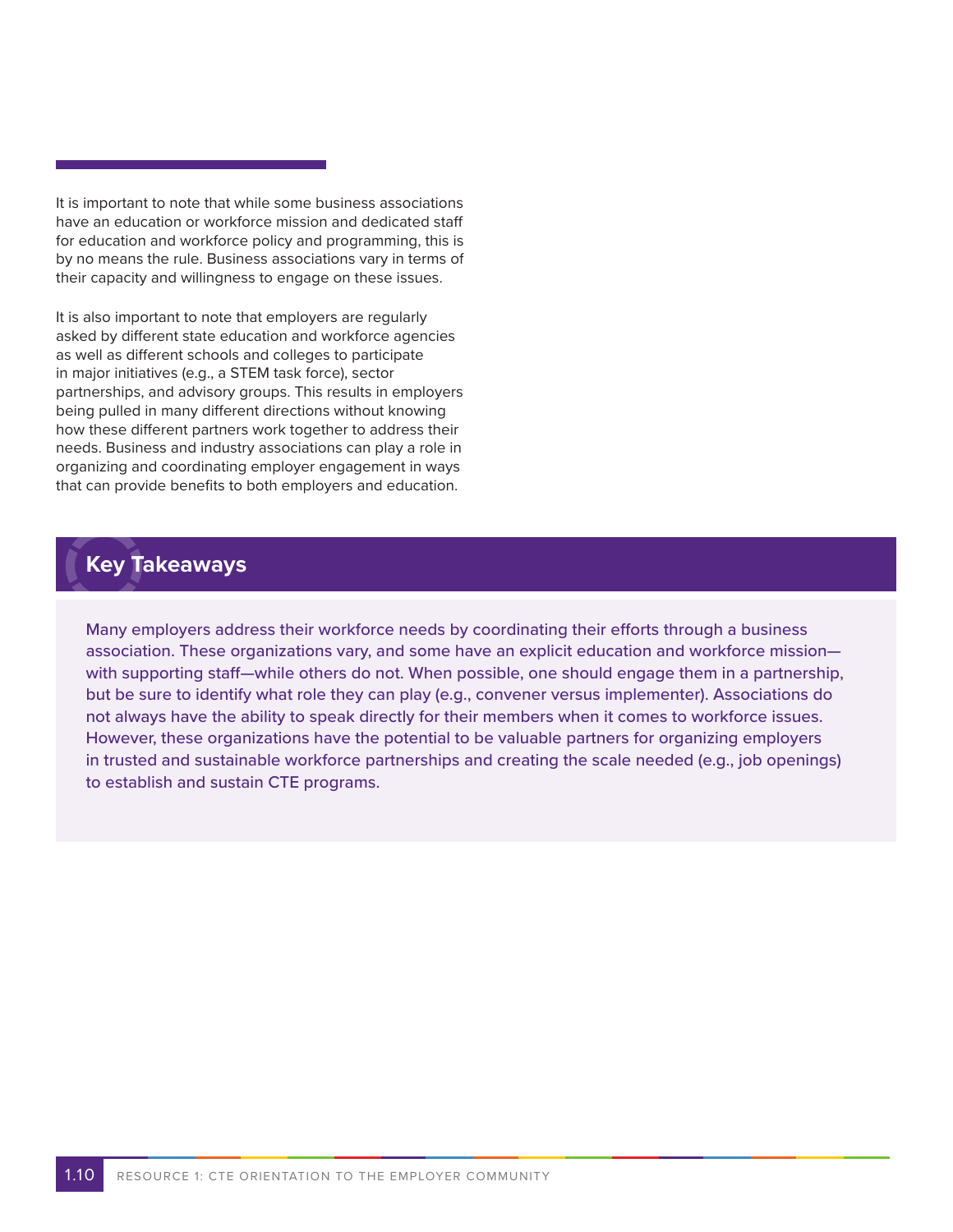## **Recommended Actions for CTE Programs and Professionals**

CTE professionals should consider the following actions in working with employers:

**1. Gather Information about Employer Talent Sourcing Practices and Leverage Existing Employer-Led Initiatives.** Gain insight into how employers currently source talent for the jobs (i.e., local versus regional or national/global) that are most critical to their competitiveness. Conduct a review of existing employer-led initiatives (e.g., sector initiatives) at the state and local levels before engaging individual employers in partnerships.

#### **Questions to Consider:**

- a. What talent sourcing practices do employers in my area currently use?
- b. For which jobs do they source locally, and which are generally recruited from a larger geographic region?
- c. Which initiatives or partnerships are employers currently bought into that would be a good place to start, and are they using TPM as a framework?
- **2. Explore Employer Association Partnerships.** Contact employer associations in your state and local area to identify existing employer-led initiatives. Explore their willingness and capacity to establish partnerships with multiple employers that are willing to work together to address shared needs.

#### **Questions to Consider:**

- a. Which employer associations (e.g., chambers of commerce, sector associations) have the credibility to organize multiple employers in a workforce partnership?
- b. Which employer associations, if any, have a history of organizing employers successfully or are currently organizing employers in this space?
- c. To what extent are these associations familiar with or are making use of the TPM framework?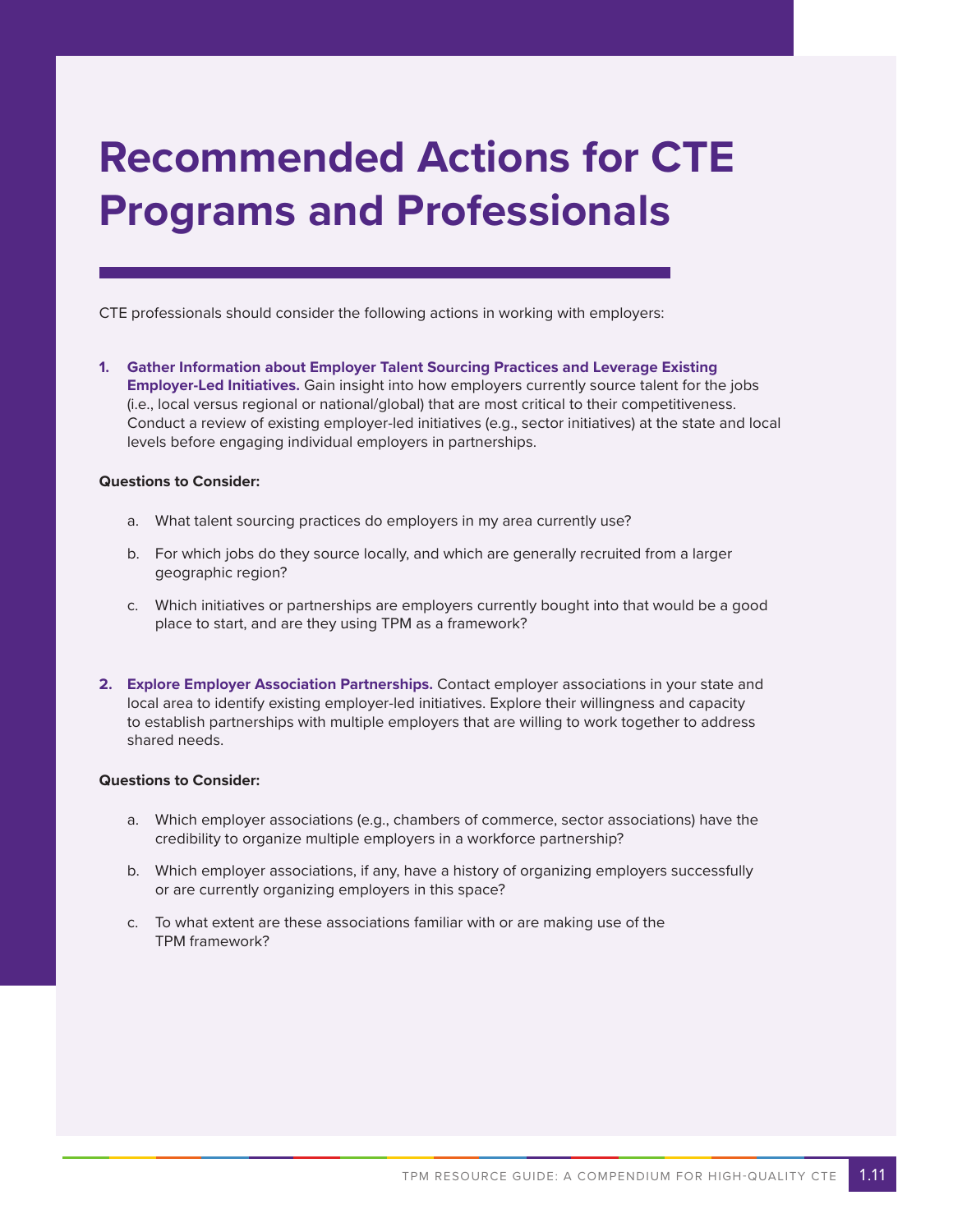**3. Engage the Right Employer Professionals.** When engaging employers, ask employer representatives about their role in their organizations and make sure you have the buy-in and support of higher-level executives and the right professionals at the table who have the decisionmaking responsibility necessary for effective partnerships. Also, establish who would be the major point of contact for partnerships and which professionals should be engaged when addressing specific issues or priorities.

#### **Questions to Consider:**

- a. Have I secured the buy-in and support of senior leadership at one or more companies and how do I know?
- b. For those employers where I have gained the buy-in and support of senior leadership, who is my point of contact and what professional role do they play in the company?
- c. Does my point of contact have the support of a team inside the company, and if so, what are their respective professional roles? Are there any potential gaps that need to be addressed?
- d. Can TPM provide a more streamlined approach for coordinating teams of professionals within multiple companies through a single point of contact at an association?
- **4. Get the Facts Straight First: Gather Data Directly from Employers on Their Needs and Priorities.** Supplement government and other available LMI by working directly with employer association partners and the right employer professionals to identify the most critical jobs, pain points, and the scale of their needs (e.g., projected job openings). Determine whether the level of need and criticality of the openings warrant establishing or expanding a CTE program at a school or college.

#### **Questions to Consider:**

- a. Am I using data to guide planning and decision making and what is the source and assumptions underlying that data?
- b. What data, if any, is coming directly from the companies I plan to partner with (e.g., job projections, in-demand competencies and skills) and who is supplying that data within a company?
- c. For the critical jobs that are of most interest to the companies I am partnering with, is there a sufficient and consistent enough level of need to warrant establishing or expanding a CTE program or partnership?
- d. If there isn't sufficient level or need, what would need to change (e.g., increase in demand by adding more employers to the partnership, or changing the focus)?
- e. If the employers and employer association(s) we are partnering with are not using TPM, can it be a useful framework to get clearer, more granular information about employer needs and priorities?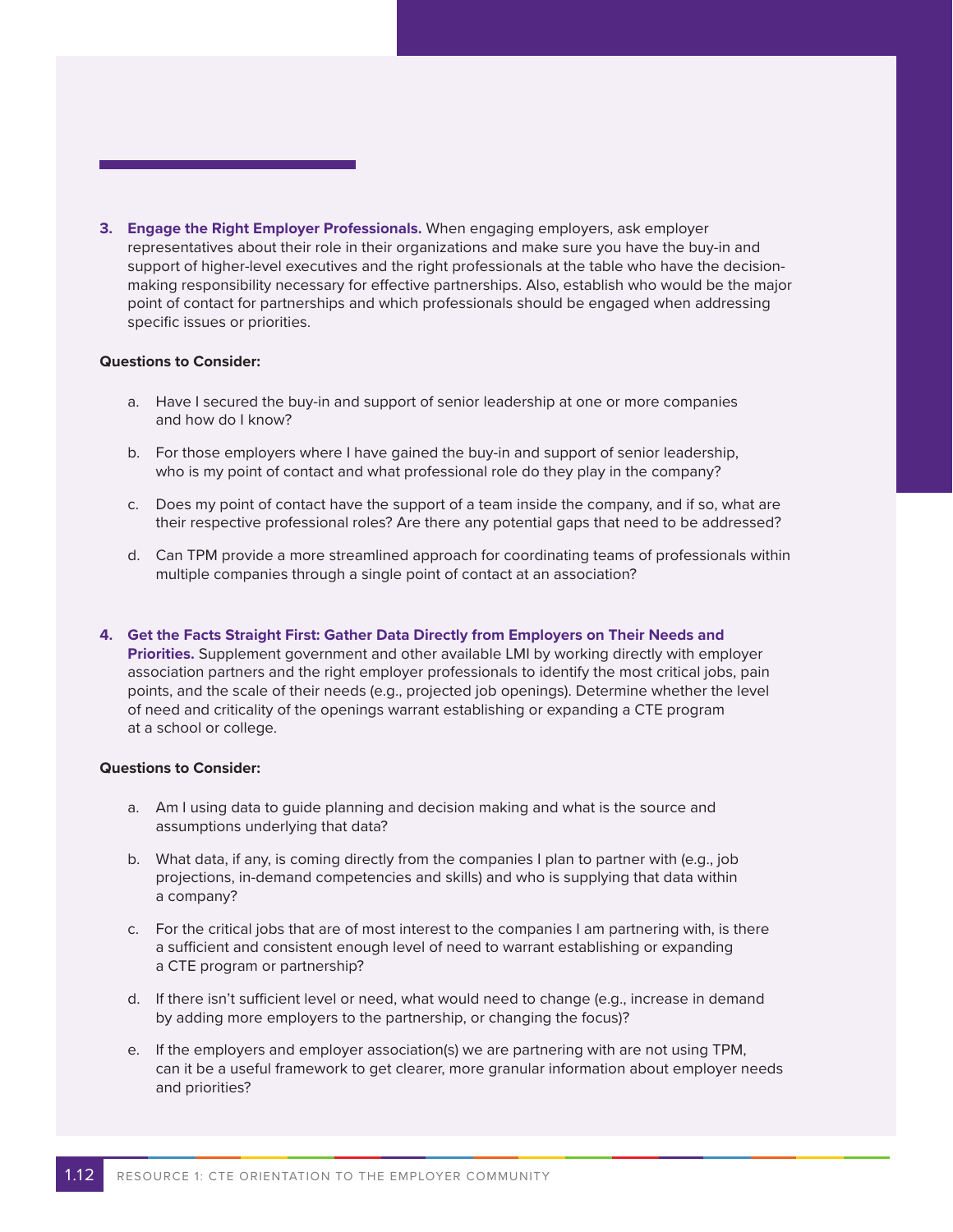## <span id="page-20-0"></span>**Resource 2: Employer Orientation to the CTE Community**



## **Talent Pipeline Management® (TPM)**

## TPM RESOURCE GUIDE: **A Compendium for High-Quality CTE**



**U.S. CHAMBER OF COMMERCE FOUNDATION**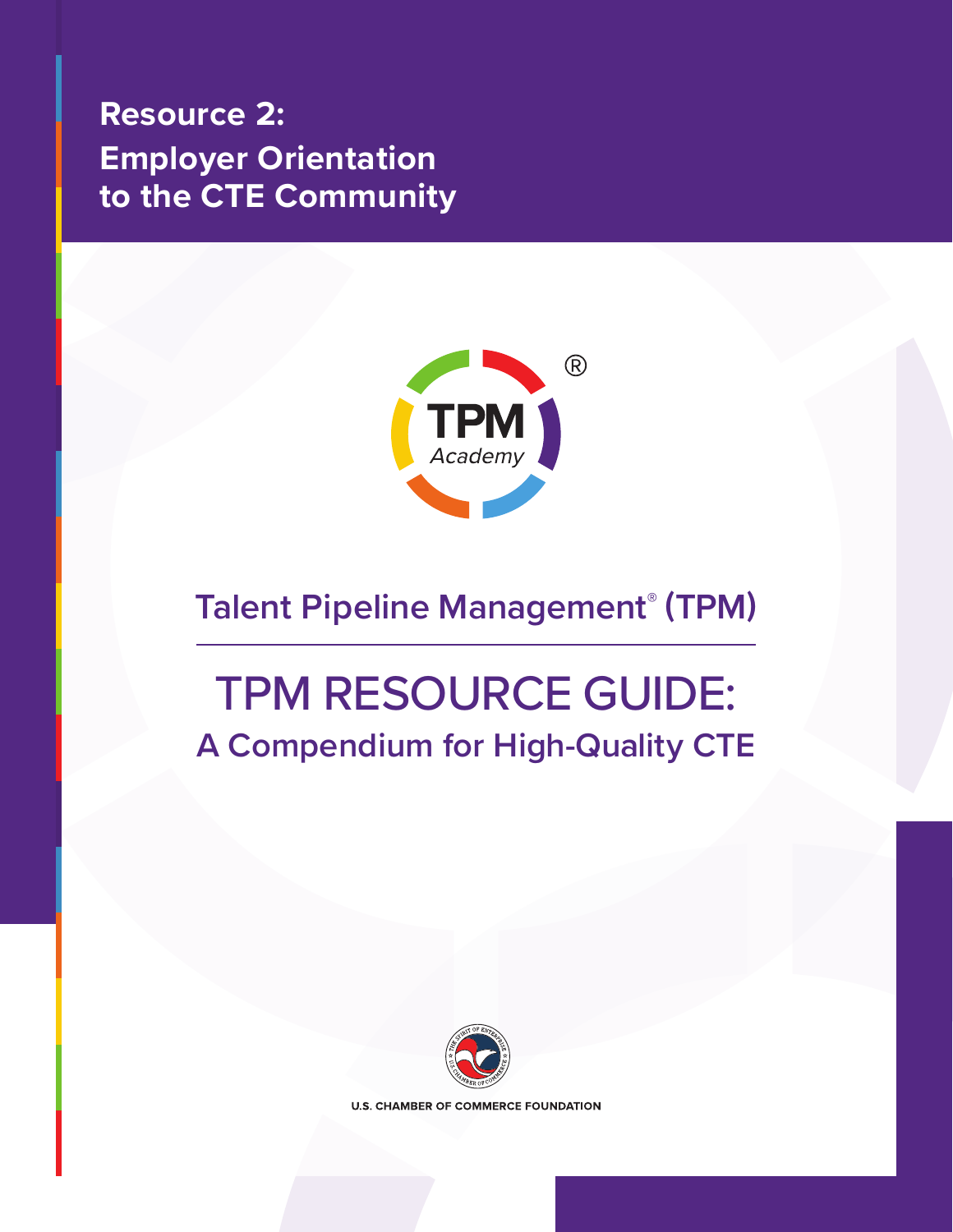# **Resource 2: Table of Contents**

| CTE prepares secondary and postsecondary learners for careers2.2                                                                    |
|-------------------------------------------------------------------------------------------------------------------------------------|
|                                                                                                                                     |
| CTE programs are administered by and delivered mainly through<br>school districts, regional centers, and community and technical    |
|                                                                                                                                     |
| Employers have many options in engaging with CTE at the local level2.9                                                              |
| CTE programs operate under complex federal and state funding<br>and administrative structures as well as accreditation requirements |
|                                                                                                                                     |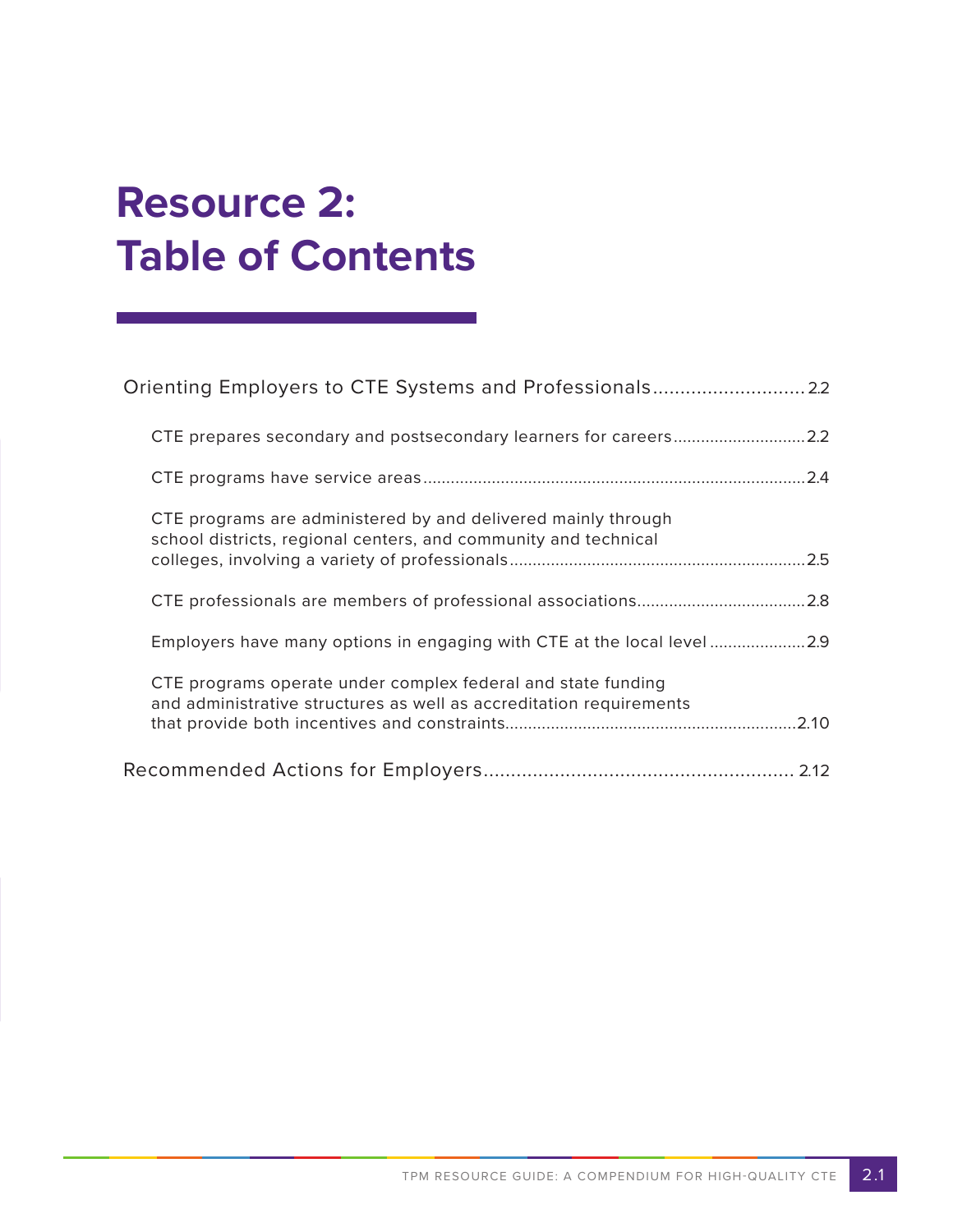# **Resource 2: Employer Orientation to the CTE Community**

This resource provides an orientation of the career and technical education (CTE) community for employers. It is part of a set of resources that, when combined with the Introduction, make up the *TPM Resource Guide: A Compendium for High-Quality CTE*. Building successful partnerships requires employers and the CTE community to develop a mutual understanding of each other's worlds and the roles that different professionals and organizations play in making partnerships work. This resource is intended for the employer community as an orientation to better understand the CTE community, the professional roles therein, and the policy landscape that undergirds CTE in the United States.

#### **Orienting Employers to CTE Systems and Professionals**

Employers seeking to establish CTE partnerships should start by understanding CTE programs and how they are funded and administered at the state and local levels, as well as where and how to engage effectively with CTE professionals at each level.

#### **CTE prepares secondary and postsecondary learners for careers.**

CTE refers to programs of study offered mainly by secondary schools, regional technical centers, and community and technical colleges. These programs of study provide students with the academic, employability, and technical skills and credentials needed to prepare for further education and careers. They include course sequences as well as related **work-based learning** and career exploration opportunities. Credentials include education certificates and degrees, industry and professional certifications, and other types of **industry-recognized credentials**.

Historically, CTE programs have focused on in-demand jobs that require more education and training than a high school diploma, but less than a four-year degree. However, these programs are increasingly designed to provide learners with pathways to four-year college programs, more advanced industry-recognized credentials, and beyond.

States and their school and postsecondary partners offer students program options organized under broader career clusters or pathways, such as those found in the National Career Clusters® Framework (e.g., manufacturing, finance, information technology).<sup>1</sup> These program options are usually listed on school and college websites along with other program and course offerings.

CTE programs are mostly classified and categorized by government-defined coding systems including the **Classification of Instructional Programs (CIP)** which supports the accurate tracking and reporting of program enrollments and completions at the national, state, and local levels. These CIP codes are frequently crosswalked with government occupational coding systems such as the **Standard Occupational Classification (SOC)** system to show the types of jobs that students qualify for after completing programs of study. Both of these types of government classification systems may not fully reflect differences in jobs and programs and should always be used as a starting point when exploring potential employer and CTE partnerships.

CTE program offerings are based on local needs assessments. These needs assessments consider both employers' needs, learners' career interests, and capacity of schools and colleges to deliver different program options. As a result, schools and colleges across a state will offer different program options. For example, a regional technical center may offer an Information Technology program involving an introductory course as well as two advanced courses that prepare learners for related certificates and certifications that make learners ready for employment as well as provide pathways to further education, training, and credentialing.

Many times, these programs provide learners the option to engage in applied or work-based learning opportunities, such as internships, apprenticeships, and cooperative education. They also provide opportunities to participate in student organizations such as the National FFA Organization, HOSA-Future Health Professionals, and SkillsUSA through which they may engage in skills-based competitions at the local, and state, and national levels.

<sup>1</sup> Advance CTE. (n.d.). *National Career Clusters® Framework*. https://careertech.org/career-clusters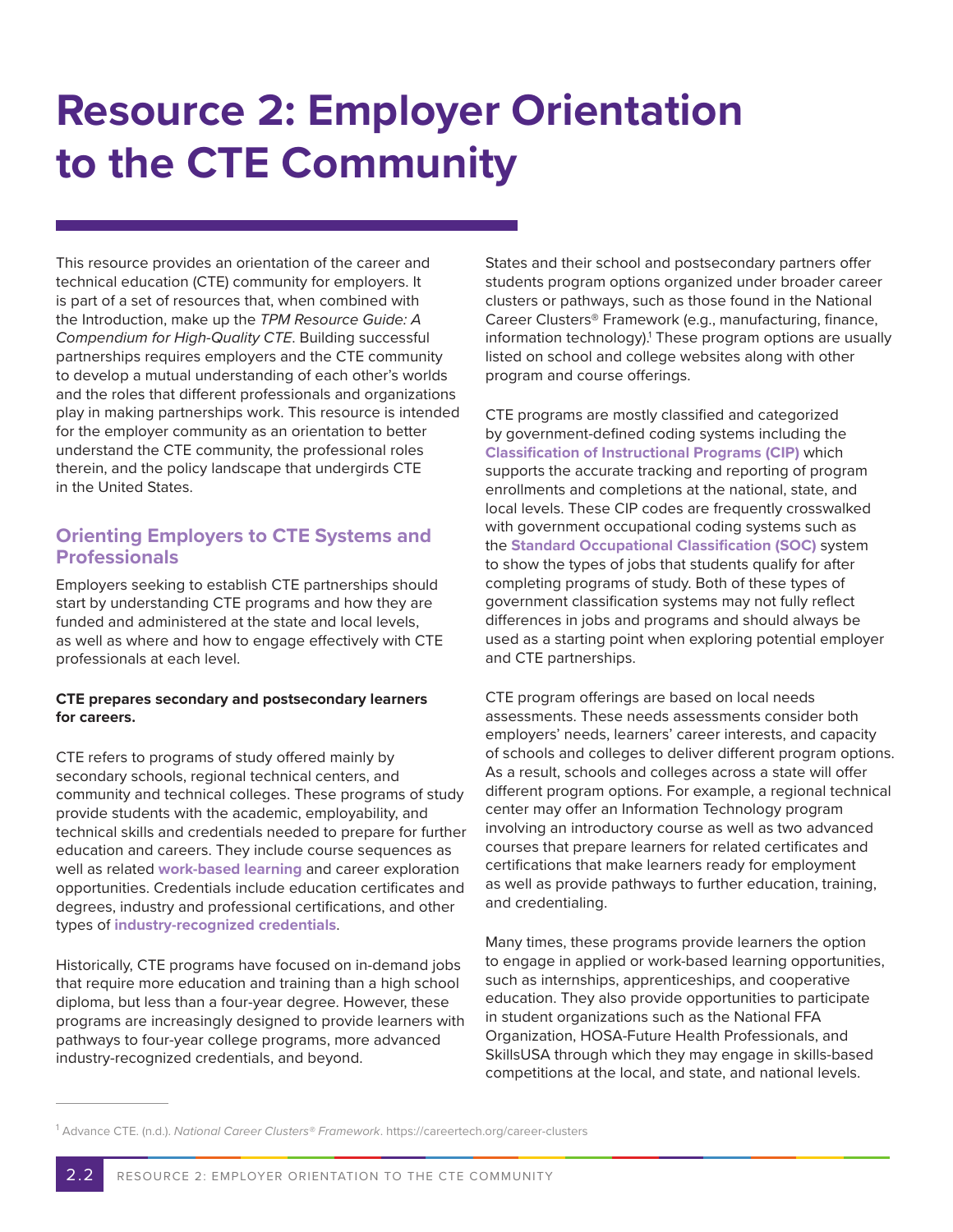CTE also provides opportunities for middle school, secondary, and postsecondary learners to explore career options before enrolling in programs of study. These career exploration opportunities include career advising, career awareness events at schools and colleges, and company tours and job shadowing opportunities. In all, CTE provides a wide variety of career exploration, skills development, and credentialing opportunities that reach a large share of secondary and postsecondary learners. For example, some form of CTE offering is estimated to reach more than 90% of high school graduates.<sup>2</sup>

In the past, CTE was considered an alternative option for students who were considered non-college bound and needed preparation to directly enter the workforce. As a result, CTE enrolled a disproportionate share of learners from low-income and minority households and those historically marginalized populations facing multiple barriers to employment. Now, CTE is a preferred option for both the college and non-college bound and is seeking ways to reduce opportunity and achievement gaps for all students in pursuing further education and careers. As a result, CTE provides employers with opportunities to develop programs that can serve all students and provide career advancement opportunities for a wide variety of populations targeted in their workforce diversity initiatives.

## **Key Takeaways**

Employers should explore how to partner with schools and colleges to develop and deliver CTE programs of study that meet their needs. These CTE programs of study provide an important **career pathway** option in developing talent pipelines. However, employers must recognize that these programs can only be offered if learners have sufficient career interest to enroll in them and schools and colleges have the capacity and resources to deliver them.

<sup>2</sup> National Center for Education Statistics. (2011). *Postsecondary and Labor Force Transitions Among Public High School Career and Technical Education Participants*. http://nces.ed.gov/pubs2011/2011234.pdf.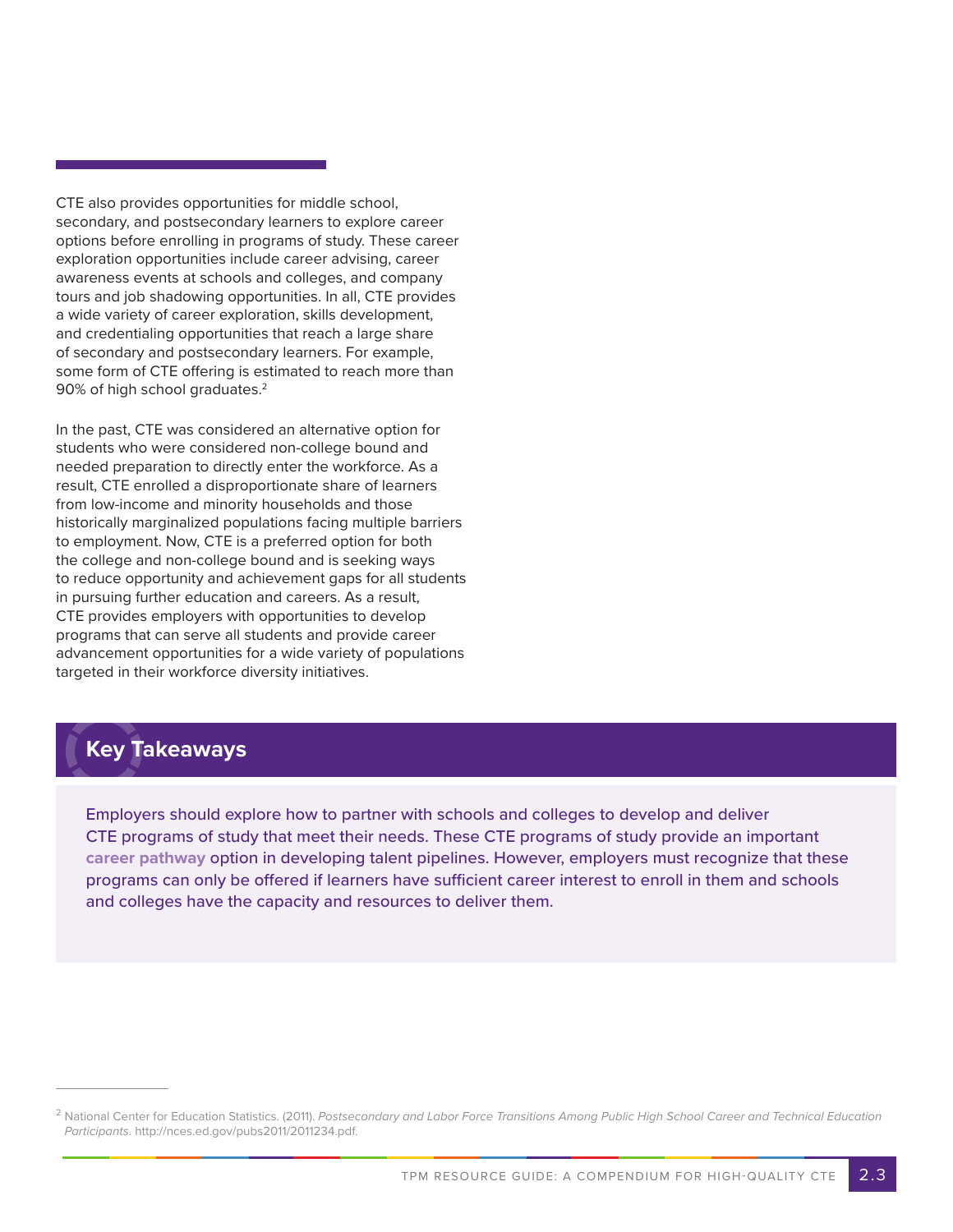#### **CTE programs have service areas.**

It is important to recognize that CTE programs offered by schools and colleges have defined geographic areas they serve, usually defined by school district and college district boundaries. They are likely involved in one or more regional partnerships that include area or regional technical centers and more than one college. Sometimes schools and colleges have partnerships that enable their programs to be offered outside their districts and regions. In parallel, employers may be involved with other workforce partners, such as local workforce investment boards, that often have different service areas.

Employers frequently recruit potential employees beyond the boundaries of one school or college district and may want to explore more regional partnerships involving cooperation between multiple schools and/or colleges. They may also want to include other education and workforce partnerships that have different service areas.

## **Key Takeaways**

Employers should explore how to establish partnerships with schools and colleges that have service areas within the regions from where they source talent, not just geographic areas defined by others.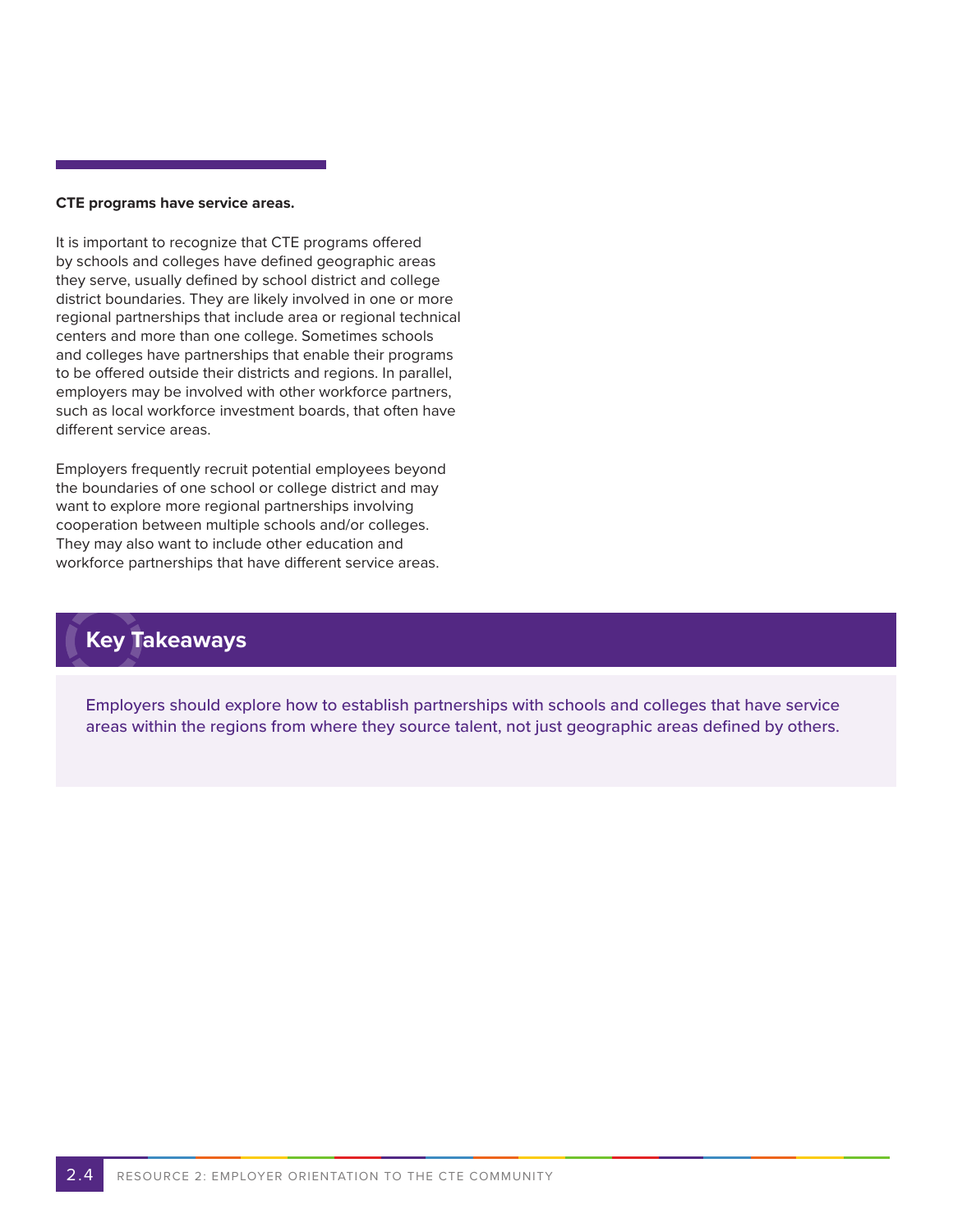**CTE programs are administered by and delivered mainly through school districts, regional centers, and community and technical colleges, involving a variety of professionals.**

**Secondary CTE Programs**. At the secondary level, CTE programs are usually administered by school districts at one or more high schools or through regional or area technical centers, which provide shared CTE courses for two or more school districts (and sometimes adult learners as well). School district professionals that are important in planning, funding, and managing CTE programs include both upper-level administrators that have responsibilities across the entire school system, and middle- and lower-level administrators focused more specifically on CTE program offerings. There are also instructors or faculty who develop and deliver the programs in classrooms and coordinate related activities, such as work-based learning, student organizations, student services, and advising. Finally, there are the academic and career counseling and student services professionals who guide and support learners.

Increasingly these secondary school professionals work with their counterparts in middle schools to provide career exploration and applied learning opportunities that can prepare middle school students to enroll in secondary CTE programs of study.

While these professional go by many occupational titles, the key professional roles include:

- **Superintendents and Associate/Assistant Superintendents.** Upper-level administrators that set the district-level strategic direction and resource allocations for academic and CTE programs and related student services, such as career counseling and advising. They also address how CTE programs are coordinated with academic and other career-related programs and strategic initiatives, such as STEM education.
- **High School Principals and Associate/Assistant Principals.** Administrators who oversee curriculum and instruction at the school level and who set the strategic direction and resource allocations for academic and CTE and related student services, such as academic and career counseling.
- **Regional Coordinators and Technical Center Administrators.** Administrators that plan and manage regional programs that serve learners from multiple school districts. These regional centers often have

programs that involve specialized faculty and equipment that cannot be easily acquired and managed by just one school district or high school.

- **CTE Administrators and Department Chairs.** Administrators that manage CTE funding and work with faculty in planning, developing, and offering CTE programs. Many are also instructors themselves in one or more programs and play coordinating roles with key partners, such as employers.
- **CTE Program Faculty and Instructors.** Full-time and part-time instructors who teach one or more courses and coordinate work-based learning and student organization activities. These instructors usually have widely varying backgrounds with many part-time instructors having recent industry experience related to the courses they teach. Schools frequently have a difficult time in recruiting and retaining qualified faculty for programs in high-demand fields where industry can pay more than schools or where teacher licensure rules pose barriers to entry for existing professionals.
- **Counseling and Advising Professionals.** These professionals assist learners and their parents or guardians in planning their programs of study and enrolling in required and elective academic and CTE courses to meet graduation and credentialing requirements. They also provide assistance in exploring career opportunities and planning transitions to further education and employment. They play important roles in planning and coordinating career events and experiences, such as student field trips, job shadowing and mentoring programs, and career fairs.
- **Student Services Professionals.** These professionals provide and coordinate access to student services (e.g., counseling and social services) that are important for enrollment, program completion, and successful transitions. These services can be particularly important for opportunity populations that face one or several barriers to education and employment.

Another potential player in supporting CTE programs is an education service agency, which is a publicly funded, regional structure charged with developing, managing or providing services or supports to local school districts. These agencies, which go by a range of names depending on the state, may support CTE curriculum development, professional development, or technical assistance.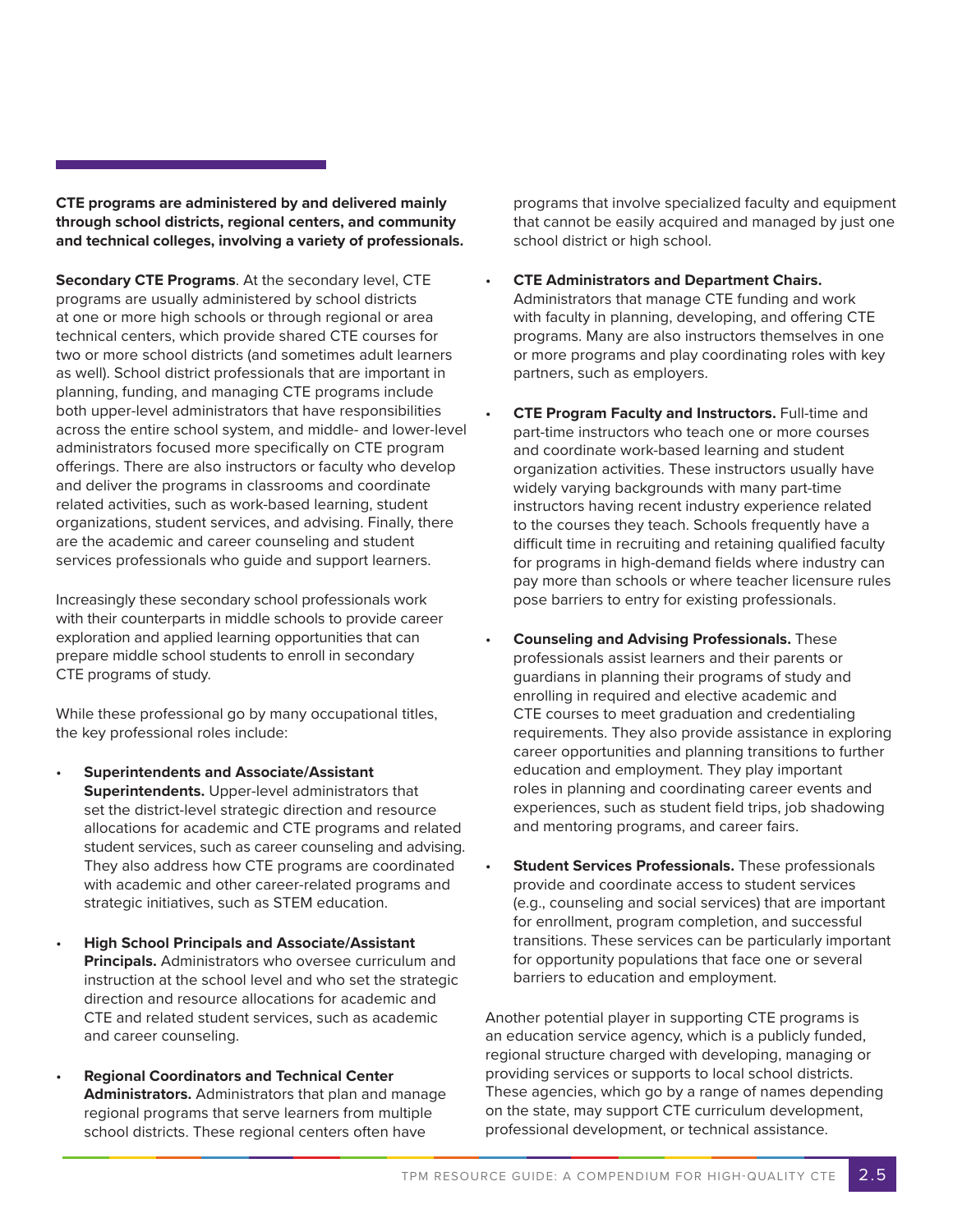**Postsecondary CTE Programs.** At the postsecondary level, there are a set of parallel administrative, faculty, and student service roles. However, there is one important difference. Community and technical colleges offer CTErelated programs on a credit and non-credit basis, which involve different administrative and funding structures, as well as faculty. These programs provide different types of advantages and disadvantages in establishing employer and CTE partnerships. Many colleges use their non-credit options to respond more quickly to employer needs through customized training programs and targeted initiatives that then can be used to make improvements in regular forcredit CTE programs. It is important to note that when a non-credit option is used, they may not be aligned with for-credit programs that allow students to pursue career pathway opportunities through related programs of study at the college or university levels that result in a degree.

In addition, many colleges work directly with industry partners and employers to deliver joint programs, such as apprenticeships, where colleges deliver some or all of the classroom components.

While these professionals go by many occupational titles, the key professional roles in postsecondary CTE include:

- **Presidents and Provosts.** Upper-level administrators who set the strategic direction and resource allocations for academic and CTE programs as well as related student services. They also address how CTE programs are coordinated with academic and other career-related programs on both the credit and non-credit sides of the college.
	- **College Deans and Department Chairs.** Deans directly manage budgets and faculty for large program areas, such as arts and sciences; science, technology, and engineering; and nursing and health sciences. Unlike high schools, colleges also have deans or other types of high-level administrators that manage non-credit programs as part of continuing education offerings. Department chairs manage budgets and faculty for more specific programs, such as nursing. Similar to the secondary level, deans and department chairs are also frequently instructors in one or more programs and play coordinating roles with key partners, such as employers.
- **CTE Program Faculty and Instructors.** Full-time and part-time instructors who teach one or more courses and coordinate work-based learning and other instructional related services. These instructors have varying backgrounds with many part-time instructors having recent industry experience related to the courses they teach. Like high schools, colleges often have a difficult time recruiting and retaining qualified faculty for programs in high-demand fields where industry can pay more than colleges.
- **Counseling and Advising Professionals.** These professionals assist students and their parents and guardians in planning their college programs of study and enrolling in required and elective academic and CTE courses to meet college completion and credential requirements. They also provide assistance in exploring career opportunities and planning transitions to further education and employment. They play important roles in planning and coordinating career events and experiences.
- **Student Services Professionals.** Similar to high schools, these professionals provide and coordinate access to student services (e.g., counseling and social services) that are important for many learners in enrolling and completing programs and making successful transitions. These services can be particularly essential for opportunity populations that face one or several barriers to education and employment.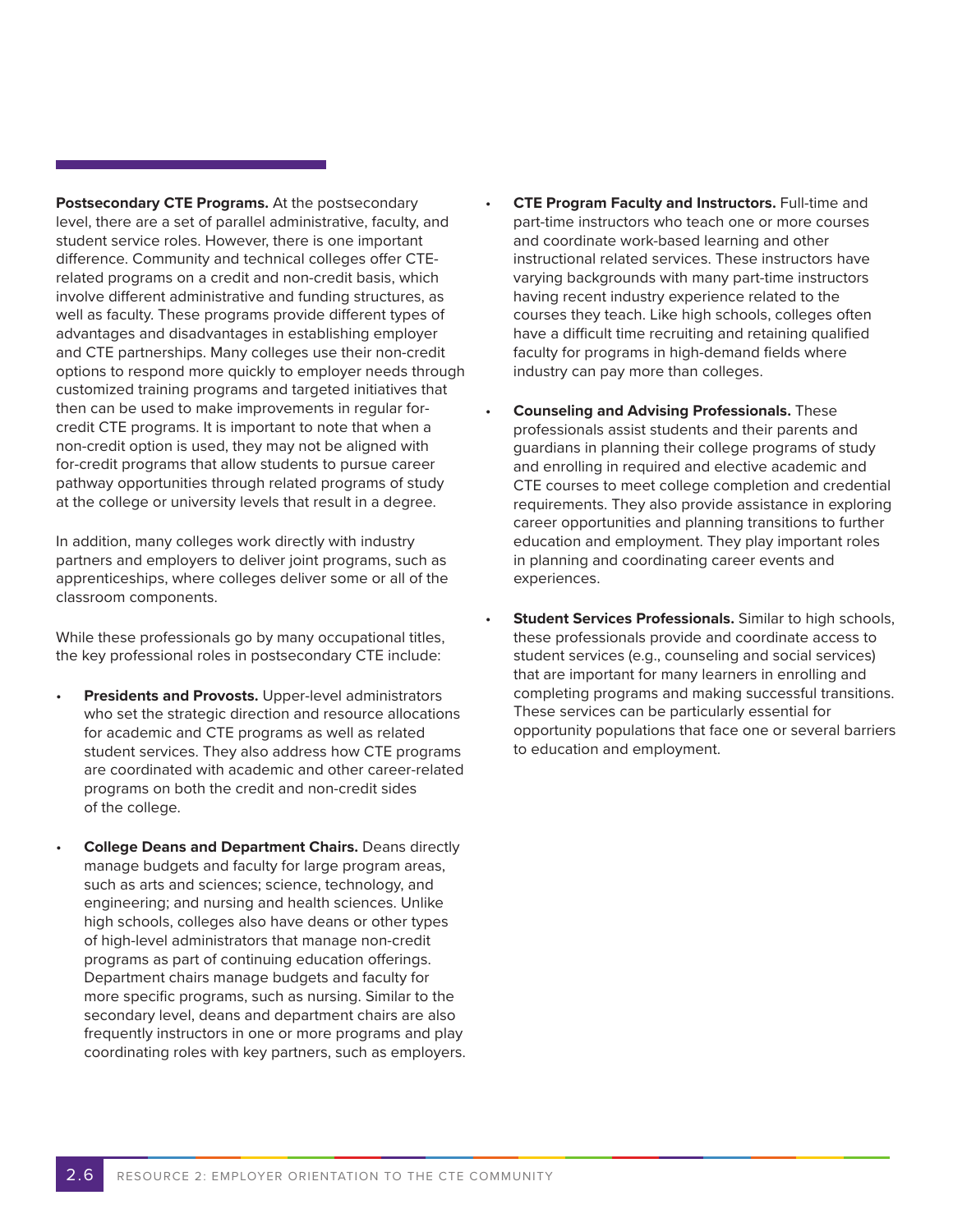#### **Cooperative Secondary and Postsecondary CTE**

**Programs.** School districts and colleges generally partner together in developing more coordinated programs of study for learners based on articulation agreements that begin early in high school and continue into college. They are composed of jointly developed and delivered courses at high schools and colleges (e.g., dual enrollment or dual credit), and often result in learners attaining one or more credentials in an in-demand field. These cooperative programs of study routinely involve multiple school districts, regional centers, colleges, and universities.

### **Key Takeaways**

Similar to the employer community, the types of CTE offerings and the professionals involved in their delivery are as diverse as they are complex. Employers will need to engage school and college partners at all levels, including administrators, faculty/instructors, and support services, at the middle school, secondary school, and postsecondary levels. This is essential to ensure there is sufficient commitment and capacity to develop and maintain strong, comprehensive, and responsive career pathway partnerships.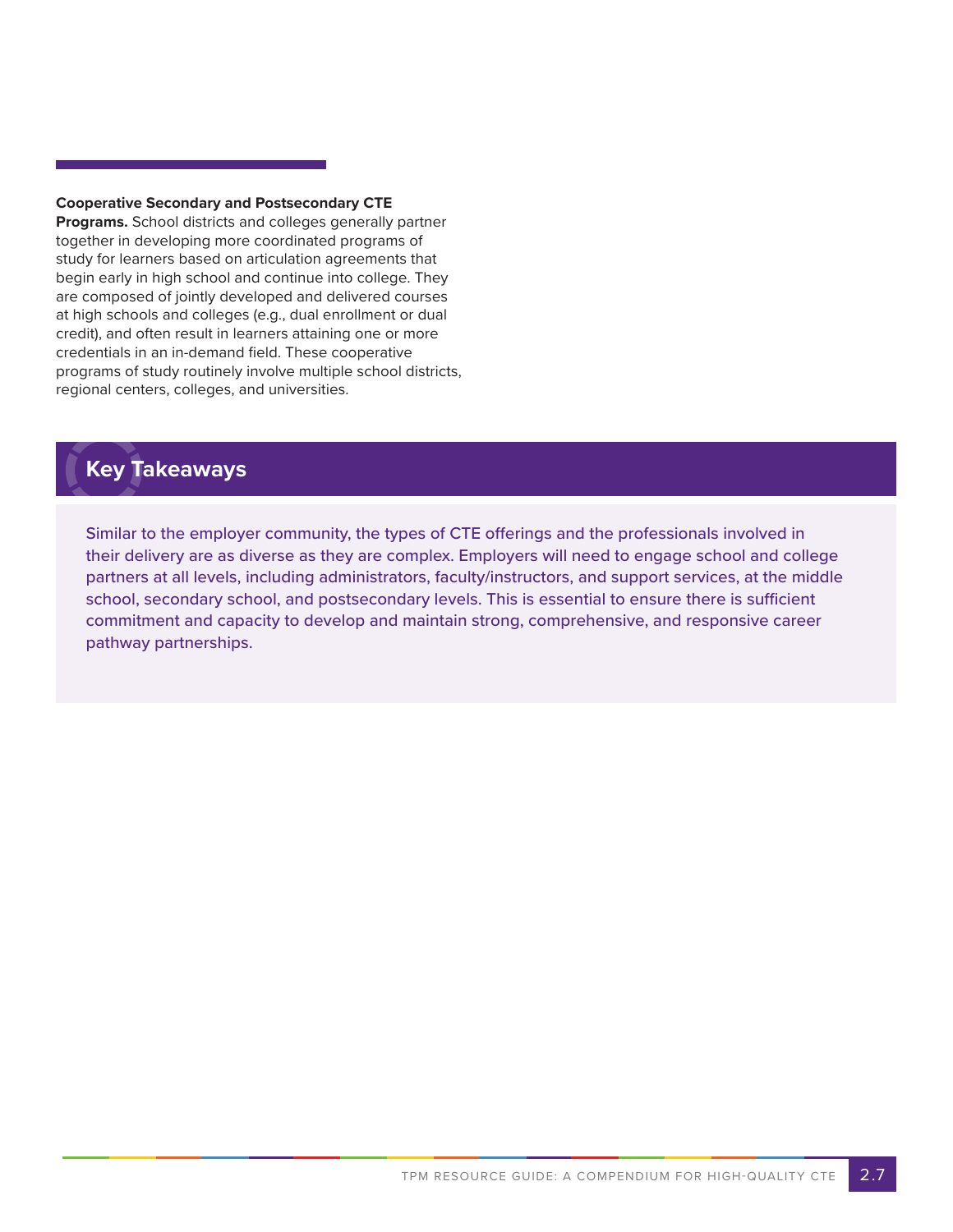#### **CTE professionals are members of professional associations.**

National and state CTE professional associations provide professional development opportunities and resources that are important in building partnerships between employers and CTE programs and practitioners. These associations include those for administrators, teachers and instructors, as well as advising and counseling professionals. Here are some of the major CTE associations and association types:

- **Advance CTE.** A national organization representing state CTE Directors and state leaders responsible for secondary, postsecondary, and adult career and technical education. Advance CTE provides its members a variety of advocacy, state policy support, and professional development services.
- **Association for Career & Technical Education (ACTE).** A national organization representing CTE professionals at the state and local levels. ACTE has affiliated state associations and divisions representing major key career areas (e.g., agricultural, business, engineering, and technology education), counseling and career development as well as services, such as work-based learning/youth apprenticeship programs and those supporting special populations.
- **Career Area Professional Organizations.** These organizations provide program resources and professional development services for faculty and instructors, such as the National Association of Agricultural Educators and the National Association of Industrial and Technical Teacher Educators.
- **Other Professional Organizations.** These organizations provide professional development opportunities for key school and college professional roles, such as the American School Counselor Association (ASCA).
- **National Initiatives and Networks.** These initiatives and networks provide program, curriculum, and professional development resources, such as High Schools That Work (HSTW) and Project Lead the Way (PLTW).
- **Student Organizations.** Student organizations that facilitate peer learning and networking, connect CTE professionals to CTE students through mentorships, and engage students in planning and managing competitions, such as those that are facilitated by the National FFA Organization, HOSA-Future Health Professionals, and SkillsUSA.

### **Key Takeaways**

In building CTE partnerships, employers should work with CTE professionals in schools and colleges to explore opportunities to leverage and support CTE professional organizations that can provide important resources and best practices in building strong CTE programs of study as part of talent pipelines.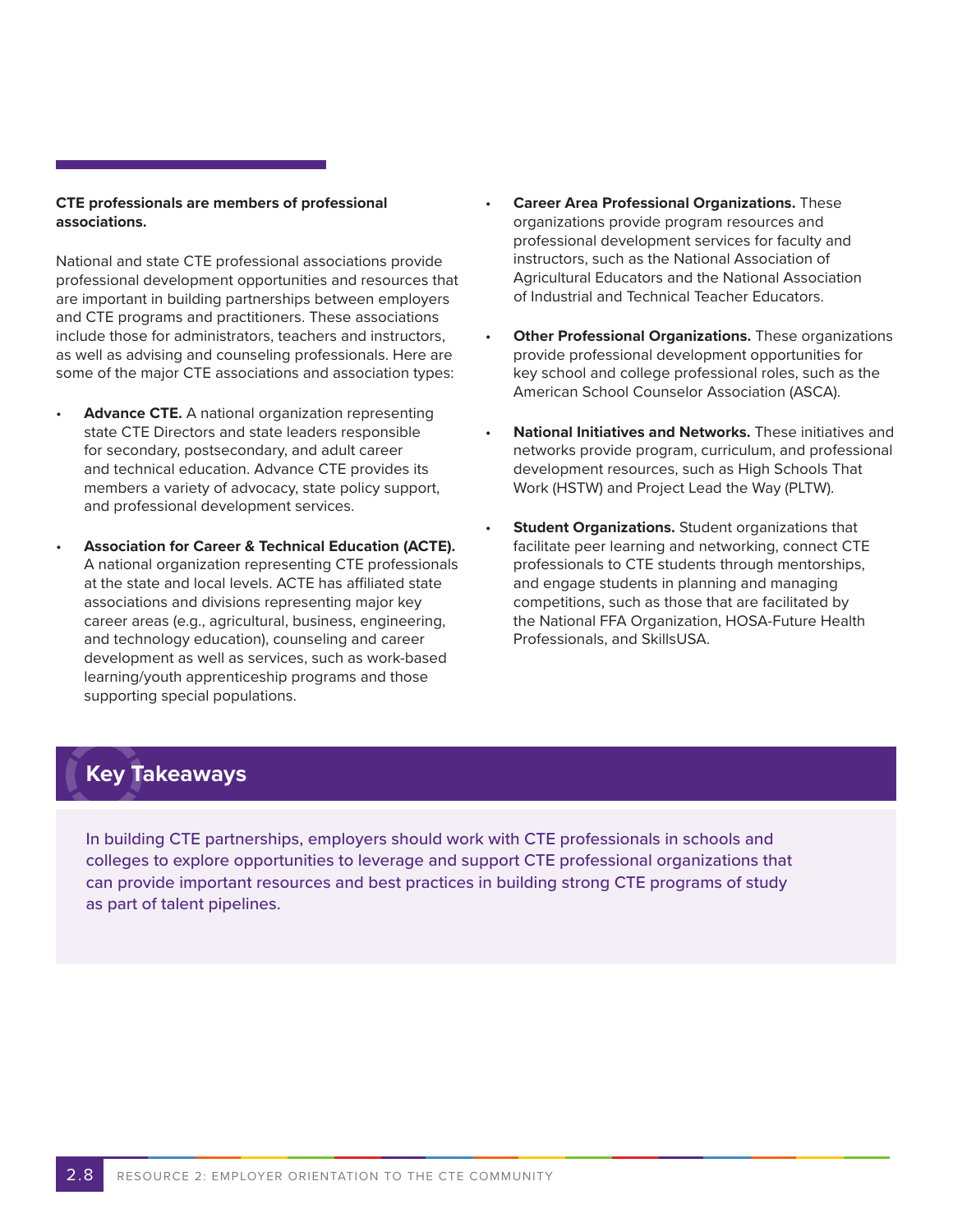#### **Employers have many options in engaging with CTE at the local level.**

There is a long history of employer engagement in CTE partnerships and well-documented best practices. Today, employers have many options when engaging with CTE, including traditional options, such as:

- **1. Career Advising and Exploration.** Provide support to career counseling and exploration opportunities, including career advising materials, career day events, company tours and field trips, and career mentoring.
- **2. Advisory Groups.** Participate in program advisory groups for developing and improving programs, curriculum, and credentials.
- **3. Curriculum Development.** Provide resources and experts for developing curriculum, including learning and assessment materials, and aligning credentials.
- **4. Classroom Instruction.** Provide guest speakers and team teachers for delivering classroom and lab instruction.
- **5. Work-based Learning.** Provide work-based learning opportunities in the form of apprenticeships, internships, cooperative education, and/or student and student team projects.
- **6. Student Organizations and Competitions.** Provide support for student organizations and coach and judge national, state, and local student competitions.
- **7. Professional Development.** Conduct teacher outreach and provide externships and other professional development opportunities to school and college faculty and other professionals.
- **8. Student Recruitment and Hiring.** Conduct job fairs and other recruitment and hiring activities in cooperation with schools and colleges.
- **9. Funding, Equipment, and In-Kind Contributions.** Provide direct funding to schools and colleges for curriculum, up-to-date equipment currently used by employers (e.g., machinery and tools), and other purposes as well as provide in-kind contributions, such as access to company facilities and equipment.

Employers should also work with their school and college partners to explore additional non-traditional options. Also, employers should collaborate with their peers as well as schools and colleges to take a more comprehensive and coordinated approach that creates the most **shared value** for employers, education partners, and learners.

## **Key Takeaways**

To be successful, employers cannot choose to participate periodically in just one or a few CTE engagement opportunities in response to requests from schools or colleges. Rather, employers should work together to take a more proactive and comprehensive partnership approach that addresses the full spectrum of engagement opportunities, from career exploration to classroom instruction, student organizations and competitions, and work-based learning to employment and career advancement.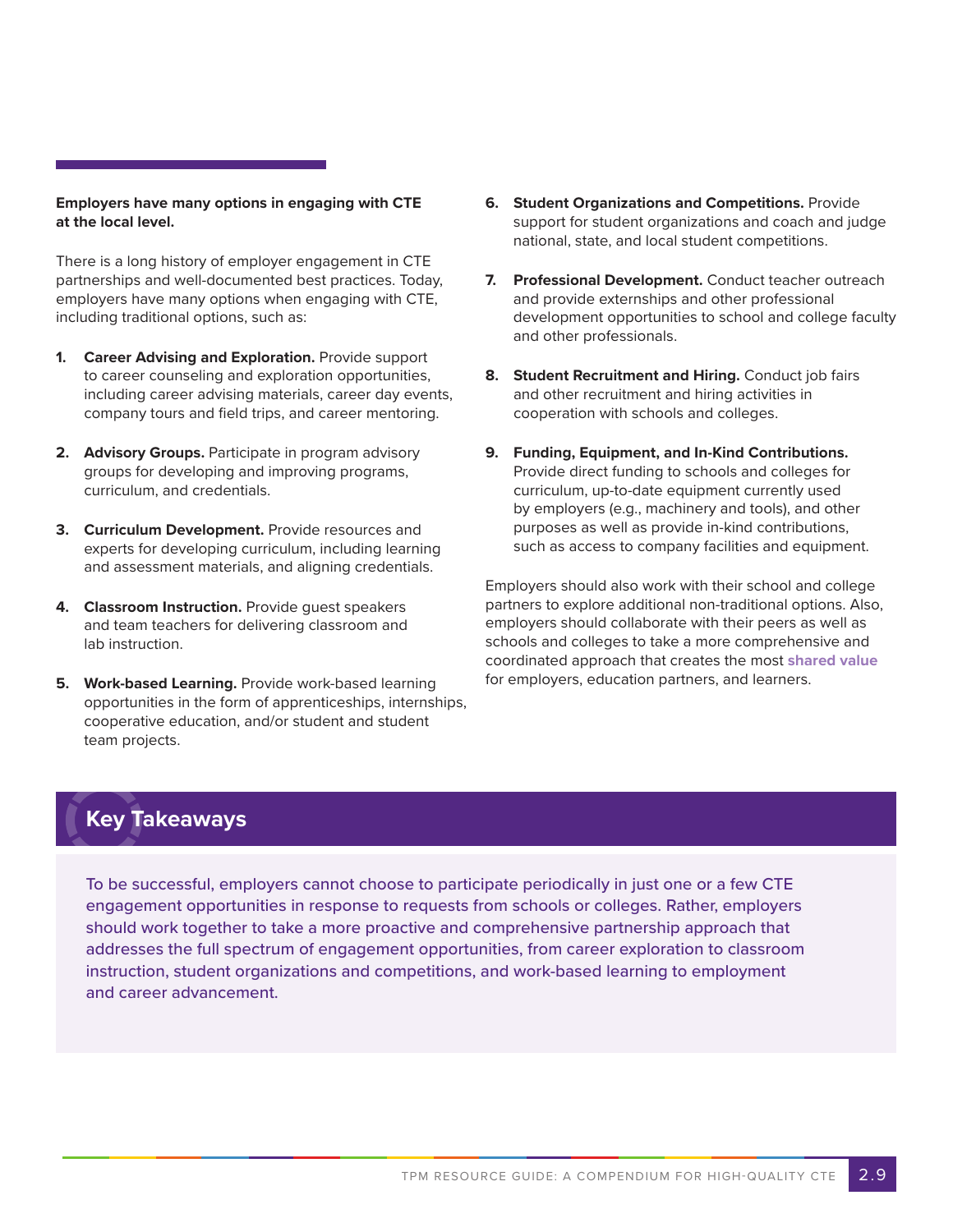**CTE programs operate under complex federal and state funding and administrative structures as well as accreditation requirements that provide both incentives and constraints.**

CTE receives federal funding from the U.S. Department of Education through the Carl D. Perkins Career and Technical Education Act, otherwise referred to as "Perkins." The most recent Perkins legislation is the Strengthening Career and Technical Education for the 21st Century Act, otherwise known as Perkins V. This Perkins funding flows from designated state secondary and/or postsecondary education agencies such as state departments of education and community college boards to local schools and community colleges. In a few states, this funding is coordinated through regional delivery systems involving different school districts and colleges within a geographic area. States and their school and college partners may choose to deliver CTE programs through regional technical centers as well as school and community college partnerships.

This federal funding represents only about 10% (approximately \$1.5 billion) of total CTE funding with the remaining funding from state and local sources. However, Perkins funding comes with significant federal requirements that are very influential in setting state and local priorities and funding levels. As a result, Perkins requirements provide a starting point for states in exploring more robust employer engagement in:

- State and local planning and needs assessments, including employer needs and priorities;
- Setting competency and skills standards and identifying industry-recognized credentials for students in different programs of study;
- State and local advisory groups, including advisory committees for specific CTE programs at schools and colleges;
- Work-based learning and professional development opportunities for CTE teachers, and other types of monetary or in-kind contributions needed for high-quality programs; and

Performance goal setting on key metrics important to employers and other partners.

While Perkins is a useful starting place, it is important to keep in mind that state agencies provide the most guidance to schools and colleges offering CTE programs. State agencies establish policies for planning and approving programs and how these programs are funded. They also sponsor and promote national and state initiatives in addition to providing technical assistance and networking opportunities. State education agencies also further define teacher certification requirements at the secondary school level and how CTE programs address academic standards.

It is important to note that not all CTE programs are tied to Perkins. Many states operate career pathway initiatives and STEM programs that are driven by state investments and not directly tied to Perkins, though the processes they use to plan, implement, and improve them are more often than not similar to requirements established under Perkins.

In addition, states and local levels are often implementing Perkins and CTE in a complex environment where multiple legislative initiatives and administrative requirements converge. For example, the **Every Student Succeeds Act**—otherwise known as ESSA (its predecessor was No Child Left Behind)—defines the federal role in K–12 public education. It requires each state to implement a statewide plan that includes a wide variety of administrative procedures, goal setting, performance targets, and interventions, particularly for failing schools.

There is more than just Perkins and ESSA. State education and workforce agencies and schools and colleges are involved in coordinating a multitude of education and workforce-related funding streams that impose incentives and constraints on the ability of local programs to partner with and be responsive to employer needs. Some organizations, like the Bipartisan Policy Center, have counted as many as 47 different federal workforce programs that filter down into states and communities.<sup>3</sup>

<sup>3</sup> Douglas, J. (2013, September 9). *Workforce Laws Aren't Meeting the Needs of Workers*. Bipartisan Policy Center. https://bipartisanpolicy.org/blog/workforce-laws-arent-meeting-needs-workers/.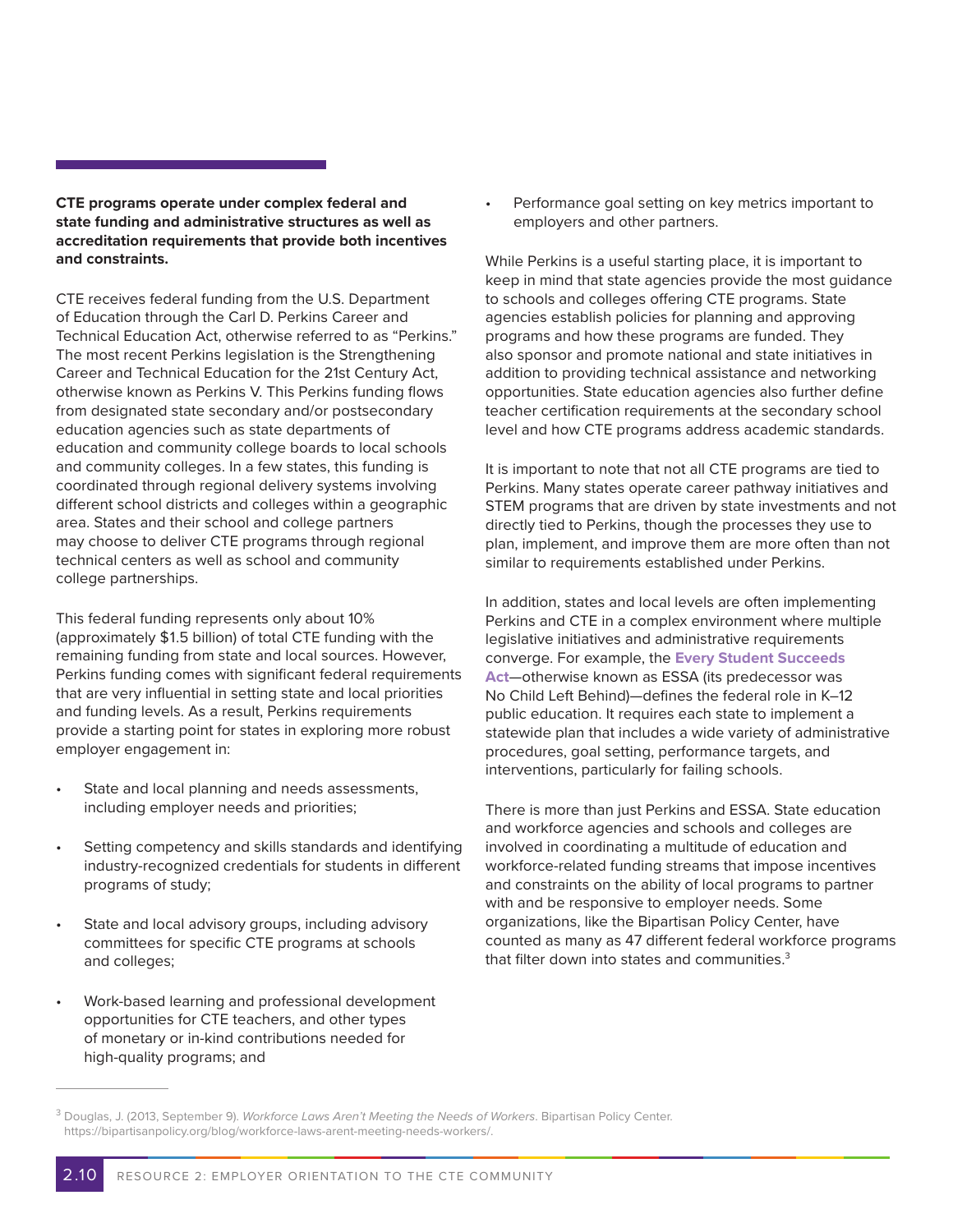For example, the **Workforce Innovation and Opportunity Act (WIOA)** is overseen by the U.S. Department of Labor and has federal funding flow through states and to local workforce boards. Under WIOA states are required to have yet another plan and they are encouraged to work in coordination with those agencies and local partners that are involved in implementing related legislation, such as Perkins. WIOA is an entirely separate infrastructure from Perkins but can be inclusive of the CTE community with some CTE leaders serving on state and local workforce boards and some programs drawing resources from multiple funding streams overseen by different state and federal agencies.

In addition to federal and state funding streams and programs, schools and colleges must maintain accreditation by a wide variety of national accreditation organizations. Accreditation is partially determined by how schools and colleges maintain the quality of the programs they offer. There are also specialized accreditors for specific types of programs. These specialized accreditors may be associated

with industry and professional certification organizations. These accreditation requirements provide important benefits in ensuring program quality, but they also may provide constraints for schools and colleges in working with employers and how quickly they can respond to changing employer needs. For example, faculty qualification requirements can restrict the ability of local schools to staff a classroom with qualified instructors that also have recent industry experience.

Given this complex environment, it is important for employers to recognize that schools and colleges will vary widely in the resources they have to engage in partnerships and respond quickly to employer needs. However, employers can play a major role in working with partners to align incentives and remove unnecessary constraints.

### **Key Takeaways**

Federal funding for CTE is relatively small but sets priorities and requirements that are important for employers to understand. CTE is mainly funded and administered at the state and local levels, which is why employers should start there when building CTE partnerships. Employers should always recognize that federal and state funding and accreditation requirements frequently provide constraints on how quickly schools and colleges can establish and make changes in their programs. One of the most common constraints is faculty/teacher qualification requirements, especially licensure and certification requirements at the secondary level. In addition, schools and colleges vary in the level of funding and other resources that affect their capacity to address employer needs.

Employers can play a major role in the planning and implementation of CTE systems and programs. They can help ensure the right incentives to partner are in place while at the same time navigating or removing constraints that may prevent schools and colleges from working with employers in the ways they want and need.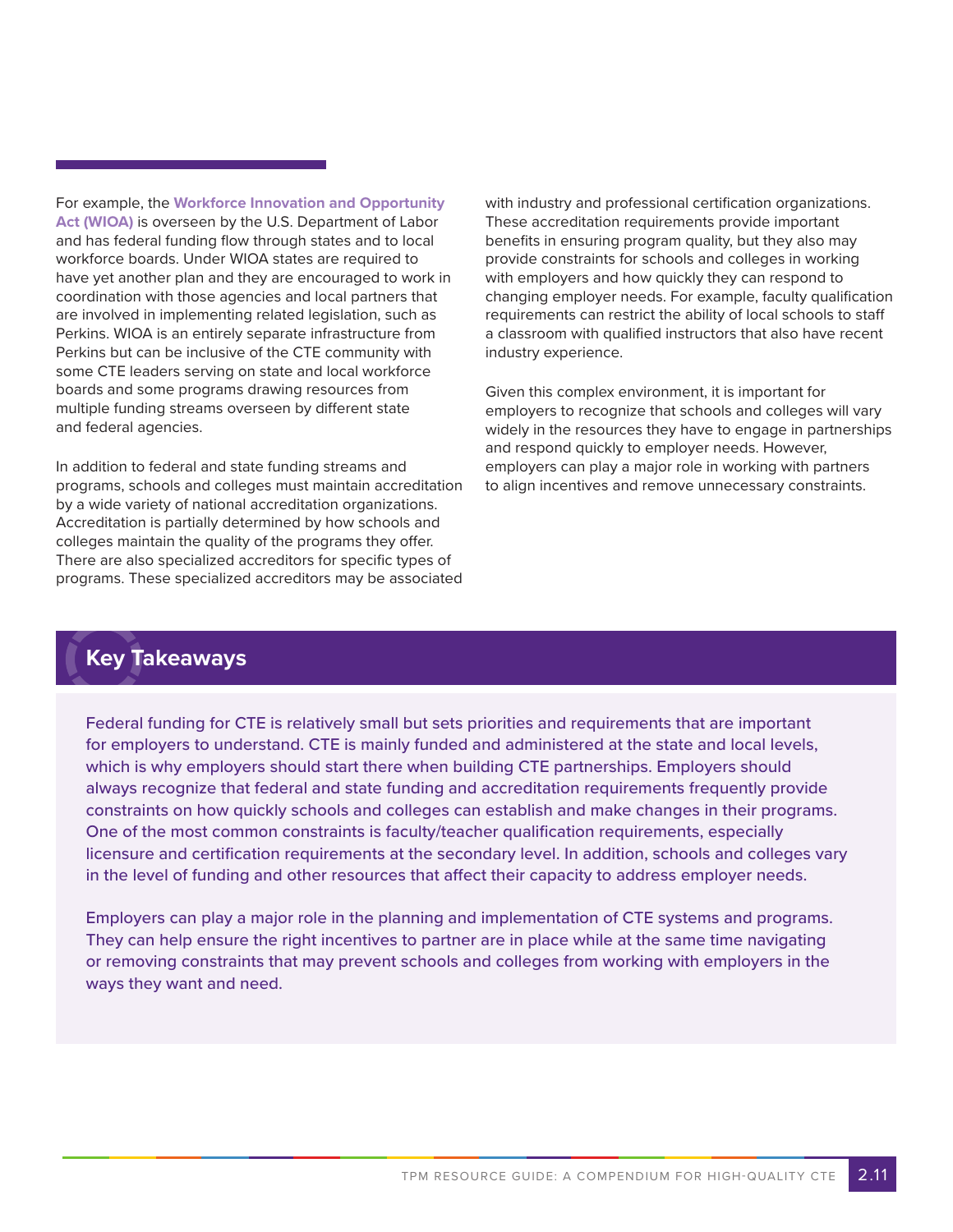## **Recommended Actions for Employers**

Employers should consider the following actions in working with CTE:

**1. Compare Critical Job Needs to Existing CTE Programs of Study.** Identify your most critical jobs that can be addressed in CTE partnerships and conduct a review of existing CTE programs of study offered that have the potential and capacity to address your needs within the geographic area from where you hire workers.

#### **Questions to Consider:**

- a. Has your company—or collaborative that you are part of—identified the most critical jobs or business functions to focus on, and, if so, what are they?
- b. What CTE programs of study are currently available and is their focus consistent with the priority needs of your company or **employer collaborative**?
- c. If the focus is not consistent, is there willingness and capacity for those programs to change their focus or to stand up a new program?
- d. If the priorities are consistent, do they have sufficient scale to address your needs or will your company or collaborative require multiple CTE partnerships?
- **2. Identify and Prioritize Opportunities for Partnerships.** Work with CTE professionals involved with the planning, management, and delivery of CTE programs of study to evaluate the degree of fit between employer needs and the willingness and capacity of these programs to address these needs. Identify and set priorities in where to start in establishing or improving partnerships.

#### **Questions to Consider:**

- a. Have you secured senior level buy-in and support from your CTE partners and how do you know?
- b. Have you been assigned a point of contact and, if so, what is their professional role?
- c. Is your point of contact supported by a team of professionals, and if so, what are their respective roles?
- d. Do you have and know the right points of contact for planning, managing, and delivering a talent pipeline solution and are there any gaps?
- e. Is there agreement on the priorities to be addressed in the partnership and is the data being used coming from the employers directly?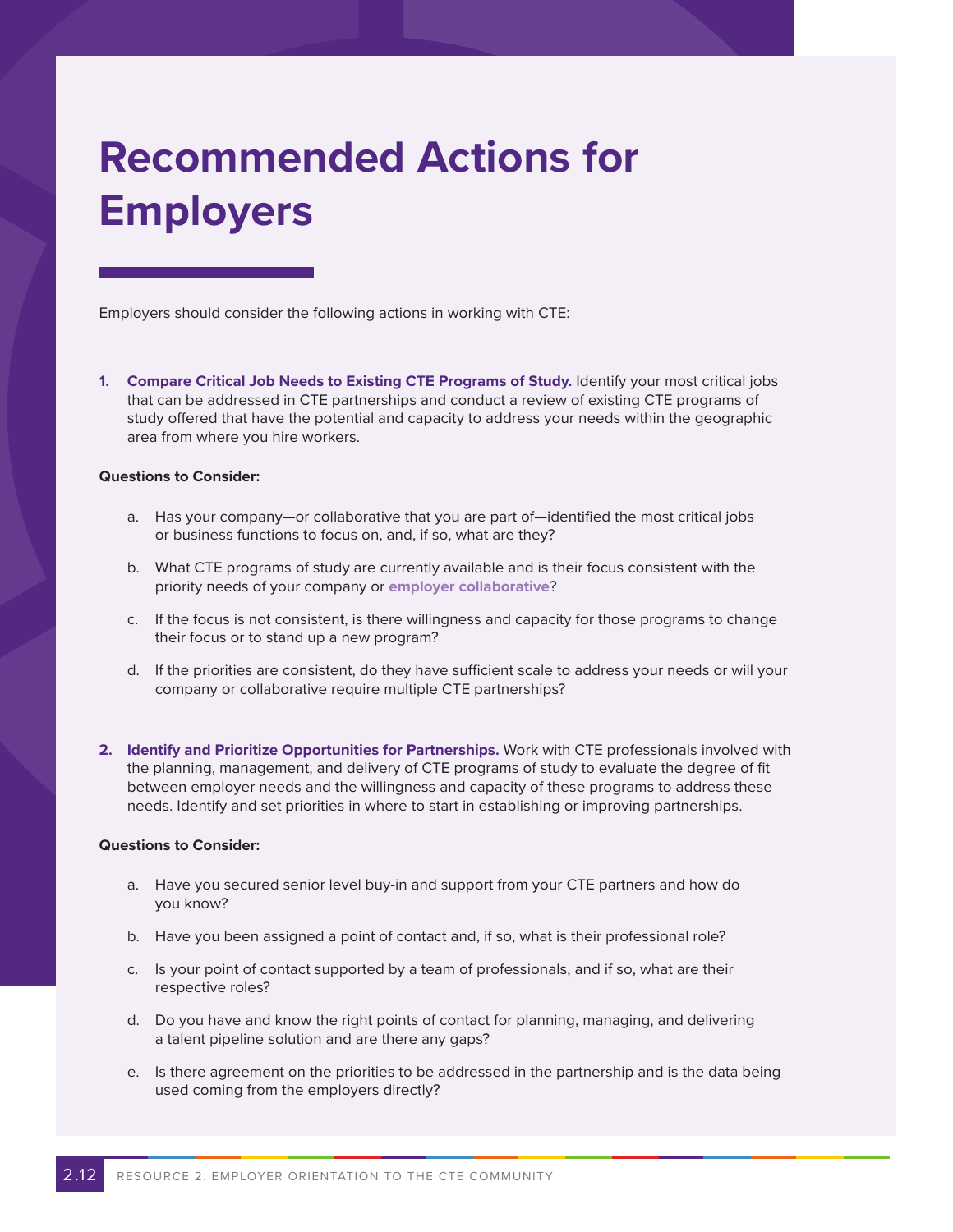**3. Collaborate with Other Employers on How Best to Engage CTE in Your Talent Pipeline Solution.** Where possible, engage with employers that have similar needs when working with CTE providers. Collaborating with other companies has many advantages, including increasing the level of need which, in turn, increases the responsiveness and ability of a CTE partner to address that need. Employer associations that already organize employers and are expected to deliver value are a natural fit to coordinate multiple employers around a shared workforce solution.

#### **Questions to Consider:**

- a. If you are not already, is there value in engaging with other employers around a shared workforce solution? Is there evidence to support there being a shared need and **pain point** where you are better off addressing it together rather than pursuing solutions separately?
- b. Is there an employer-facing association that has the capacity and willingness to bring employers together in pursuit of a shared workforce solution, and would TPM provide a useful framework for organizing as an employer collaborative?
- c. What are some advantages you see in engaging CTE as an employer collaborative rather than going it alone, and are there any disadvantages?
- d. When combining your needs with other employers, is the level of demand sufficient enough to partner effectively with CTE partners, and if so, what evidence supports your conclusion?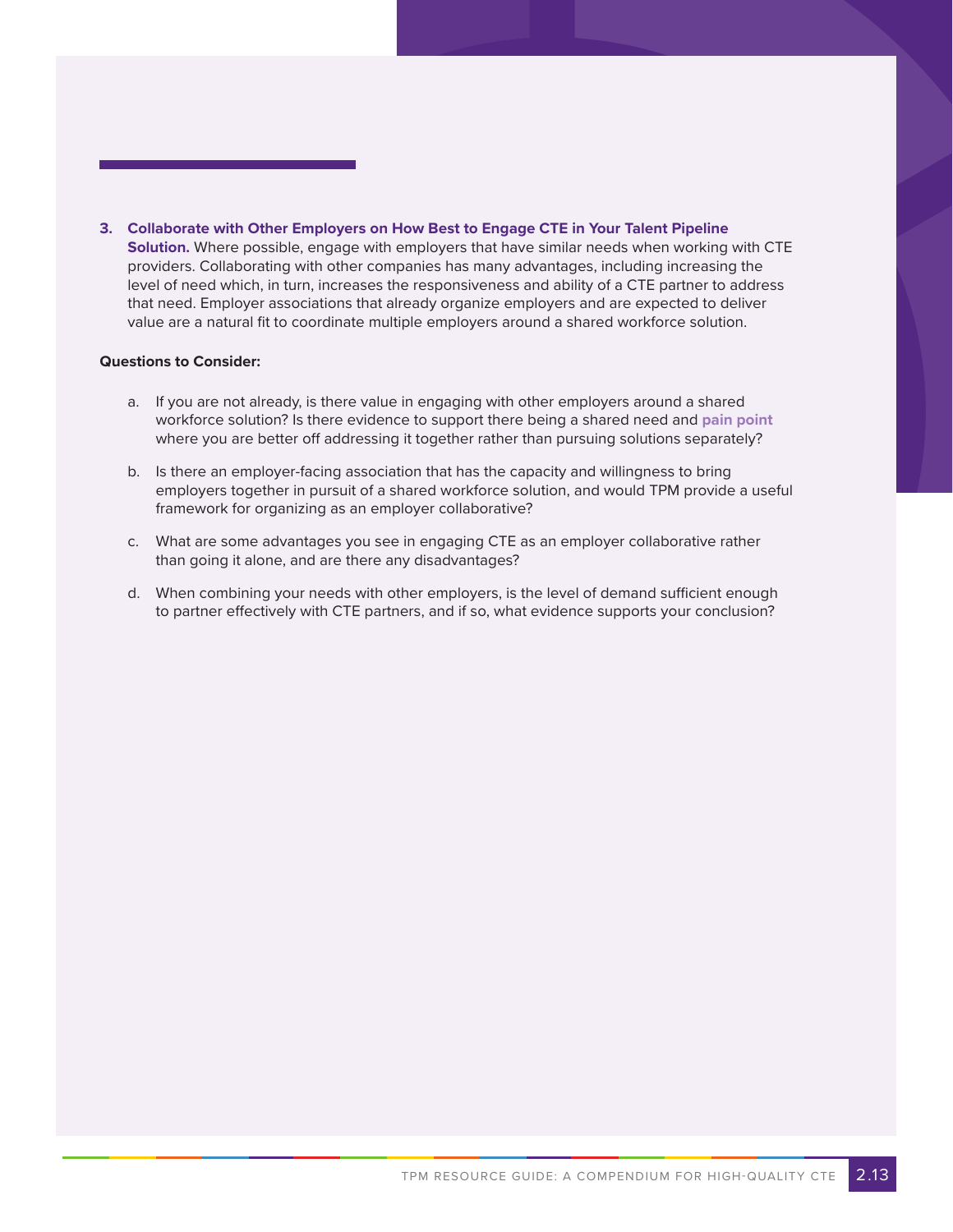## <span id="page-34-0"></span>**Resource 3: Improving Employer Engagement in CTE through TPM**



## **Talent Pipeline Management® (TPM)**

# TPM RESOURCE GUIDE: **A Compendium for High-Quality CTE**



**U.S. CHAMBER OF COMMERCE FOUNDATION**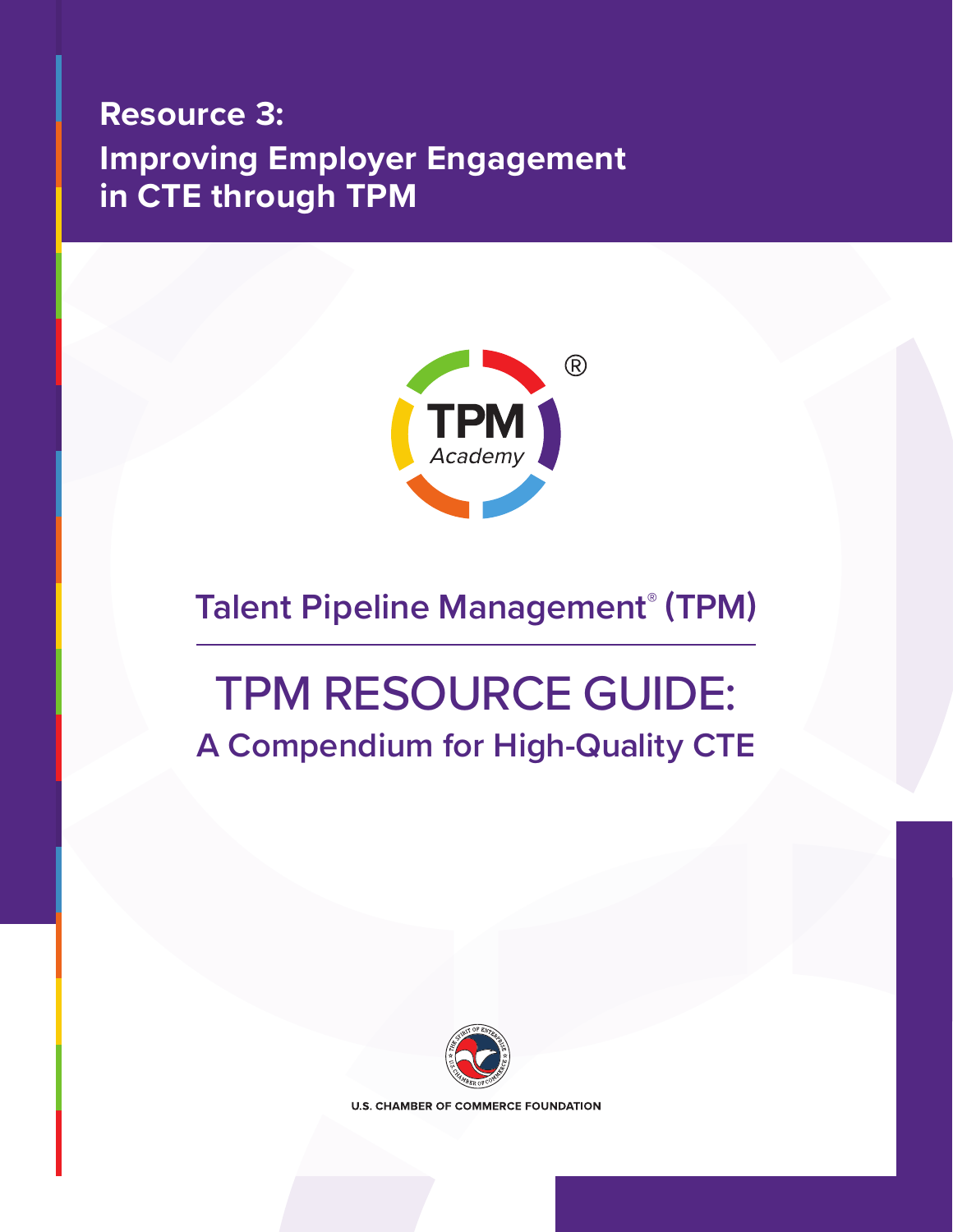# **Resource 3: Table of Contents**

| TPM as a Transformative Approach to Organizing                                                                                          |  |
|-----------------------------------------------------------------------------------------------------------------------------------------|--|
|                                                                                                                                         |  |
| <b>TPM Improves Communication and Promotes</b><br>Shared Understanding between Employers and CTE  3.4                                   |  |
| TPM organizes employers around critical jobs in well-defined<br>geographic areas using trusted employer associations or                 |  |
|                                                                                                                                         |  |
| TPM helps develop the information CTE professionals need<br>in order to start partnerships and develop programs, or improve             |  |
| TPM provides an employer-led process for engaging CTE partners<br>in developing talent pipeline solutions that serve as high-performing |  |
| Using TPM to Inform CTE Program Design, Delivery, and                                                                                   |  |
|                                                                                                                                         |  |
|                                                                                                                                         |  |
|                                                                                                                                         |  |
|                                                                                                                                         |  |
| Recommended Actions in Using TPM to Improve                                                                                             |  |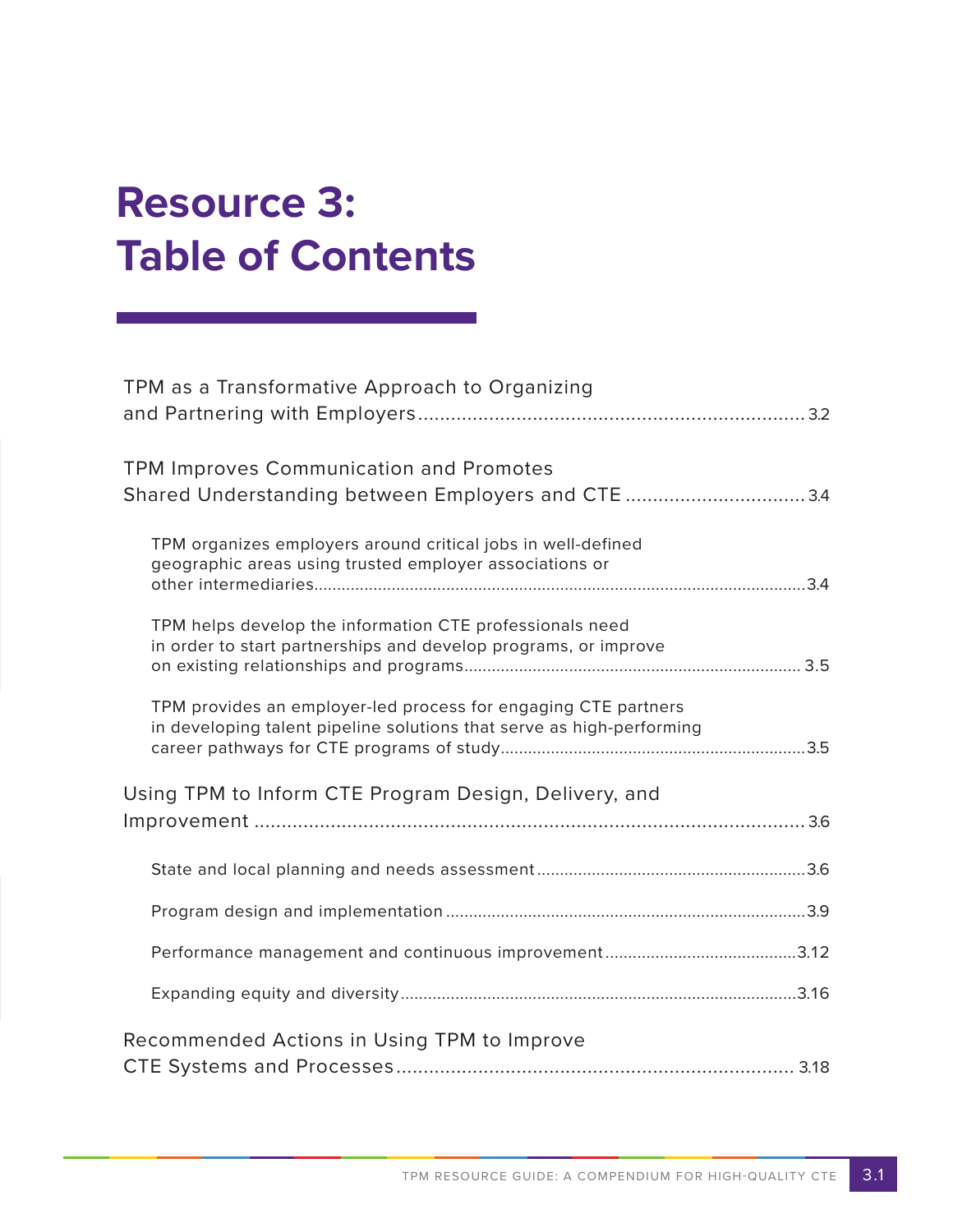# **Resource 3: Improving Employer Engagement in CTE through TPM**

This resource describes how to use TPM to improve employer engagement in CTE. It is part of a set of resources that, when combined with the Introduction, make up the *TPM Resource Guide: A Compendium for High-Quality CTE*. This resource (1) provides an orientation to TPM as a framework for organizing employers and talent supply chain partnerships that create **shared value** for learners, education and workforce providers, and employers; (2) explains how TPM can be used to improve communication and promote shared understanding between employers and the CTE community; and (3) describes how TPM can be leveraged as a transformative approach for engaging employers in CTE program design, delivery, and improvement, especially in ways that expand equity and diversity.

#### **TPM as a Transformative Approach to Organizing and Partnering with Employers**

At its core, TPM is a systematic approach for getting employers to engage in collective action and it is a structured process of data collection and decision-making. The result is authentically employer-led education and workforce partnerships that are adaptive to changing needs, sustainable through activating an employer return on investment (ROI), and provide shared value creation for all stakeholders involved.

TPM is both a framework and a process. It is a framework in that it provides clear roles and direction for all stakeholders in the talent development ecosystem, with a particular emphasis on how employers need to get organized, at scale. TPM also provides a common language for employers and education partners to communicate. Finally, it provides a process for employers to repeatedly produce high-quality, primary source data about their workforce needs and challenges. TPM is the mechanism by which this information is shared with preferred and trusted partners, including CTE stakeholders, which results in co-designing a talent pipeline solution.

Individual employers, especially larger employers, may choose to implement TPM by themselves. However, there are many advantages for employers to work together including higher visibility, shared expertise and peer learning, streamlined solutions, and greater scale

(e.g., number of job openings) and leverage when working with education partners. As a result, employers, especially small- to mid-sized employers, may voluntarily elect to be part of a collaborative of employers that is staffed by a **host organization** of their choice. Host organizations are typically—but not exclusively—a business association like a chamber of commerce, sector association (e.g., a manufacturing partnership), or economic development organization. In our experience even large firms see the benefits of working in collaboration with other employers rather than going it alone.

Once organized, employers are guided through a sixstrategy process that, when combined, makes for a talent supply chain approach. The six strategies are:

- **Strategy 1: Organize Employer Collaboratives—** A group of employers form an **employer collaborative** around one or more **shared pain points** and determine the critical **business functions** and occupations they will work together to address. Shared pain points can include improving the qualifications of new job applicants, reducing onboarding and training costs, improving retention, and increasing workforce diversity. Business functions can include workforce roles such as nursing, machining, and software development, which allows employers to focus on the core work requirements without getting caught up in the semantic minutia of differing job titles.
- **Strategy 2: Engage in Demand Planning—**The employer collaborative produces data on projected new and replacement positions for the targeted jobs based on their workforce planning activities and business assumptions. This information is primary source data and is specific to the collaborative; as a result, it will often stand in contrast to data pulled from government occupational projections or data produced by analyzing job postings.
- **Strategy 3: Communicate Competency and Credential Requirements—**In addition to collecting data on new and replacement positions, the employer collaborative develops a shared language to describe required and preferred hiring requirements for their target business functions or occupations. As part of this process the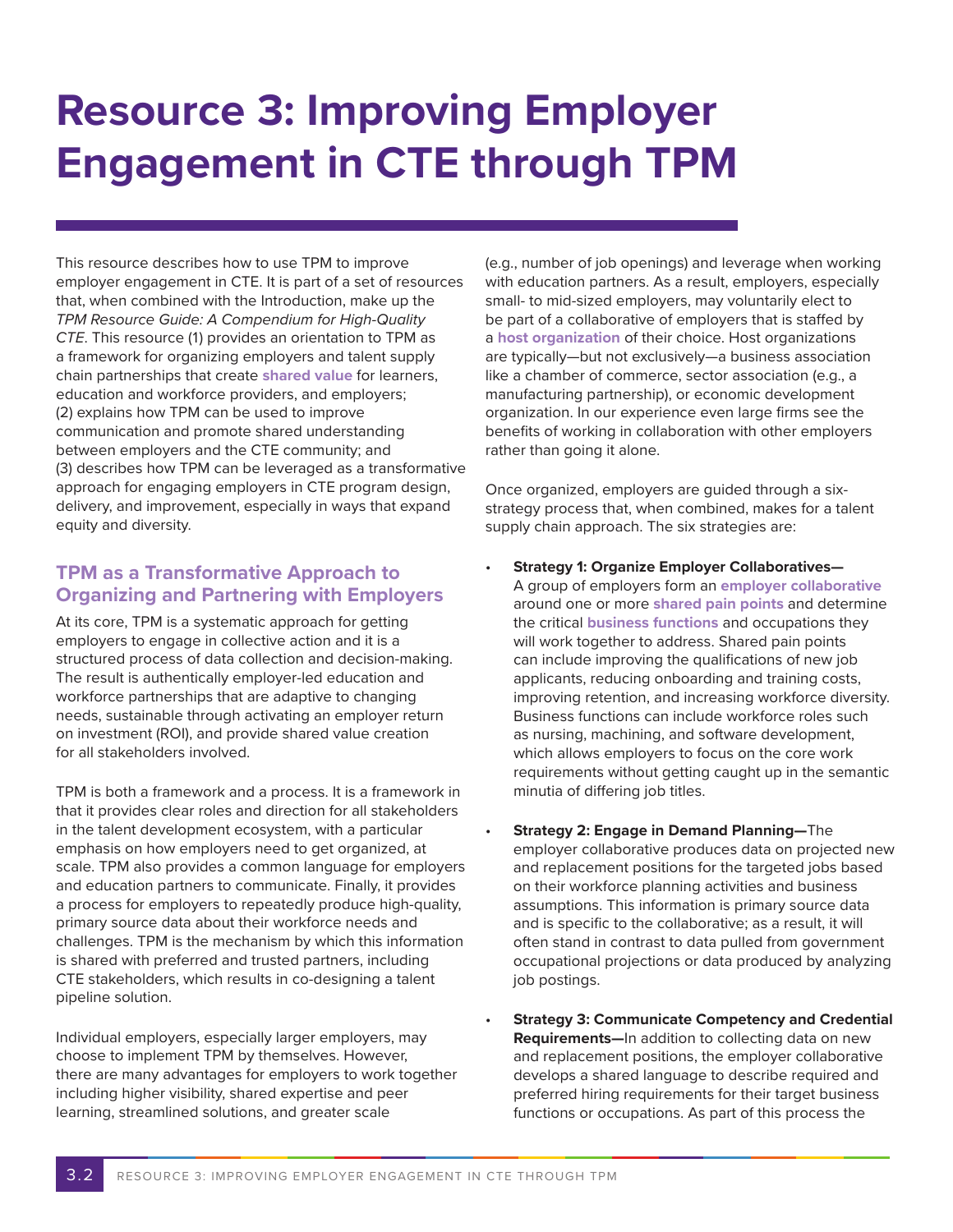employers in the collaborative revisit their current hiring requirements and revise them to be more competencyand skills-based. They also make important decisions about proxies such as required or preferred credentials and experience that could be constraining their ability to tap into available talent pools.

- **Strategy 4: Analyze Talent Flows**—The last part of the collaborative's data collection efforts include analyzing their current talent sourcing patterns and where they could get talent from in the future. This strategy involves employers looking at the education, training, and credentialing source for those workers who either applied or were hired so they know where their current workers come from. It also involves analyzing the capacity of current talent sources in order to answer questions like, "Can my current talent sourcing partners meet our projected demand given our current utilization of those sources (i.e., the number or percentage hired by the collaborative from those sources)?"
- **Strategy 5: Build Talent Supply Chains-Using the** primary source data organized by the collaborative through Strategies 2–4—and the pain points arrived at in Strategy 1—the employers make decisions about the type of talent pipeline that is best suited to their needs (i.e., **upskill** existing workers, recruit and onboard external hires, or both) and who they will work with to

co-design and implement their solution(s). This strategy begins the process of putting data into action and using it to co-design a talent pipeline that can meet the projected needs of employers while delivering a quality education and training experience to learners that results in employment. This part of the TPM system also allows for back-and-forth between the employer collaborative and their talent sourcing partners on things such as the required and preferred competencies and credential requirements and which partner—including the employer—is responsible for addressing them.

• **Strategy 6: Continuous Improvement—**After implementing a solution with preferred and trusted partners, the employer collaborative collects and uses agreed-upon performance data to identify **continuous improvement** opportunities. This includes reviewing both leading indicators, such as enrollment and completion data, but also lagging indicators that are important to employers, such as improving the yield rate of qualified job applicants and reducing turnover. Through TPM, both the employer collaborative and their talent pipeline partners are provided a process to analyze the data, identify root causes, test solutions, and scale what works, all with an eye toward improving the ROI for employers, learners, and providers.

### **Key Takeaways**

A key differentiator for TPM is that it encourages employers to work together to achieve the scale necessary for establishing effective employer and CTE partnerships. TPM also enables employers to get together to get the facts straight prior to engaging their talent sourcing partners. The ability to get organized around shared workforce needs, produce primary source data about those needs, and work through a trusted intermediary to design a solution to meet those needs, is what makes TPM a powerful value-add to any CTE partnership.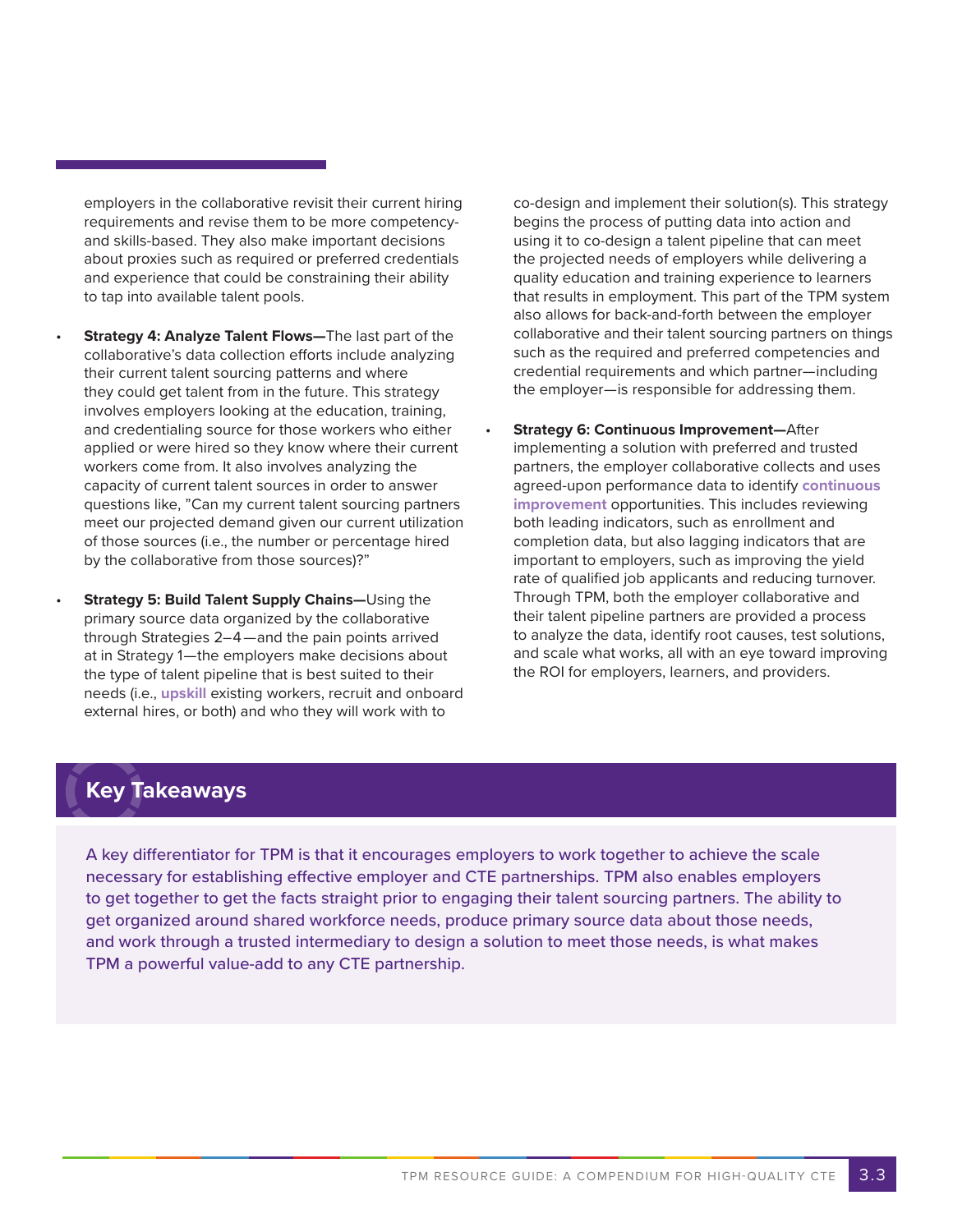#### **TPM Improves Communication and Promotes Shared Understanding between Employers and CTE**

TPM enables employers to get on the same page in terms of their most pressing needs and to take action in ways that result in an employer ROI as well as shared value for education partners and learners. It also is a useful framework for employers to develop a shared language and understanding as they collaborate as a team. What is more, TPM can help bridge the divide between employers and CTE by opening up new lines of communication with more consistent, higher quality data backed by stronger, more sustainable employer leadership. Below are just a few examples of how TPM, through improved communication, helps promote shared understanding between employers and CTE:

#### **TPM organizes employers around critical jobs in welldefined geographic areas using trusted employer associations or other intermediaries.**

TPM encourages employers to organize employer collaboratives when building a talent supply chain solution. TPM provides the collaborative with a structured process to clearly define their most pressing workforce pain points, their **critical jobs**, and the geographic areas they will start with when working alongside their education and workforce partners. TPM provides employer collaboratives an end-toend process that engages the right professionals at the right time to clearly and consistently communicate their most critical needs and workforce priorities to their partners.

TPM encourages employers to use trusted employer associations, such as chambers of commerce, referred to in TPM as a host organization to implement the TPM process, aggregate their primary source data, facilitate decisionmaking among the collaborative members, and manage the resulting relationship with education and workforce partners. The host organization that is staffing the employer collaborative can serve as their spokesperson resulting in more consistent and higher quality communication from employers while also greatly reducing the time and cost associated with engaging employers in education and workforce partnerships.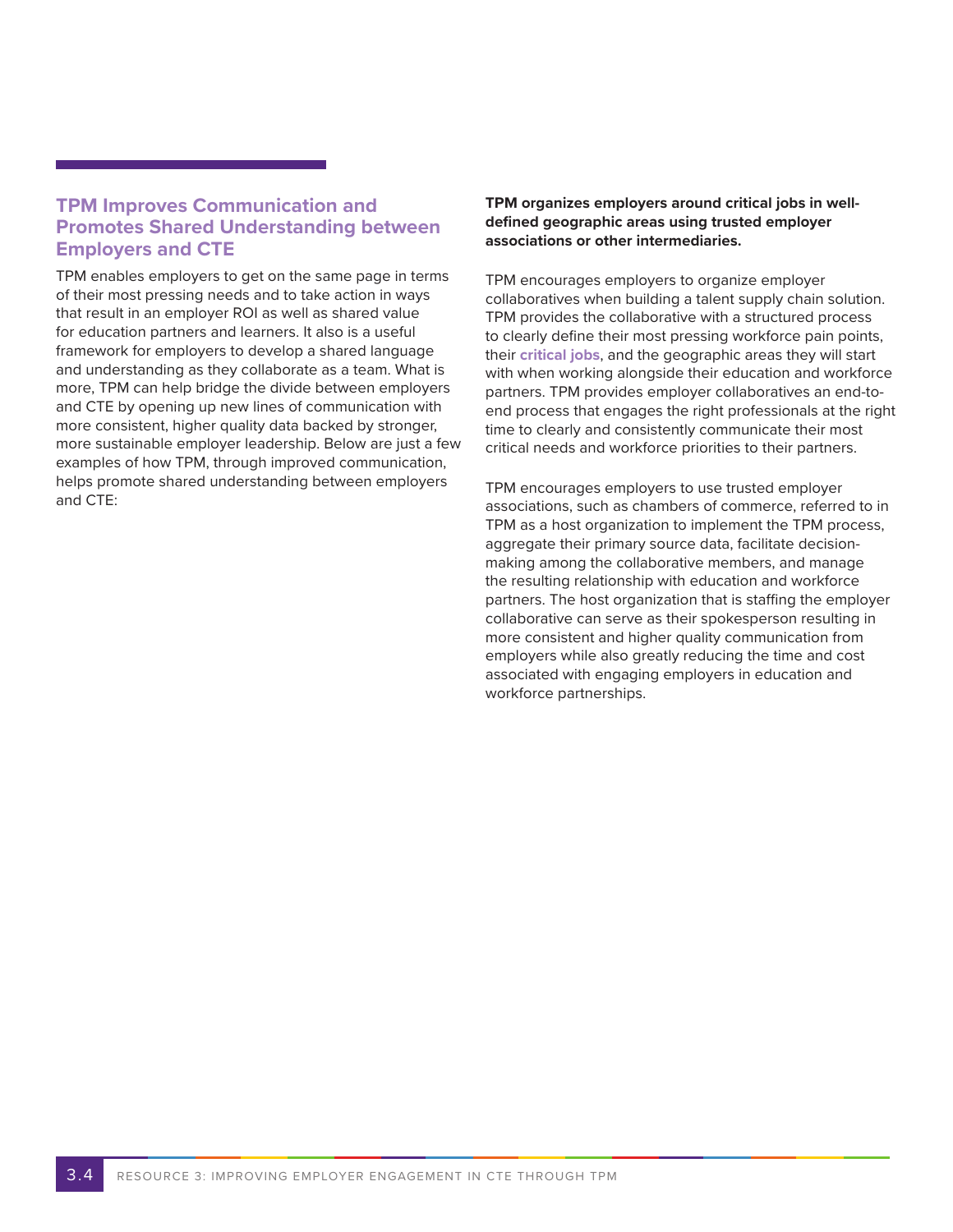**TPM helps develop the information CTE professionals need in order to start partnerships and develop programs, or improve on existing relationships and programs.**

TPM employer collaboratives do more than just identify their most critical jobs, they also provide critical information on projected job openings that can complement more traditional government **labor market information**. TPM also encourages employer collaboratives to use a shared language to describe similarities and differences in hiring requirements, including competency and credential requirements, which can be used as the starting point in building partnerships with schools and colleges or as an opportunity to improve on existing partnerships.

**TPM provides an employer-led process for engaging CTE partners in developing talent pipeline solutions that serve as high-performing career pathways for CTE programs of study.** 

TPM provides guidance to employer collaboratives in how to develop a talent supply chain solution within and across companies. It also prepares them for how to work productively with their education and workforce partners to co-design talent pipelines with clearly defined roles at different stages of the pipeline and an agreed-upon set of performance metrics that communicate shared value creation.

TPM provides a comprehensive step-by-step process that employers can use in providing needed information to develop employer-led **career pathways** that include CTE programs of study. This process allows employers to be more proactive in working with schools and colleges to determine each other's respective roles. It also helps identify what employer roles or engagement opportunities are most important in producing results. In addition, TPM provides a framework for working with school and college administrators, state CTE agencies, and other partners to better align resources and incentives to improve the delivery and performance of career pathway systems and CTE programs of study.

### **Key Takeaways**

TPM can be a powerful tool to help bridge the communication divide between employers and the CTE community. It can also promote shared understanding between the two sides. When leveraged in the right ways, TPM can scale and sustain employer engagement with CTE programs as well as significantly improve both the quality and level of that engagement. The result is saved time and resources with improved outcomes for all stakeholders.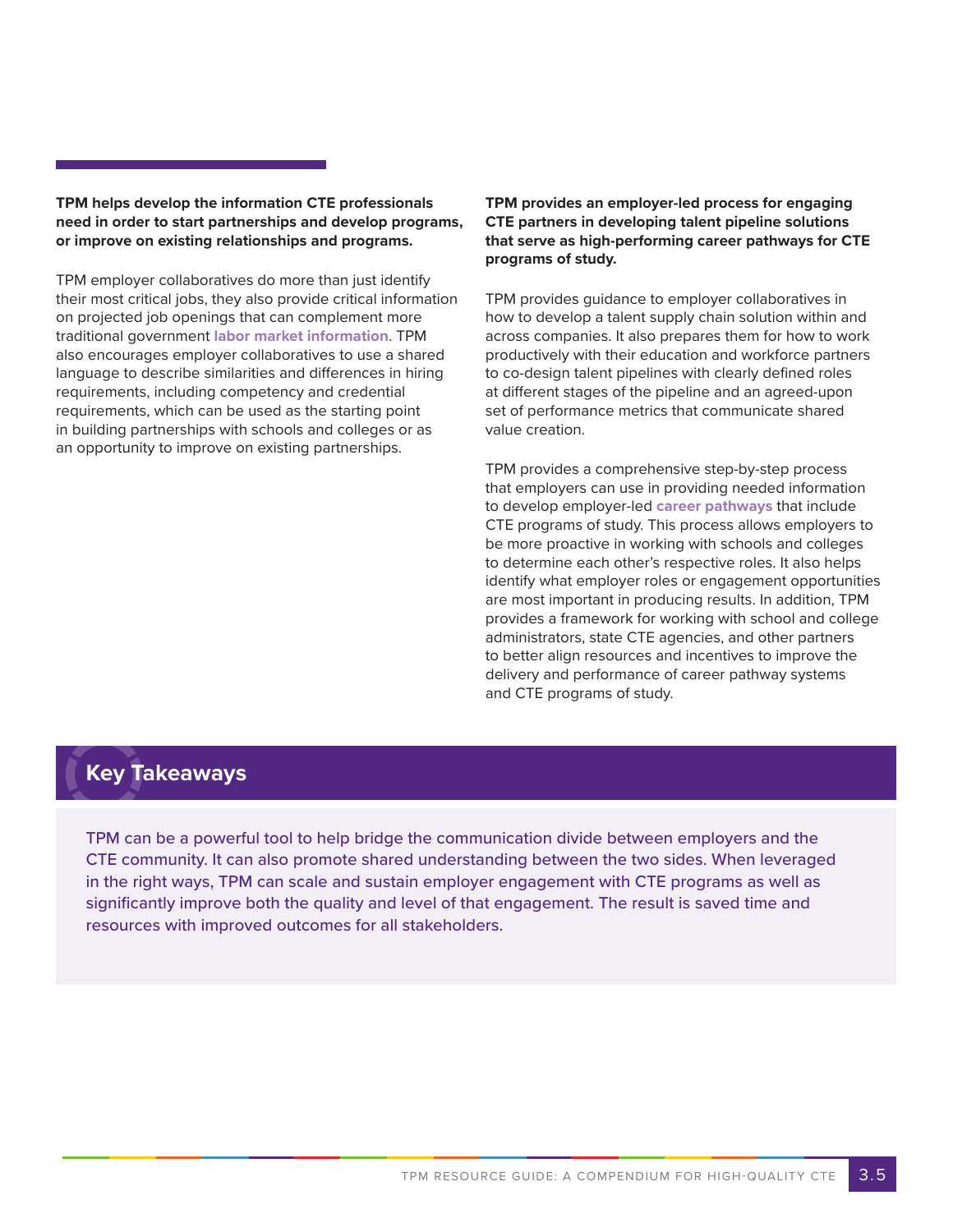#### **Using TPM to Inform CTE Program Design, Delivery, and Improvement**

As previously presented, TPM provides a framework and shared language for improving understanding and communication between employers and their education partners. In particular, TPM provides an important foundation for building employer and CTE partnerships, or improving upon existing partnerships. We now explore how specific TPM tools and resources can accomplish this at the state and local levels. We focus on three major CTE processes: (1) planning and needs assessment; (2) program development, approval, and funding; and (3) performance management and continuous improvement.

We also focus on how TPM can be used to promote equity in CTE programs. In particular, we explore how TPM can be used to establish or expand high-quality CTE programs that can close opportunity and achievement gaps for learner populations facing barriers to career and education advancement.

#### **State and local planning and needs assessment.**

Federal and state CTE policies place a strong emphasis on developing state and local CTE plans based on a comprehensive understanding of the needs of employers, students, and the communities served by CTE programs. In particular, the new **Comprehensive Local Needs Assessment (CLNA)** is one of the most significant federal legislative changes introduced in Perkins V. Many states are leveraging this new federal requirement to improve state and local planning processes.

One major aspect of state and local planning and needs assessment is making sure that CTE programs are aligned to local workforce needs and are addressing in-demand jobs. State agencies, schools, and colleges historically have used state government industry and occupational projections as the basis for talking with employers, employer associations, and local economic development organizations about local and regional needs. Government LMI is a good starting point but it does not always reflect the current and emerging needs of local and regional employers and what jobs are most critical for their continued success and the economic development of communities and regions where they are located.

Another major aspect of state and local planning is identifying existing CTE programs that may already address in-demand jobs and determine whether the level of demand (e.g., number of projected job openings) matches up with the supply of students coming from existing programs. This supply-demand analysis is usually based on crosswalks between government-defined job taxonomies—projected job openings by **Standard Occupational Classification (SOC)** codes—and program classifications—program enrollees and completers by **Classification Instructional Programs (CIP)** codes—and is not informed by how one or more specific employers actually define their jobs, their level of demand, or where they typically source their most qualified job applicants from.

State agencies, schools, and colleges also convene employer advisory groups, work groups, or task forces to identify their needs and priorities, but many times they are not successful in fully engaging employers in this process. The employers involved are often a small sample of the employer community and it can be unclear what role they play in the organization or how deep their knowledge is of their company's or **industry's** needs. It is common for employers in these roles to be put in a position to react to government LMI and other resources instead of them generating and sharing information themselves.

In addition, many states are surveying employers and talking to industry associations to identify **industry-recognized credentials**, including industry certifications that should be addressed in program development, funding, and related performance metrics and incentives. Many times, schools and colleges use needs assessments and program planning processes to develop similar information for their programs. States, schools, and colleges differ in how successful they are in engaging employers to identify these credentials. The result is often a static list of credentials that was produced in a moment of time with relatively few employers validating them.

TPM provides a powerful framework and set of tools for employers to play a more proactive role in using their own data to identify in-demand jobs and provide employment projections for their most critical jobs at the local and regional levels. It can also be used to identify competency and credential requirements for these jobs, including industry-recognized credentials that are required or preferred in the hiring process. This higher quality data can be leveraged by states, schools, and colleges.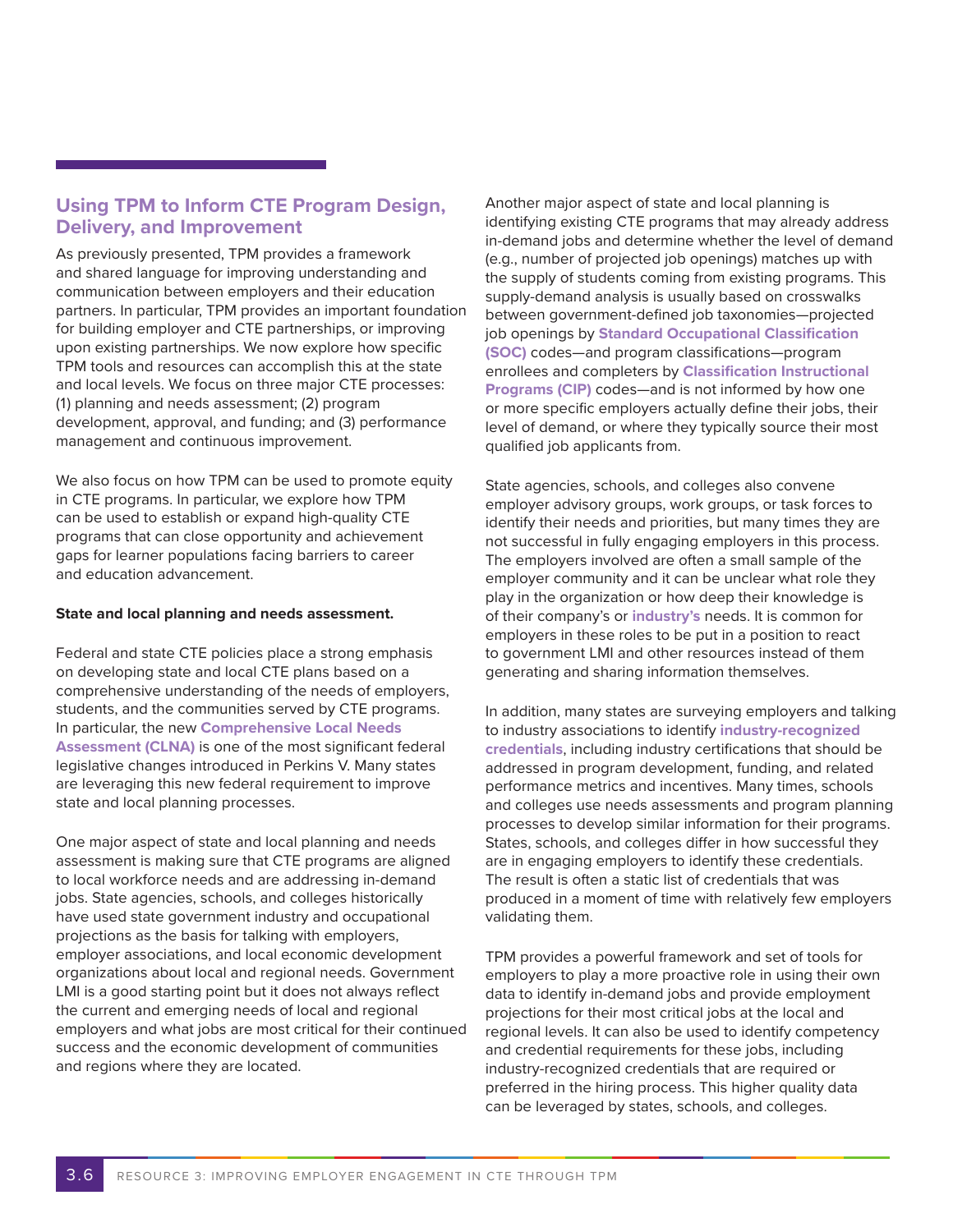In addition, TPM can be leveraged by states, schools, and colleges to perform a more accurate supply and demand analysis. The TPM approach conversely does not rely on assumptions in traditional supply-demand analysis based on government job and program classification systems. It encourages employers to identify the programs from where they currently get qualified applicants. As a result, TPM can be used to better determine whether employers with critical in-demand job openings are actually hiring students from existing CTE programs. It can also help determine how much of the available talent they are effectively acquiring as well as the available or potential capacity of these programs to meet projected future demand.

## **Success Story: Employer-Driven Data Influences State Healthcare Investment**

Due to critical healthcare skills shortages in the region, the Greater Phoenix Chamber Foundation organized the Hospital Workforce Collaborative using TPM. Traditional labor market data indicated that the lack of medical assistants was the hospitals' major pain point. However, data produced by the collaborative members themselves using the TPM framework revealed their greatest need was actually in developing and retaining nurses in six specialty practice areas; occupations that were not even reflected in traditional labor market information tools.

The collaborative of employers established a partnership with the Maricopa County Community College District (MCCCD). In addition to using the TPM framework to determine the focus of the collaborative, they used it to assess the facilities and resources needed to deliver specialty nursing training across the district's 10 community colleges. This planning process identified a need for additional simulation facilities and labs that can meet the needs of the employer collaborative and region.

Through coordination and support of the collaborative and business community, MCCCD was able to secure an appropriation of \$5.8 million from the state legislature to develop a new clinical simulation facility. The leadership of the collaborative in the planning and need assessment process paid off.

The program boasts a potential for graduating up to 300 students by 2021, doubling the current number of nursing students in the region. Combined with an increase of at least five new programs and multiple tracts for upskilling existing working nurses, the potential for growth of the healthcare workforce in Arizona is extraordinary.

**https://www.forwardontalent.org/stories/hospital-workforce-collaborative/**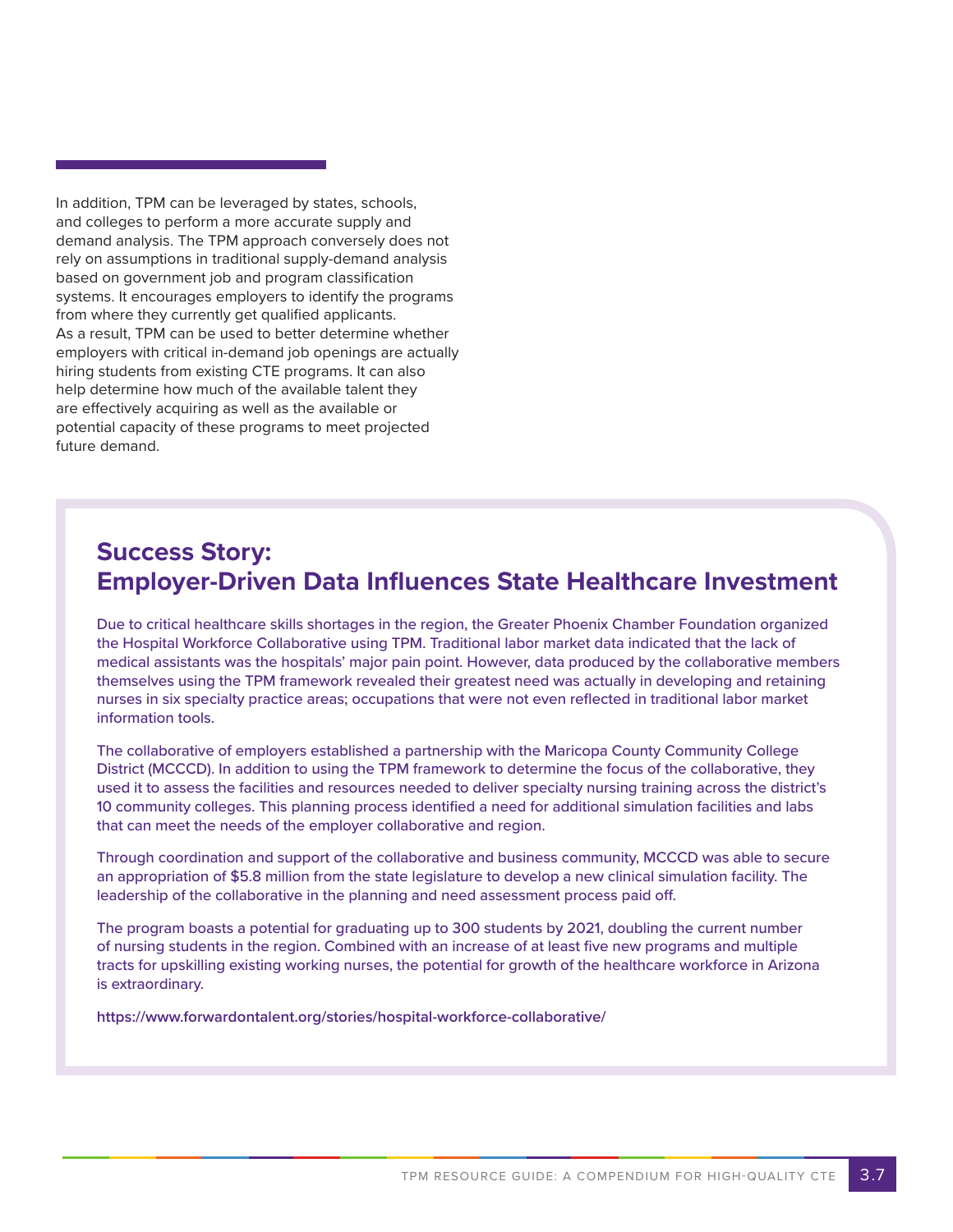## **Key Takeaways**

TPM can strengthen the comprehensive local needs assessment (CLNA) by:

**Strategy 1:** Establishing employer collaboratives that can actively participate in the needs assessment process and identify the most critical in-demand jobs at the state and local levels.

**Strategy 2:** Providing more up-to-date and detailed information on projected job openings for these jobs and the lead times for filling them, that can be used in establishing local program of study priorities.

**Strategy 3:** Providing detailed information on hiring requirements, including competency and credential requirements that can be used to identify industry-recognized credentials and define the competencies and credentials addressed in CTE programs of study.

**Strategy 4:** Providing a new and more accurate approach to supply-demand analysis and determining which existing CTE programs are actually supplying qualified talent for in-demand jobs within their local areas and the capacity of these programs to meet projected future demand.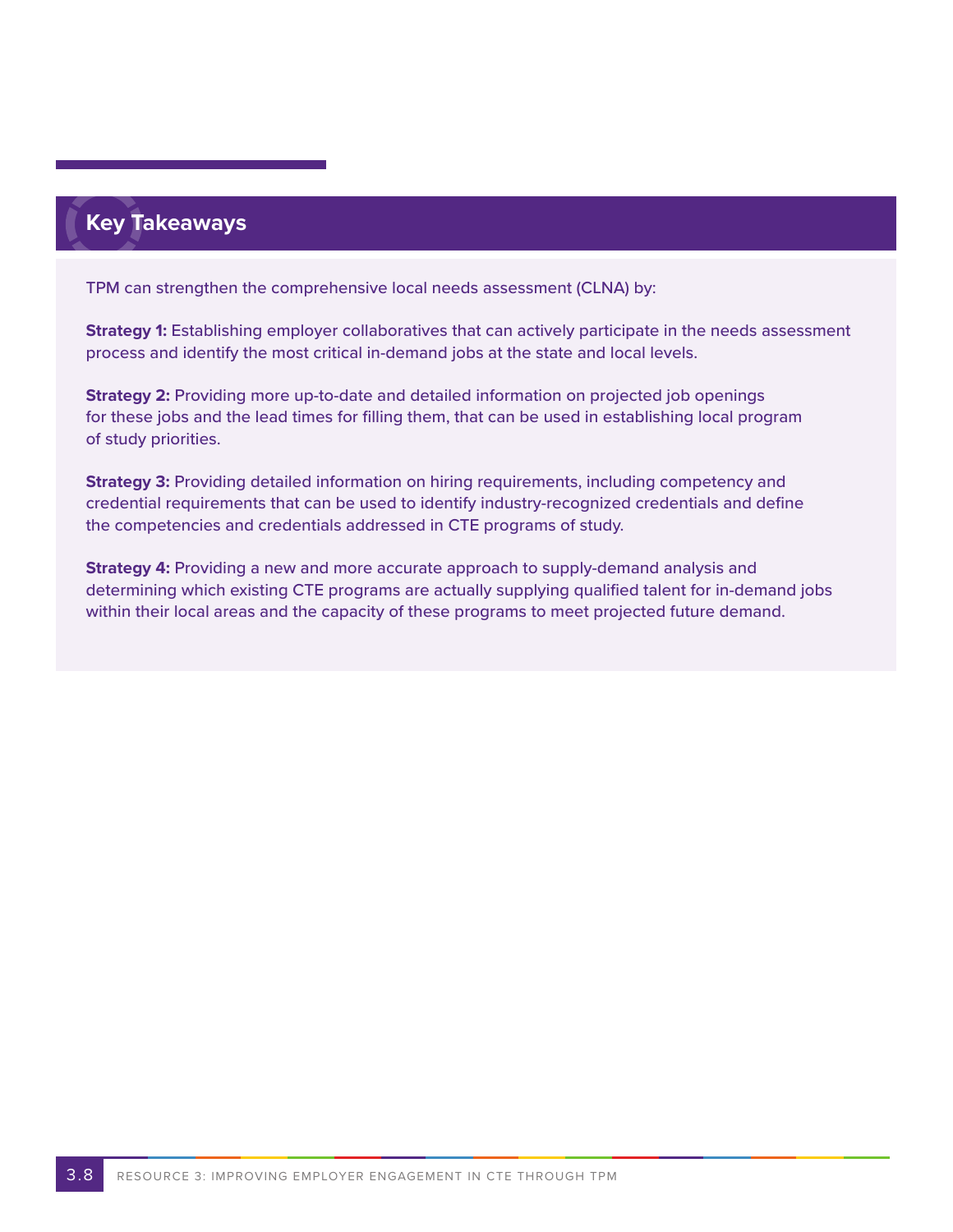#### **Program design and implementation.**

Federal and state policies, including state and local needs assessments, also place a strong emphasis on developing and implementing CTE programs that address employer and other stakeholder needs. Oftentimes the local needs assessments are used when forming advisory groups as well as informing state policy such as program approval and renewal. They also put a strong emphasis on leveraging other public and private funding and support necessary for program success.

First, advisory groups are strongly encouraged or required by schools and colleges in order to initiate a new CTE program or renew an existing one. Many times, these advisory groups represent a variety of stakeholders in addition to employers, such as students, alumni, parents, faculty, administration, and representatives of other education organizations. How pronounced the employer role is and how influential they are in the decision-making process varies across advisory groups. These advisory groups engage employers and other stakeholders in:

- **Identifying Employer Needs.** Gathering and analyzing information on employer needs either directly from employer members or through industry, economic development, and workforce agencies and organizations. They address what jobs are in greatest demand and what are the competencies and credentials required.
- **Developing Curriculum and Supporting Professional Development.** Developing curriculum to address the most important competencies required by employers and improve learner success and providing the necessary professional development for faculty and instructors to deliver the curriculum.
- **Securing Program Funding and Resources.** Obtaining the necessary public and private funding and resources necessary for program success. This includes accessing direct funding and in-kind contributions from employers and other partners.
- **Organizing Work-based Learning Opportunities.** Gaining the commitment of employers to provide meaningful **work-based learning** opportunities (e.g., internships) to learners in the program.

• **Marketing Programs and Outreach to Learners.** Building program awareness among major stakeholders and recruiting learners to enroll in those opportunities. Advisory groups can help secure career awareness and career exploration commitments from employers and other stakeholders, such as company tours, mentorships, job shadowing etc.

Second, federal and state policy also emphasizes the need for a rigorous local and state process for reviewing, approving, and renewing programs for state and local funding. This process is designed to ensure that programs are able to meet both employer and learner needs and have the capacity and sufficient commitment from key stakeholders to be successful. Some state policies place a strong emphasis on whether there is sufficient employer engagement and commitment, including:

- **Labor Market Demand.** Is there sufficient labor market demand for the program, including the number of projected job openings validated by employers in the local area?
- **Employer Commitment and Support.** Is there sufficient employer commitment and support as evidenced in advisory group participation and resource commitments, such as funding and work-based learning opportunities?

TPM can play an important value-added role in making the CTE program design and implementation process more employer-led and built on higher quality data directly from employers themselves. State agencies, schools, and colleges vary in their success in engaging employers in program design and implementation as well as gaining sufficient employer commitments necessary for the longterm success of programs. These efforts are made more difficult by the same employers being asked to participate in multiple advisory groups addressing similar program needs. In addition, the very same employers may be asked to participate on advisory groups of other related education and workforce initiatives that frequently involve the same schools and colleges, including sector partnerships of local workforce boards.

Through this employer-centered approach, employers are organized into a collaborative—hosted by an organization of their choosing—that can serve as the employer committee for one or more advisory groups and sector partnerships that employer collaboratives choose to work with. TPM is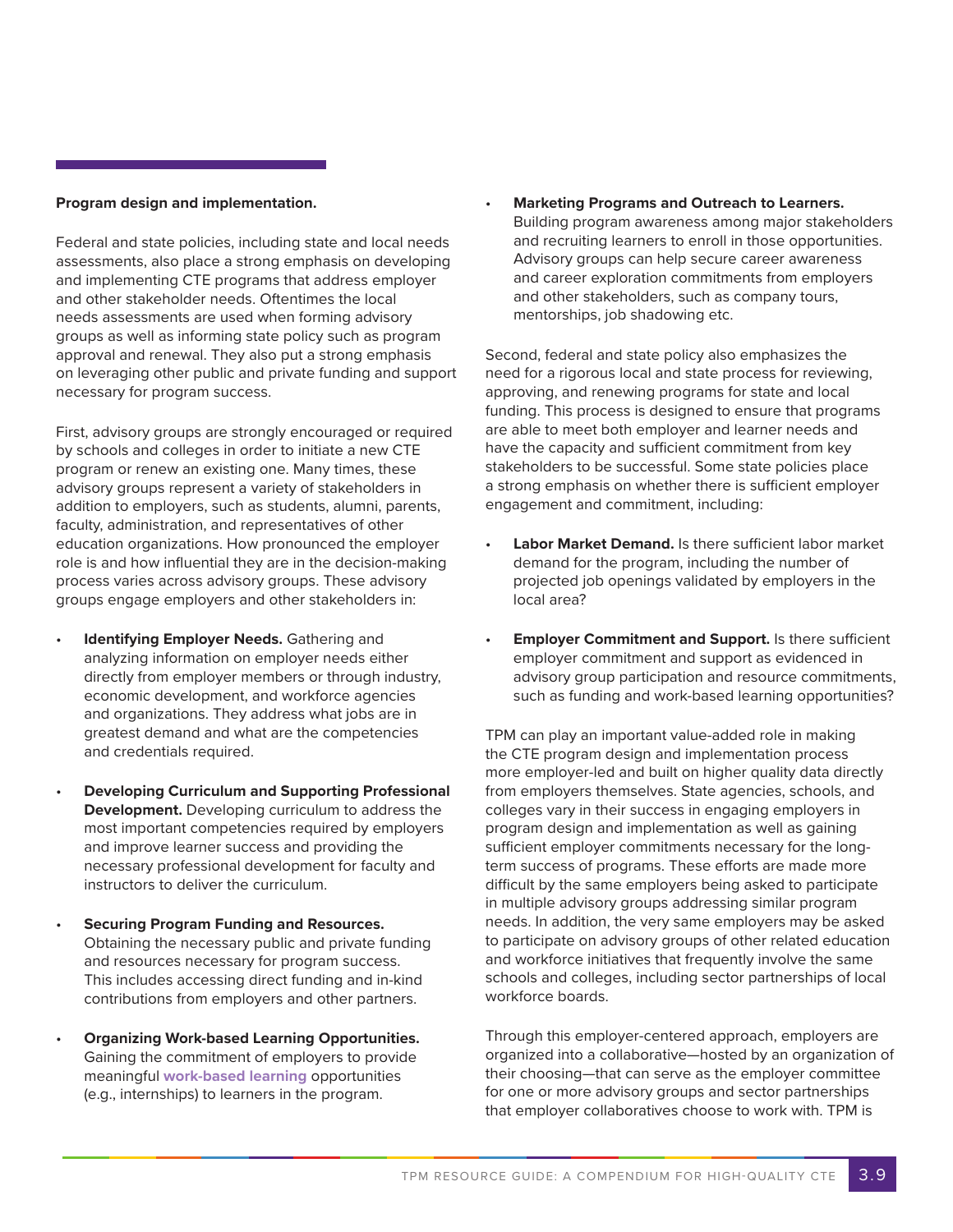systematic in how it uses information to co-design talent pipelines that are consistent with career pathway models and provides the context for coordinating school and college programs and complementary initiatives.

TPM also provides systematic processes for gathering forecasting data for critical in-demand jobs and competency and credential requirements that are essential for designing programs. It establishes the role of employers at different stages of the pipeline and clarifies what the employer commitment is and the resources they bring to the partnership, which is often required in program approval and renewal processes (see Figure 1: Basic Value Stream Map).

TPM also provides an approach for co-designing programs of study in ways that engage employers more deeply in **competency and curriculum mapping** and clarify the roles of both employers and schools and colleges providing education and training and conducting assessments. These mapping processes go beyond traditional advisory group actions. They enable partners to better align learning outcomes—and their preferred demonstration—to employer hiring requirements and identify when those learning outcomes are addressed in the talent pipeline and by which partner (see Figure 2: External Pipeline Competency Mapping Tool Example).

#### **Figure 1: Basic Value Stream Map**



©U.S. Chamber Foundation TPM Academy Curriculum® 2019, TheTalentSupplyChain.org

#### **Figure 2: External Pipeline Competency Mapping Tool Example**

| <b>Competency Hiring</b><br><b>Requirements (CHR)</b> | <b>Learning</b><br><b>Outcomes (LO)</b> | Tier 3<br><b>Providers</b> | Tier 2<br><b>Providers</b> | Tier 1<br><b>Providers</b> | <b>Collaborative</b><br><b>Employers</b> |
|-------------------------------------------------------|-----------------------------------------|----------------------------|----------------------------|----------------------------|------------------------------------------|
| CHR1                                                  | LO <sub>1</sub>                         |                            | X                          |                            |                                          |
| CHR <sub>2</sub>                                      | LO <sub>2</sub>                         |                            | X                          |                            |                                          |
| CHR <sub>3</sub>                                      | LO <sub>3</sub>                         |                            |                            | $\times$                   |                                          |
|                                                       | LO <sub>4</sub>                         |                            |                            | X                          |                                          |
| CHR4                                                  | LO <sub>5</sub>                         |                            |                            |                            | X                                        |
|                                                       | LO <sub>6</sub>                         |                            |                            |                            | $\times$                                 |
|                                                       | LO7                                     |                            |                            | $\times$                   |                                          |

©U.S. Chamber Foundation TPM Academy Curriculum® 2019, TheTalentSupplyChain.org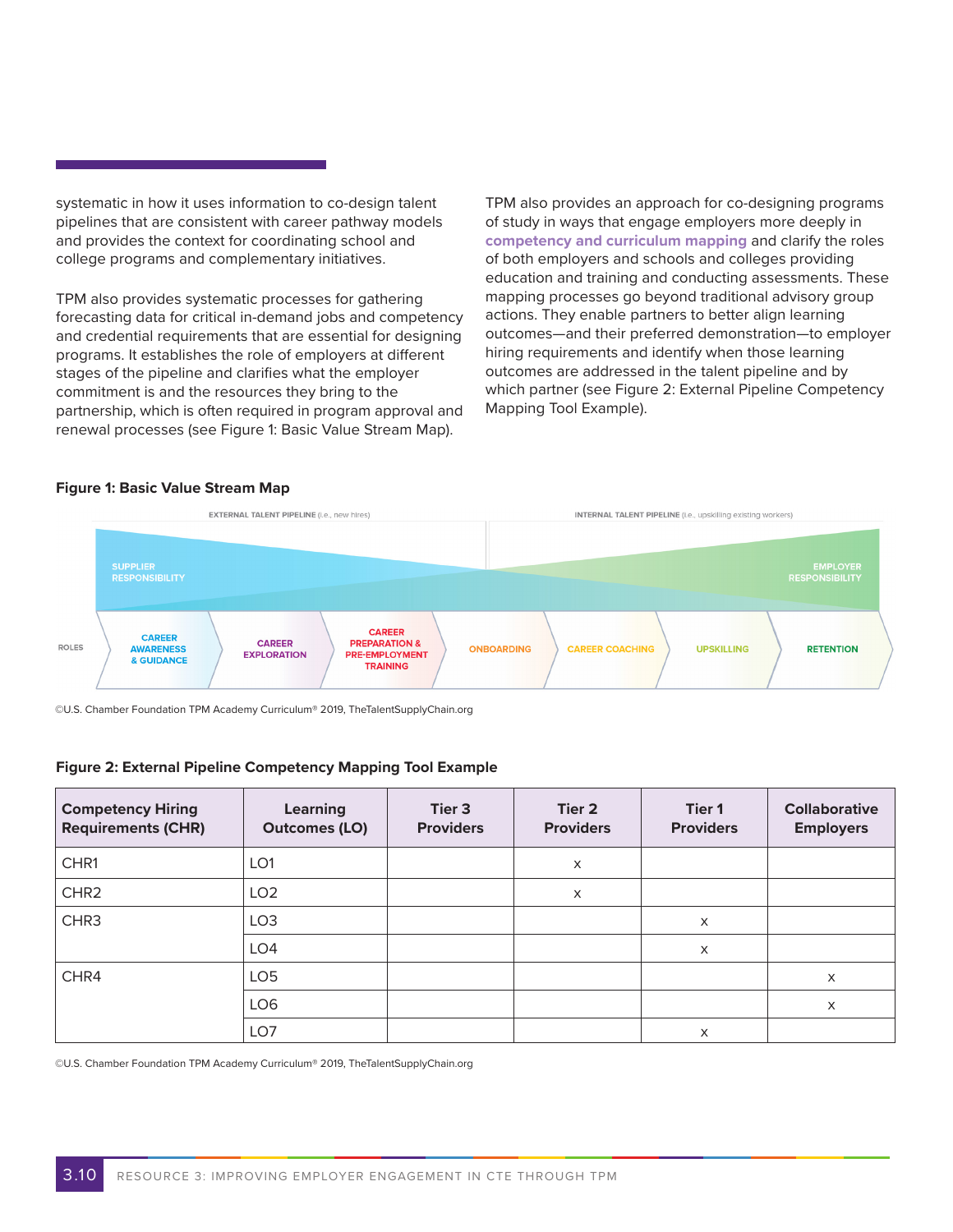## **Success Story: A Community College Maximizes Industry Relevance**

In Northern Kentucky, a manufacturing partnership used TPM to identify Gateway Community and Technical College as a preferred provider of machinist talent. The TPM framework enabled the employer collaborative to better organize and communicate their hiring requirement as part of the program design and implementation process. Equipped with this data, Gateway was able to transform a traditional machinist program into an employer-led enhanced operator program.

Using the competency and skill-based hiring requirements agreed to by the collaborative, the employer partners were able to engage in a competency and curriculum mapping process with Gateway. In addition to improving alignment, the partners were able to identify numerous areas of duplication where employers were better positioned to cover as part of their onboarding processes. The result: reduced time and cost in delivering the program. By employers using the TPM framework to define and prioritize the competencies needed to meet industry requirements, Gateway was able to target its coursework to give students the right level of information in the most efficient timeframe. From there, employers could provide more targeted onboarding processes to get employees to full productivity in an effective and efficient manner.

As a result, the newly minted operator program went from a one-year completion time to 14 weeks, and the cost was cut by close to half (from \$5,000 to \$2,588). With a focus on competency-based learning, program completers were able to finish the program well-equipped to meet the employers' needs. After several iterations of continuous improvement, one thing has not changed: employers drive the curriculum conversation from beginning to end to ensure Gateway provides students training for the most relevant industry skills.

**Read the full story: <https://www.forwardontalent.org/stories/scjohnson/>**

## **Key Takeaways**

TPM can strengthen CTE program design and implementation by:

**Strategy 1:** Establishing employer collaboratives that can serve as employer advisory groups or employer committees of larger advisory groups for multiple schools and colleges and related education and workforce initiatives, such as sector partnerships.

**Strategy 3:** Providing detailed information on hiring requirements, including competency and credential requirements that can be used to define those addressed in CTE programs of study.

**Strategy 5:** Providing a co-design process for developing programs of study that clarifies the roles and commitments of employers and CTE partners, including work-based learning.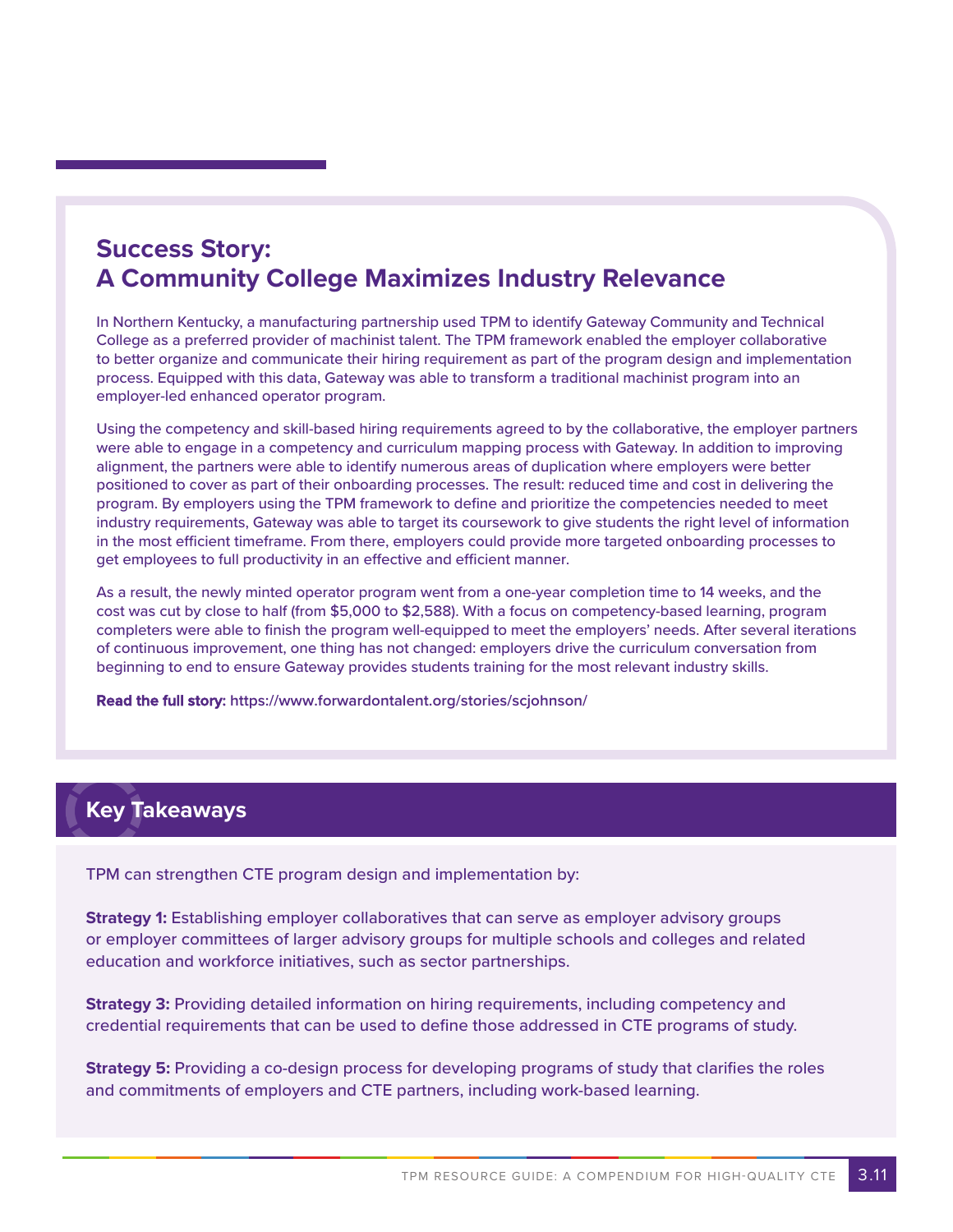#### **Performance management and continuous improvement.**

In more recent years, federal and state CTE policies have established performance metrics and incentives for schools and colleges to promote and reward successful performance. They have also worked with schools and colleges to set performance goals on these metrics as a foundation for continuous improvement.

Under Perkins V and related state policies, CTE programs are expected to show results for a variety of outcomes at the secondary and postsecondary levels. States have some flexibility in which measures to emphasize and whether to use additional measures to address their own priorities or requirements associated with other funding streams. In addition, several states are experimenting with financial incentives that provide funding to schools and colleges based on enrollments as well as performance (i.e., performance or evidence-based financing). For example, some states are exploring incentives for the attainment of industry-recognized credentials or for completion of work-based learning.

One major challenge in employer and CTE partnerships is how to use a balanced and aligned set of performance metrics that reflect the needs of all partners, including employers. Program performance and accountability metrics rarely factor in employer-facing metrics that address their key pain points. TPM provides a framework for establishing a balanced set of demand- and supplyside metrics. Through TPM, employers can work with CTE partners to co-design not only programs, but balanced scorecards that reflect metrics that are important to CTE programs and systems as well as employers (see Figure 3: Example Aggregate Performance Scorecard). These balanced scorecards are particularly useful in that they communicate value to the employer customer in ways that can sustain their engagement and commitment to the partnership. This moves the employer from an advisory role to a direct beneficiary with data and evidence to back it up.

| <b>Shared Pain Point Measures</b>                                                       | <b>Performance</b> | <b>Relative to</b><br><b>Expectations</b> | <b>Trend</b>   |
|-----------------------------------------------------------------------------------------|--------------------|-------------------------------------------|----------------|
| Percentage of applicants from talent providers that meet<br>requirements                | 55%                |                                           |                |
| Average number of days to fill open positions                                           | 128 days           |                                           |                |
| Percentage of hires retained in first year of employment                                | 75%                |                                           |                |
| Percentage of recent hires from targeted, undersourced<br>populations                   | 35%                |                                           |                |
| Percentage of employees completing career<br>advancement programs                       | 30%                |                                           |                |
| <b>Driver/Transition Measures</b>                                                       | <b>Performance</b> | <b>Relative to</b><br><b>Expectations</b> | <b>Trend</b>   |
| Percentage of employees in entry-level jobs enrolling in<br>career advancement programs | 50%                |                                           |                |
| Number of learners who complete education and training<br>programs                      | 75                 |                                           | <b>College</b> |
| Number of learners enrolled in education and training<br>programs                       | 95                 |                                           |                |

#### **Figure 3: Example Aggregate Performance Scorecard**

©U.S. Chamber Foundation TPM Academy Curriculum® 2019, TheTalentSupplyChain.org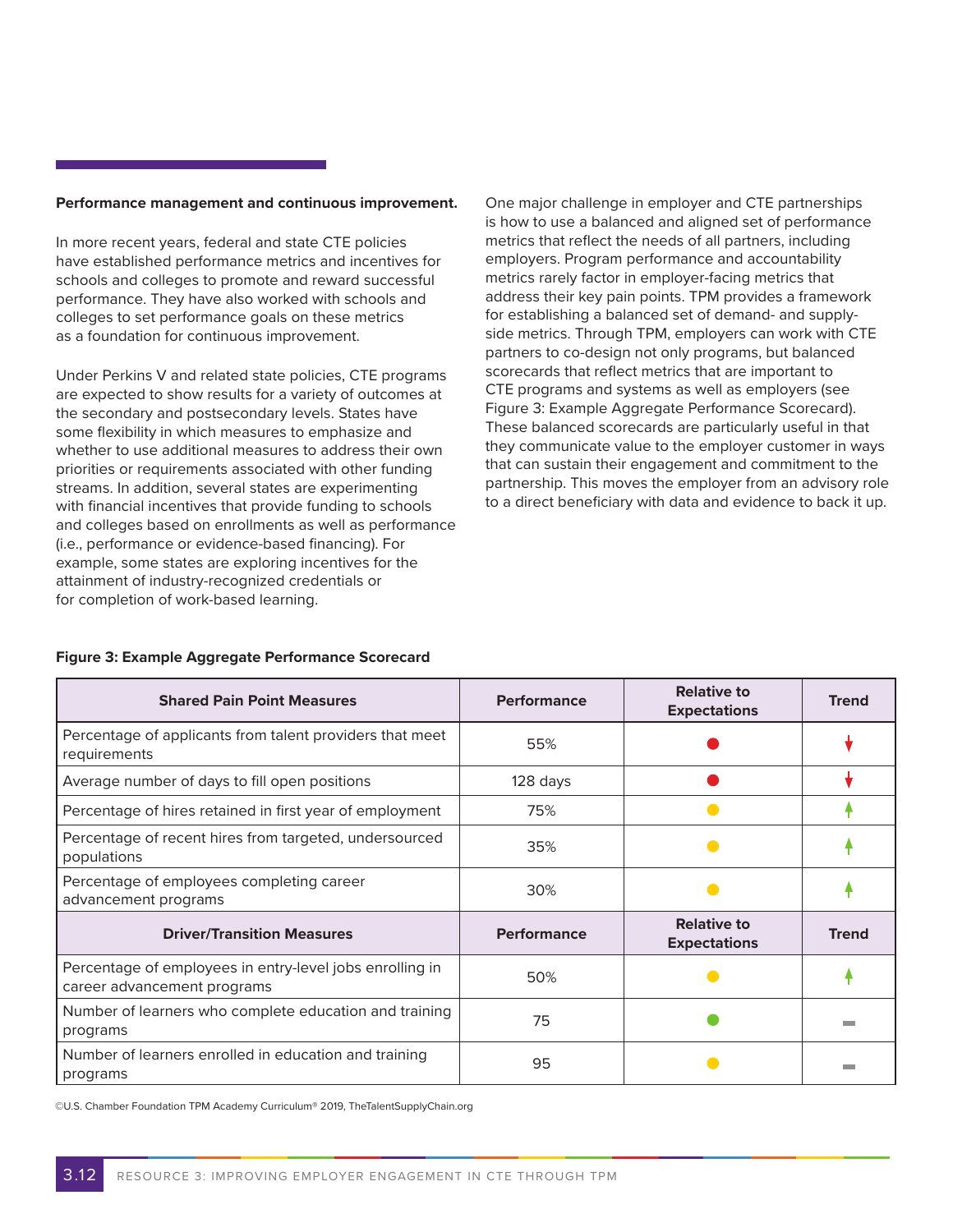TPM scorecards coupled with data produced through ongoing talent flow analysis can also provide important feedback on which CTE programs are serving as the actual supply of talent—not the theoretical supply—for employers in a collaborative and with what results.

In addition to keeping score, TPM provides a framework for using performance data to engage in continuous improvement (see Figure 4: Example Performance Scorecard for Tier 1 Training Providers). Data is not just useful for accountability purposes, but for ongoing conversations between partners on how to improve the relationship in ways that manifest themselves in better outcomes for employers, providers, and learners.

TPM scorecards allow employers and their CTE partners to avoid chasing solutions in search of a problem, but to instead focus their attention on key points in the talent pipeline that need to be investigated and improved on through a commonly used improvement model (see Figure 5: TPM Continuous Improvement Process). This also means employers in the collaborative may need to look more closely at themselves in order to identify a possible breakdown in the talent supply chain partnership. This includes revisiting their data and how they communicate that data to partners as well as their role in supporting learners and onboarding new workers. In TPM, continuous improvement opportunities can be found on both the supply side and the demand side.

### **Figure 4: Example Performance Scorecard for Tier 1 Training Providers**

| <b>Tier 1 Provider</b>     | <b>Measure</b>                                                              | Level | <b>Relative to</b><br><b>Expectations</b> | <b>Trend</b> |
|----------------------------|-----------------------------------------------------------------------------|-------|-------------------------------------------|--------------|
| <b>Community College A</b> | Percentage of applicants from talent<br>providers who meet the requirements | 85%   |                                           |              |
| University B               | Percentage of applicants from talent<br>providers who meet the requirements | 60%   |                                           |              |
| University C               | Percentage of applicants from talent<br>providers who meet the requirements | 40%   |                                           |              |

©U.S. Chamber Foundation TPM Academy Curriculum® 2019, TheTalentSupplyChain.org



#### **Figure 5: TPM Continuous Improvement Process**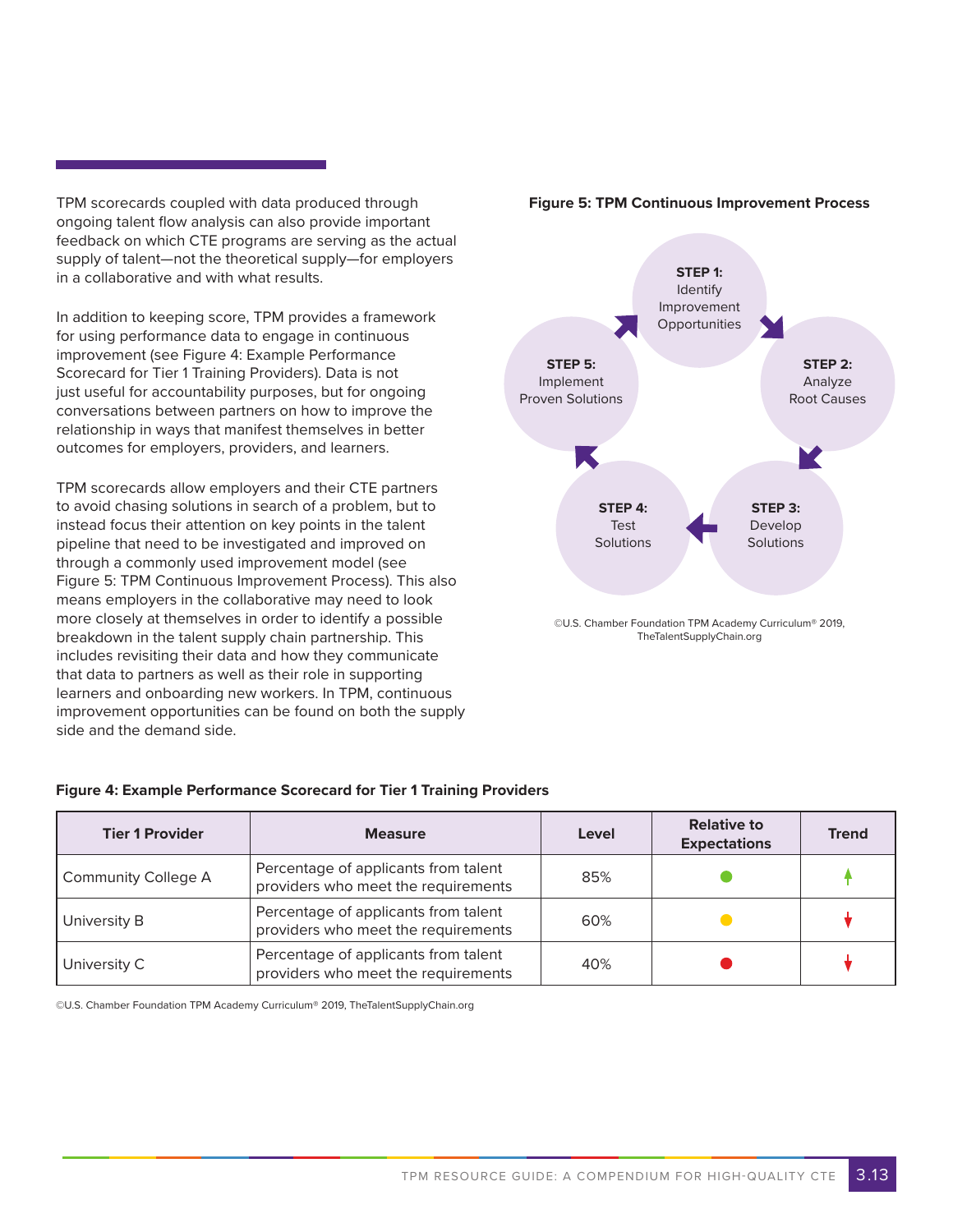TPM also provides a framework for aligning public and private incentives. In TPM, incentives come in many different forms and go beyond the usual funding incentives provided on the public side (e.g., competitive grants). Private sector incentives can include priority access to work-based learning opportunities, access to equipment and facilities, scholarships, and of course direct funding, just to name a few. As previously stated, these incentives can be powerful signals of employer commitment that can then be used to facilitate program approval and renewal.

Many of these incentives are controlled by the employers themselves and can be aggregated and coordinated by the host organizations and negotiated with CTE partners. What makes TPM different is that both employers and their partners are encouraged to tie incentives directly to their agreed-upon performance metrics. In other words, incentives drive performance. TPM provides a useful framework for employers to organize the right mix and level of incentives to offer, and for CTE practitioners to help identify which types of incentives are most in demand and result in improved performance on both supply and demand side metrics.

States also provide important incentives for schools and colleges, including funding. Many states have established performance-based incentives linked to specific Perkinsrelated performance measures. Some of these incentives are managed by state CTE agencies. In addition, states have key data systems that can support data collection of key employer-facing and school- and college-facing measures as well as the data for supporting evidence-based continuous improvement.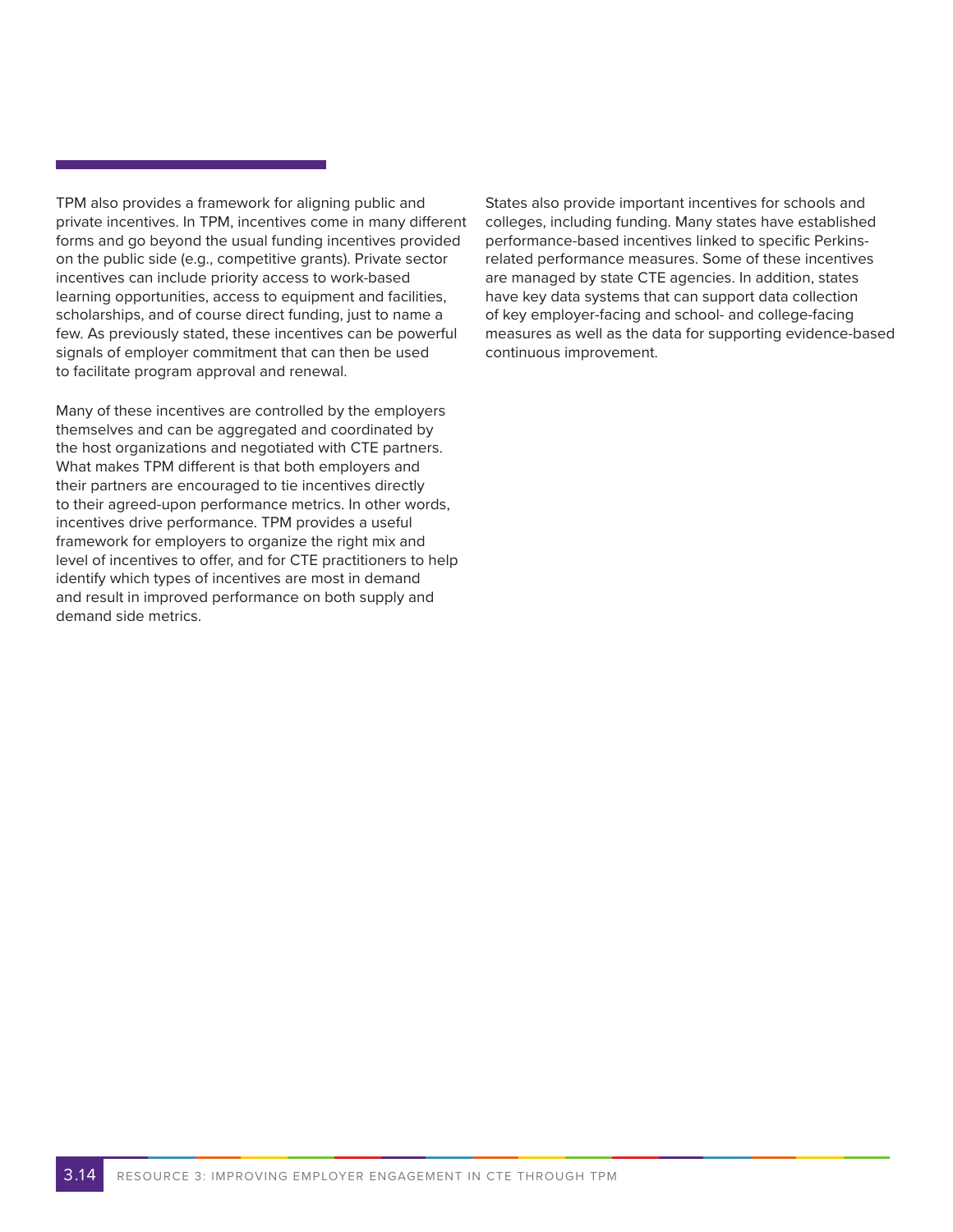## **Success Story: Saving Time, Saving Money, Getting Needed Talent**

In a 2015 search to hire 100 electric line workers and gas line workers, Consumers Energy received 4,000 applications. After the screening process, just 50 applicants were deemed qualified for these available jobs. Consumers Energy determined that they needed to see a dramatic improvement in the performance of their talent sourcing process.

Working with the Michigan Energy Workforce Development Consortium, Consumers Energy identified early on what success would look like in terms of improved hiring and retention as well as reduced cost. They also used the TPM framework to successfully project demand, identify competencies, and map trusted sources of talent for these jobs.

Better armed with their own data on critical jobs, Consumers Energy identified three preferred providers of talent with whom to co-design talent supply chain solutions. With these providers as their sole source of entry-level talent for these critical jobs, Consumers Energy partnered to build more relevant training facilities, increase face time with students, and provide in-depth input on course curricula for those career paths including identifying and eliminating outdated training practices. Based on this refocused engagement approach with preferred providers of talent, Consumers Energy has hired more than 100 employees from each of the three talent sources.

But was the partnership successful in improving performance and achieving an ROI for Consumers Energy? The answer is a resounding yes. After successfully implementing a talent supply chain solution, Consumers Energy boasted a 98% retention rate for hires brought in through their established talent pipelines. What is more, those new hires required minimal remediation or additional training resulting in a cost savings of \$30,000 per hire. Beyond the metrics, Consumers Energy has the added comfort of knowing that, so long as the talent supply chain is continuously updated and maintained, they have access to a pipeline of talent to meet current and changing jobs projections and needs.

**Read the full story: [https://www.forwardontalent.org/stories/co](https://www.forwardontalent.org/stories/consumers-energy/)nsumers-energy/**

### **Key Takeaways**

TPM can strengthen CTE performance management and continuous improvement by:

**Strategy 5:** Providing a framework for aligning public and private performance measures and incentives, and demonstrating shared value creation for all partners.

**Strategy 6:** Providing a framework for using both public and private data to monitor performance and support evidence-based continuous improvement.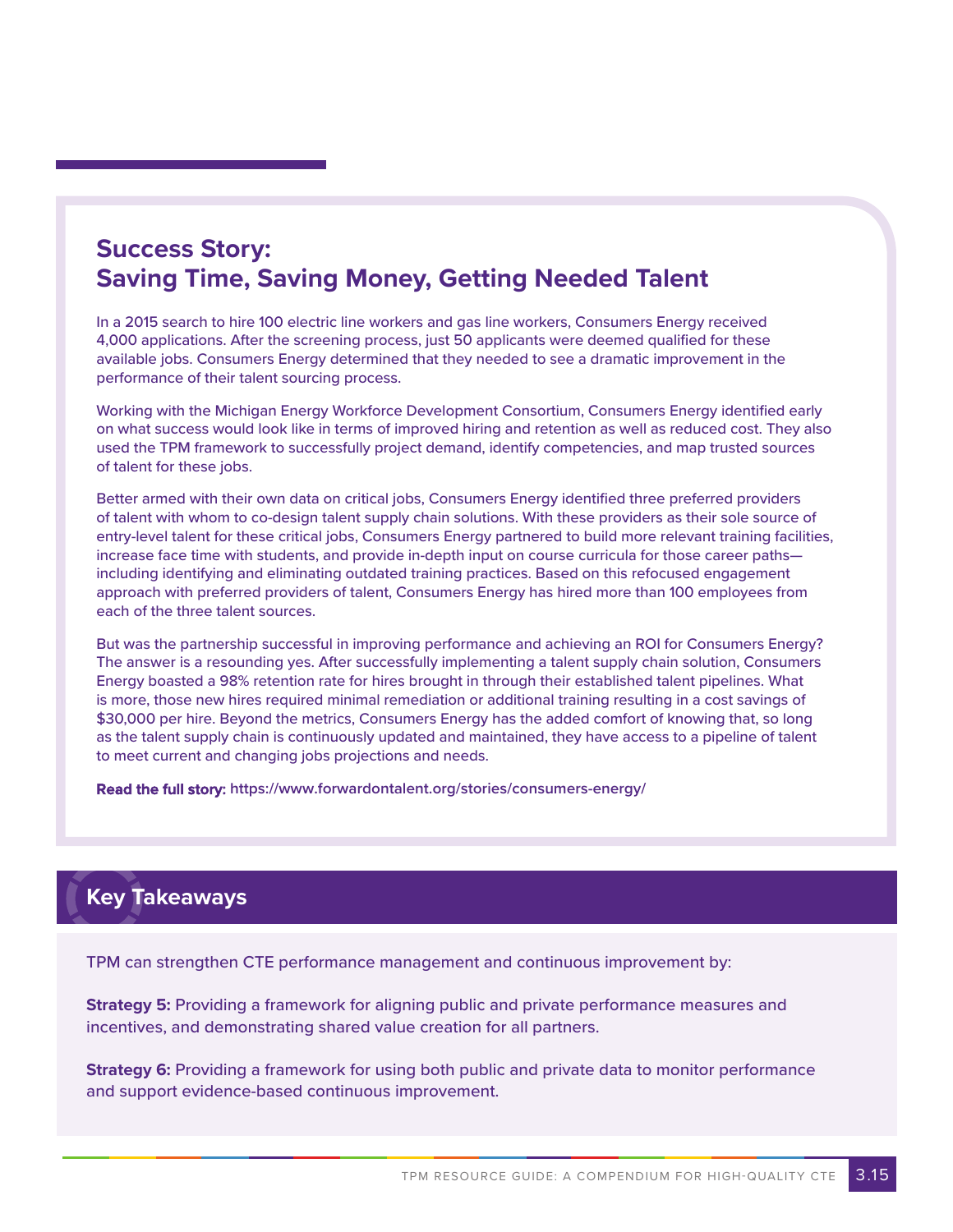#### **Expanding equity and diversity.**

In addition to informing CTE program design, delivery, and improvement, federal and state policies are also used to promote equity and diversity in CTE. In particular, these policies promote high-quality CTE programs that can close opportunity and achievement gaps for student populations with barriers to education and career advancement. Employers can play a major role in helping schools and colleges establish high-quality CTE programs that are capable of achieving these results.

TPM enables employer and CTE partnerships to expand opportunity for a variety of student and worker populations, including CTE special populations. First, TPM encourages employer collaboratives to include workforce diversity as a major talent pipeline challenge with a focus on expanding career opportunities for targeted populations and demographics.

Second, TPM also encourages employer collaboratives to establish goals and performance metrics consistent with many CTE performance measures, such as percentage of hires from targeted populations and percentage of targeted populations enrolling in and completing programs. These metrics ensure that other performance measures and related incentives (e.g., preferred provider designation) do not have any unintended consequences for expanding opportunity and equity when implementing and managing talent pipeline partnerships.

Third, TPM encourages employer collaboratives to work with education partners to develop talent pipelines based on career pathways that can produce results based on these metrics, including the delivery of coaching and support services that contribute toward long-term success.

Finally, TPM promotes a continuous improvement process that can help identify root causes associated with persistent gaps in opportunity and success and can promote proven solutions to address them at every stage of the talent pipeline.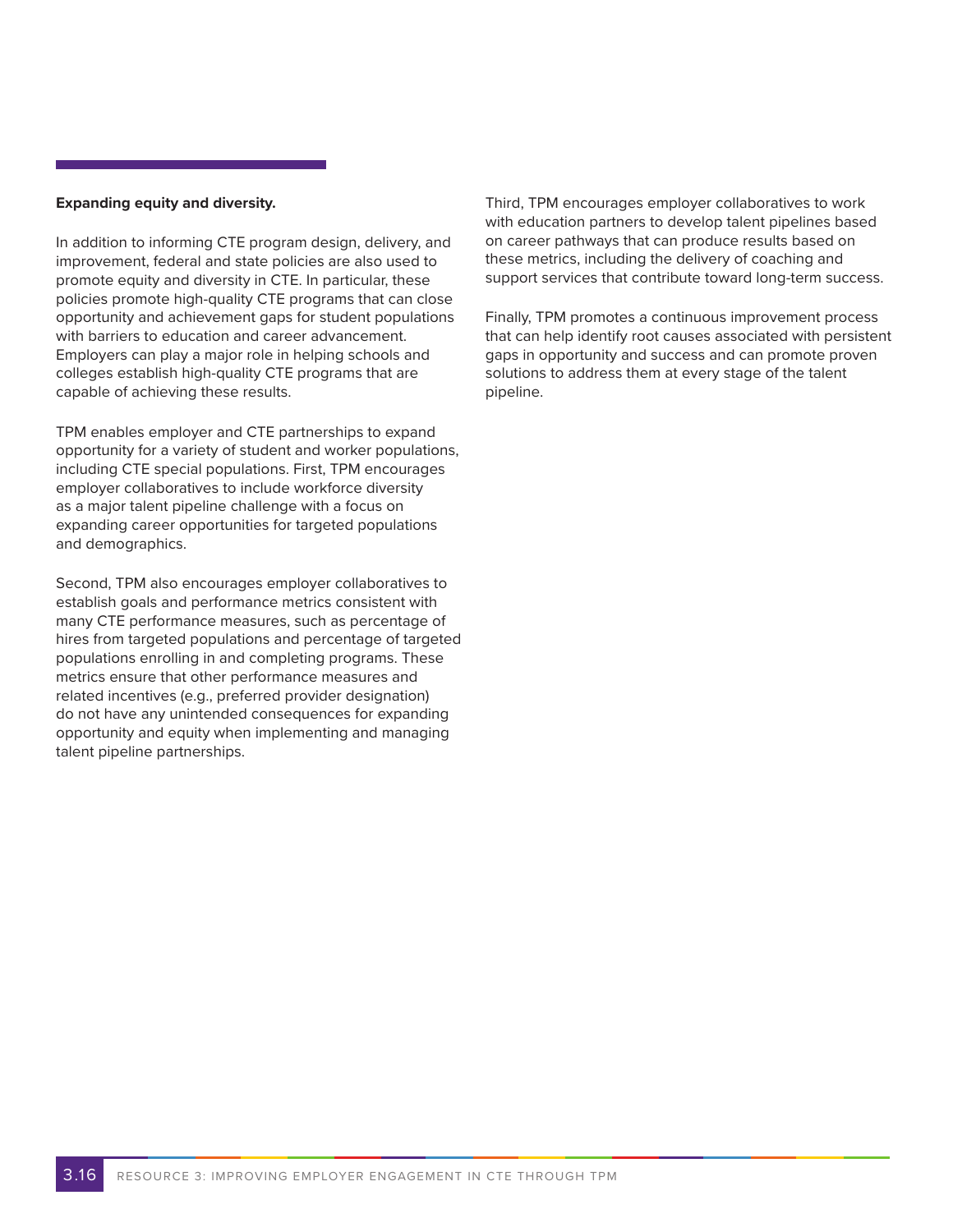## **Success Story: Building A Diverse Talent Pipeline**

UpSkill Houston, an initiative of the Greater Houston Partnership, focuses on building the Houston region's talent pipeline for good jobs that require education and skills beyond a high school diploma and less than a four-year college degree. In the country's fourth most populated city—considered among the most racially and ethnically diverse—expanding the talent pipeline and attracting people to high-demand careers is critical for industries that drive the region's economy.

UpSkill Houston worked on various collaborations with community organizations, public workforce systems, and employers to attract and screen potential employees. Using the TPM framework, one company sought to increase its workforce diversity by developing an employer-led, Women in Construction program to provide on-the-job training for 20 women to become pipefitter helpers. This program graduated 80% of the women enrolled, and these graduates are still in the construction field today. Other companies have since replicated the program recognizing women are more likely to be retained with increased representation in the field.

**Read the full story: [https://www.forwardontalent.org/stories/greaterhou](https://www.forwardontalent.org/stories/greaterhoustonpartnership/)stonpartnership/**

## **Key Takeaways**

TPM can promote equity and diversity in employer and CTE partnerships by:

**Strategy 1:** Establishing employer collaboratives that can focus on expanding diversity and equity in talent pipelines.

**Strategy 5:** Establishing balanced public and private metrics and incentives as well as a process for developing programs of study within talent pipelines, that achieve results.

**Strategy 6:** Using an evidence-based continuous improvement process that can be used to identify and address root causes of the opportunity and achievement gaps among learner populations facing barriers to career and education advancement.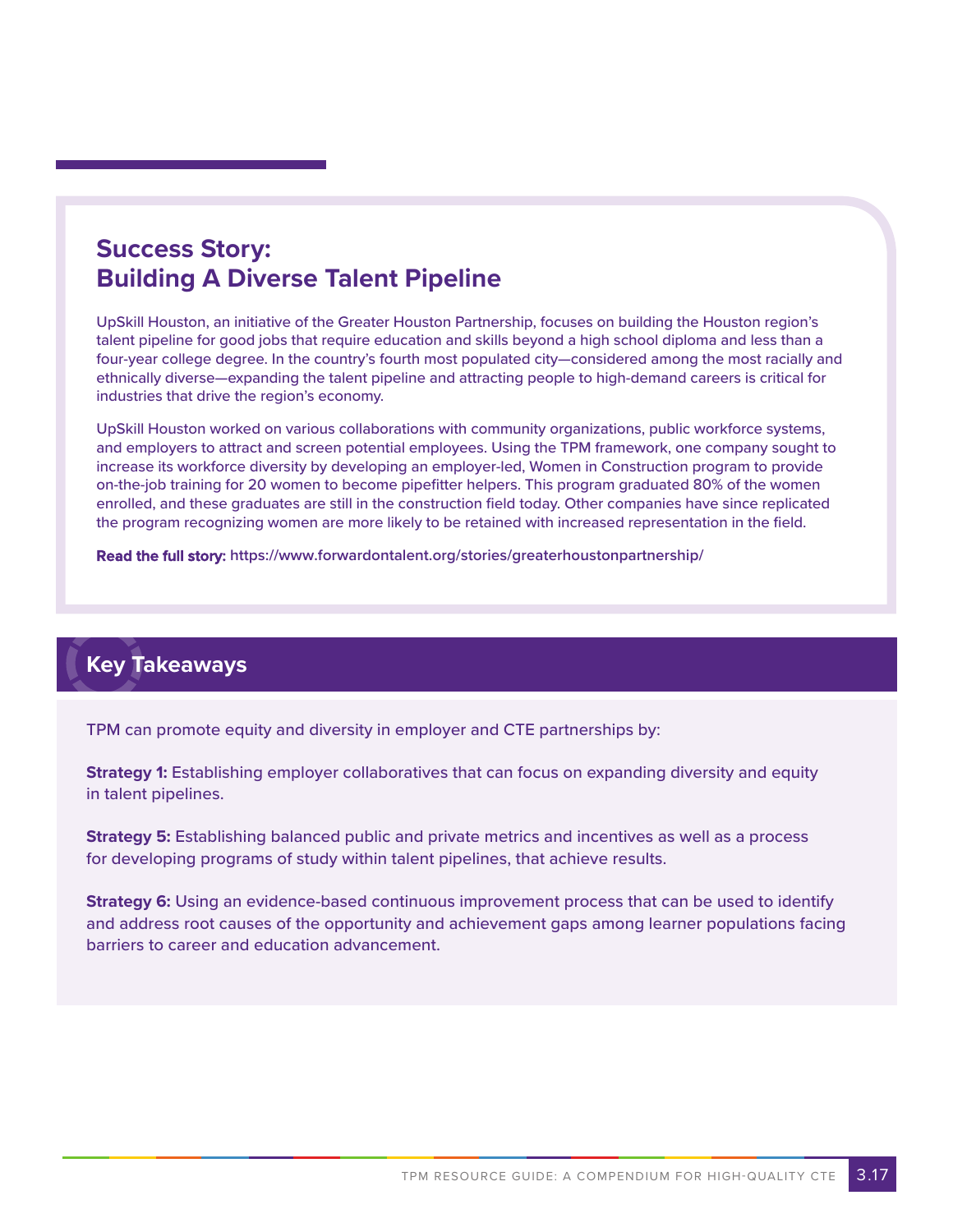# **Recommended Actions in Using TPM to Improve CTE Systems and Processes**

State and local CTE agencies and programs, and their employer partners, should take the following actions:

**1. Is TPM Right for You?** TPM is a useful framework to build mutual understanding and a shared language between CTE programs and their employer partners. It can be used to stand up new partnerships or to enhance existing ones (e.g., sector partnerships or advisory boards). It provides a structured process for getting employers organized and having them produce consistent and granular information about their workforce needs. It also provides them with tools to partner more effectively in designing, delivering, and improving a career pathway program.

Work with business associations and economic and workforce development agencies to explore implementation of TPM within your region or throughout the state.

#### **Questions to Consider:**

- a. As a CTE practitioner, what is your current employer engagement strategy and, if it is an advisory board, what is the role employers are expected to play and what professional role do participants represent?
- b. As an employer, have you been or are you currently involved in a CTE program, and what was that experience like?
- c. Would TPM be a useful framework to promote mutual understanding and shared language between CTE partners and employers, and if so, in what ways?
- d. How, if at all, is TPM different from what strategies you may have used in the past, or are currently using?
- e. Can TPM be a useful organizing framework for CTE partnerships at the state, regional, and/or local level?
- f. Is TPM right for you?
- g. If so, what additional information do you need to start your TPM journey, and would you benefit from organizing a TPM Orientation or participating in a **TPM Academy**?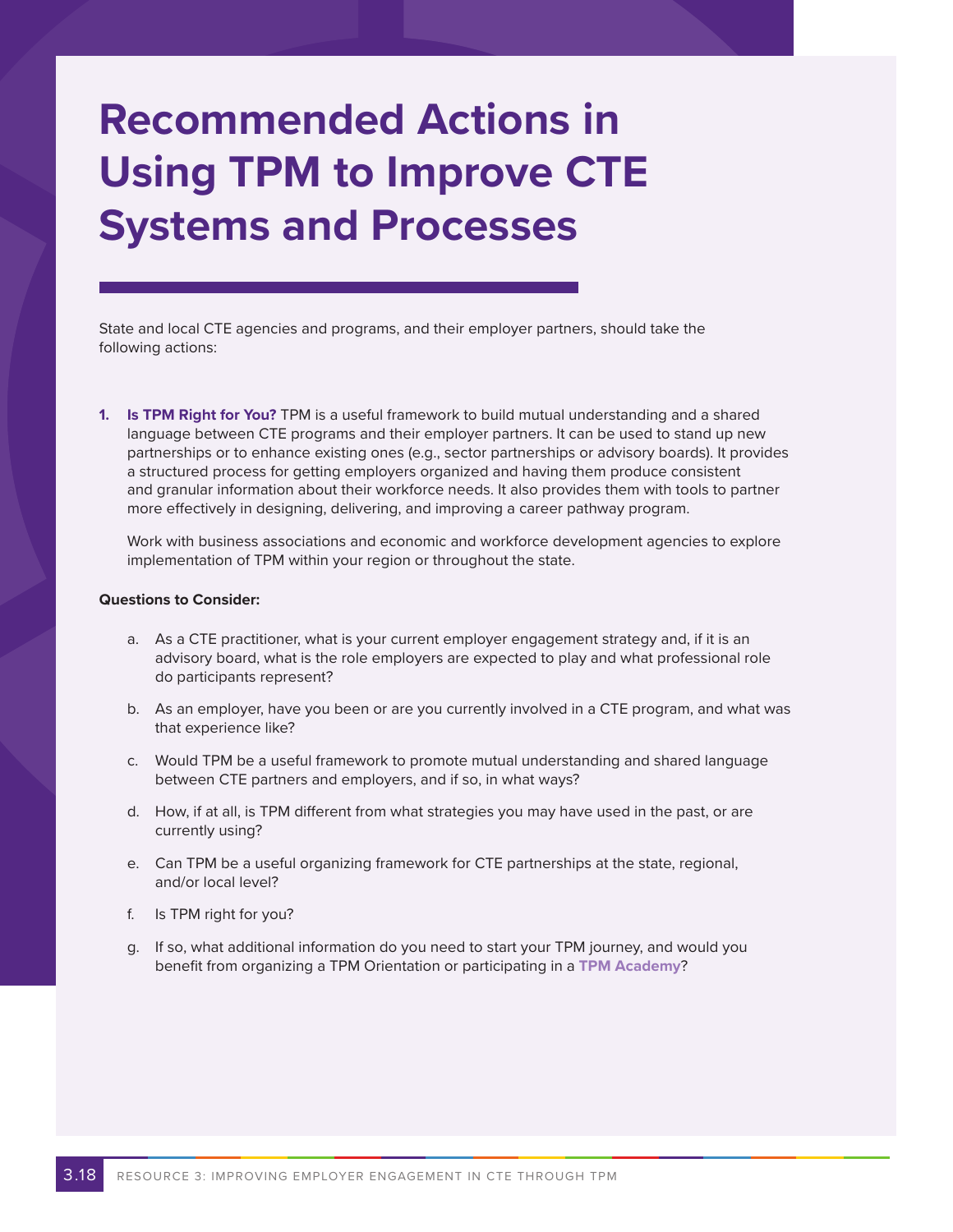**2. Utilize TPM Best Practices and Tools.** Use TPM best practices and tools to improve CTE systems and processes to build or expand high-quality CTE programs of study that achieve an ROI for all stakeholders, including diversity and equity goals.

#### **Questions to Consider:**

- a. When planning a CTE program, what is the source of information used to align with employer demand, and is it sufficient?
- b. Would TPM be a useful framework in the CLNA process, and, specifically, what information could TPM provide that would be useful to you?
- c. Can TPM be helpful in designing and implementing a CTE program? Which TPM strategies in particular would you wish to leverage during this process?
- d. In what ways can TPM be used to improve curriculum, credential, and assessment alignment as well as the design and delivery of work-based learning and career counseling?
- e. Does TPM offer anything new in terms of thinking about performance management, ROI, and continuous improvement, and is that useful or relevant to you and your organization?
- f. Is diversity, equity, and inclusion a priority for your program or organization and in what ways can TPM be used to address that priority?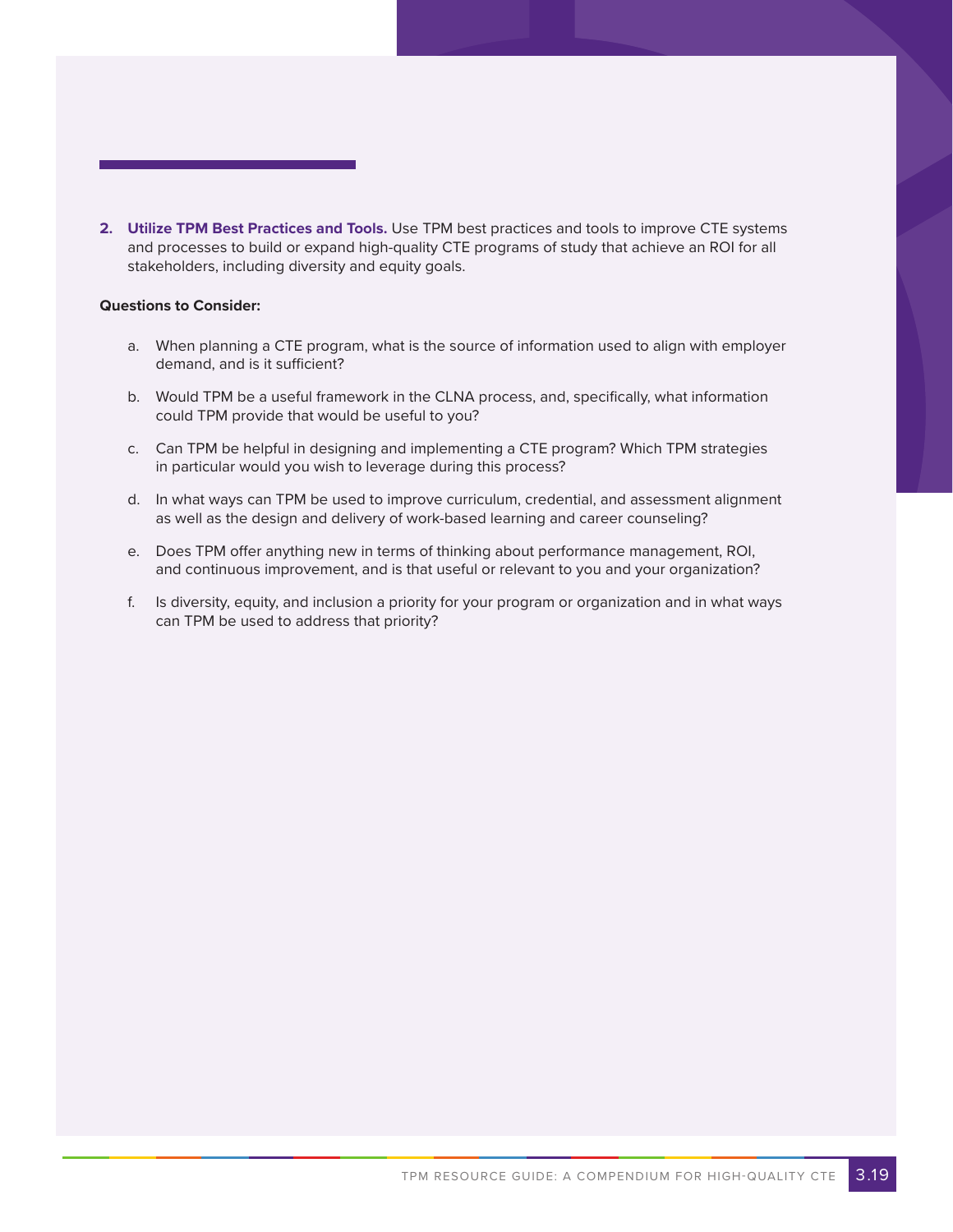## <span id="page-54-0"></span>**Appendix: Terms and TPM Concepts**



## **Talent Pipeline Management® (TPM)**

## TPM RESOURCE GUIDE: **A Compendium for High-Quality CTE**



**U.S. CHAMBER OF COMMERCE FOUNDATION**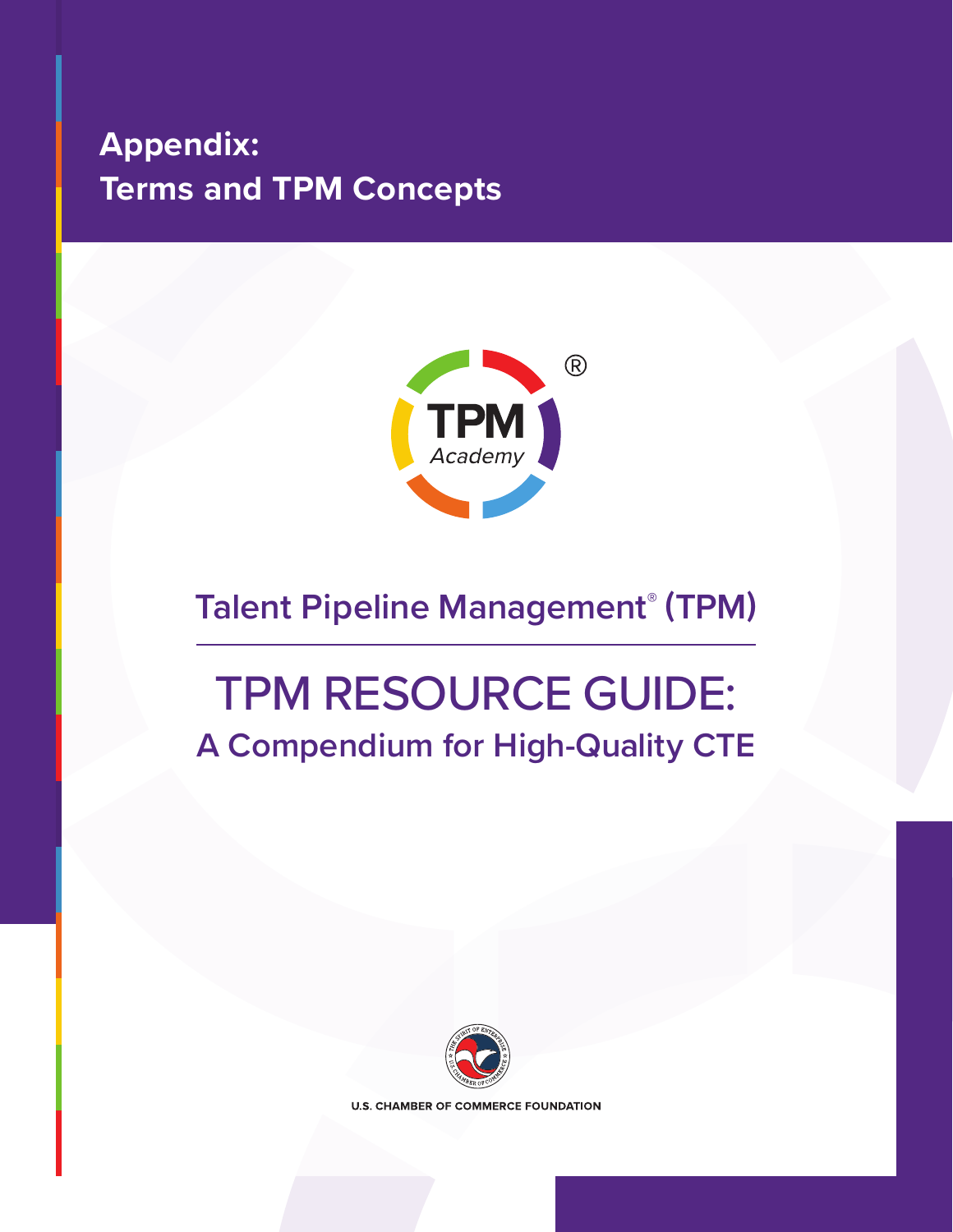## **Terms and TPM Concepts**

**Business Enterprises—**Large, private sector business organizations that carry out multiple economic activities through multiple firms with many different establishments around the world and across states, counties, and cities.

**Business Function—**The type of business or economic activity that is critical in making products or providing services at one or more establishments (see Establishment definition). It may or may not be defined as a primary activity for purposes of North American Industry Classification System (NAICS) coding of business establishments, and it may be carried out by one or more occupations. Examples include logistics planning, warehousing, machining, engineering, and nursing.

**Career Pathway—**A workforce development strategy that provides clearly communicated education and training steps between occupations in an industry sector, combined with support services, to enable individuals to enter and exit at various levels and to advance over time to higher skills, recognized credentials, and better jobs. Target jobs for career pathways are typically in industries of importance to local and regional economies and build strong relationships with employers.

**Classification of Instructional Programs (commonly referred to as CIP)—**A taxonomy that supports the accurate tracking and reporting of fields of study and program completions activity in higher education within the U.S.

**Competency mapping—**A process used to determine which learning outcomes relate to which competency hiring requirements, and which providers are responsible for them.

**Comprehensive Local Needs Assessment (CLNA)—**A required biennial assessment plan developed by every institution that receives a Perkins Basic grant allocation under the Perkins V Act. The assessment must identify the local community needs and resources to address how Perkins programming and funding will support CTE programs and assist special populations students.

**Continuous Improvement—**A structured method to improve a process over time. Continuous improvement processes in the business world include Lean Six Sigma and the five-step DMAIC (define, measure, analyze, improve, and control) process, which is used to optimize performance and eliminate waste.

**Curriculum mapping—**A process used to provide detailed information about how a learning outcome and/or competency ought to be delivered and assessed and could include examples of it done well.

**Critical Job—**A job that has been selected by the employer or employer collaborative to focus its attention on, whether an entry-level job or an advanced job for internal talent sourcing.

**Employer—**Any person or organization that employs people through a variety of employment relationships ranging from regular full-time employment to contractual employment.

**Employer collaborative—**A partnership organized by employers, for employers to collectively address shared workforce needs. The collaborative is bolstered by management support provided through a new or existing employer-led organization of the collaborative members' choice. Employer collaboratives are different from most public-private partnerships in that they are organized and managed to maximize responsiveness to employers as endcustomers and to deliver an employer return on investment.

**End-customer—**Employers that are developing and implementing a talent supply chain to address a workforce need that results in a measurable return on investment.

**Establishments—**A single physical location (e.g., plant, office) of a company that may have multiple locations or facilities. Establishments carry out business or economic activities as typically defined under NAICS. More detailed examples of business or economic activities include industrial machinery manufacturing, computer systems design and related services, and specialty surgery and primary care.

**Every Student Succeeds Act (ESSA)—**Enacted in 2015, ESSA is the primary U.S. federal education law and funds K–12 education throughout the nation while emphasizing equitable access to education, high standards, and accountability.

**Host organization—**The organization that houses and provides the staff and management support for one or more employer collaboratives. Host organizations are different from traditional intermediaries in that they are business member organizations (e.g., chambers of commerce, industry sector-based associations) or economic development organizations dedicated to business growth and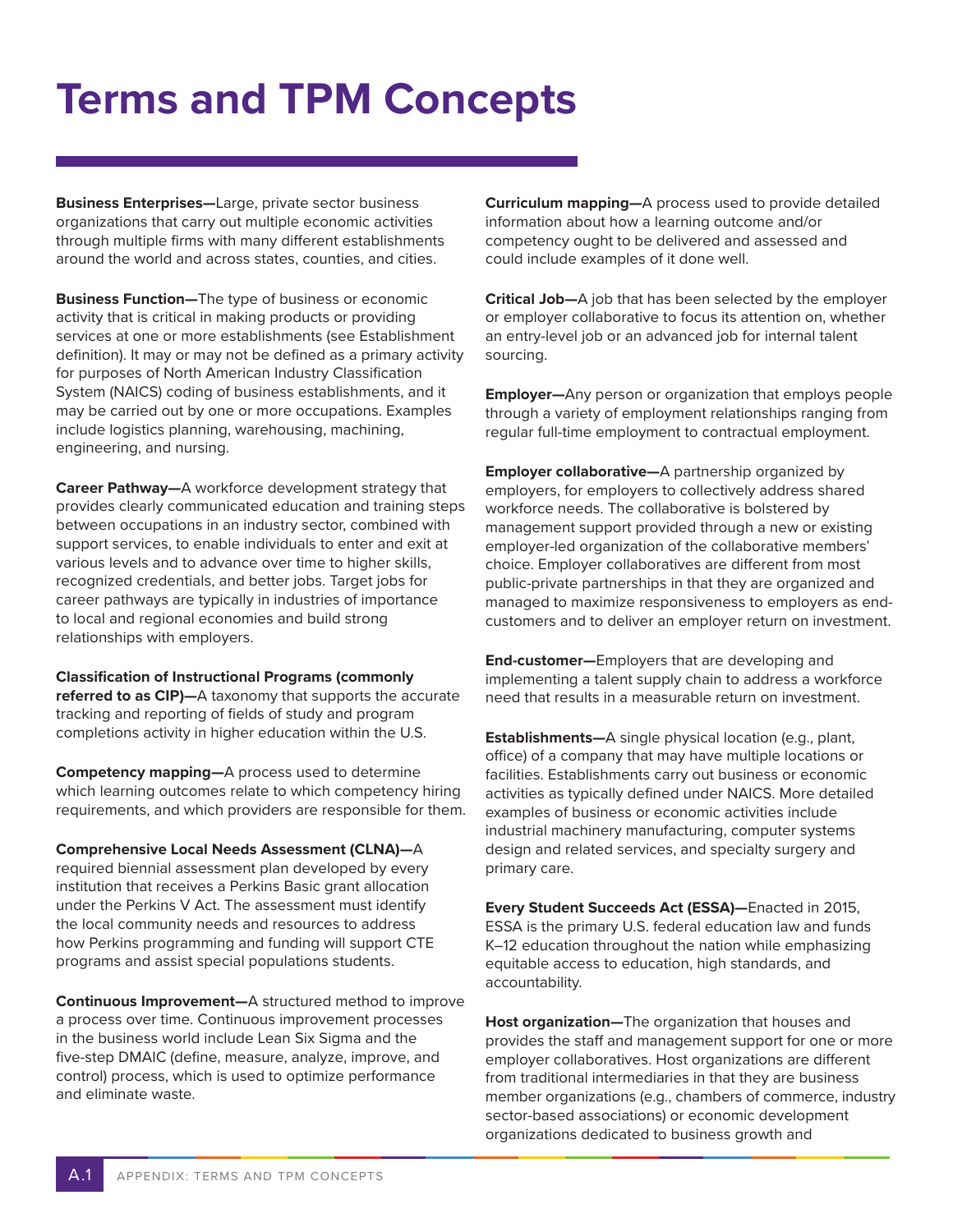competitiveness and are chosen or affirmed by the employer members to manage and staff employer collaboratives.

**Industry—**The type of primary business or economic activity carried out in a business establishment as typically defined under the North American Industry Classification System. Examples of major industry categories include manufacturing, healthcare, and information technology.

**Industry-recognized credential—**A credential that is sought or accepted by employers within the industry or sector involved as a recognized, preferred, or required credential for recruitment, screening, hiring, retention or advancement purposes and, where appropriate, is endorsed by a nationally recognized trade association or organization representing a significant part of the industry or sector.

**Labor Market Information—**Quantitative or qualitative data related to employment and workforce trends in national, state, regional, and local labor markets.

**North American Industry Classification System (NAICS)—** The standard used by Federal statistical agencies in classifying business establishments for the purpose of collecting, analyzing, and publishing statistical data related to the U.S. business economy.

**Shared pain point—**A common area of need across employers that have come together to form an employer collaborative. Shared pain points should provide the starting point for defining the focus of an employer collaborative.

**Shared Value—**The value that is created for employers, education and training providers, and the learners they serve—as well as society in general—when employers play an expanded leadership role as end-customers of talent supply chains.

**Standard Occupational Classification (commonly referred to as SOC)—**A federal statistical standard used by federal agencies to classify workers into occupational categories for the purpose of collecting, calculating, or disseminating data.

**Supply Chain Management—**Supply chain management encompasses the planning and management of all activities involved in sourcing and procurement, conversion, and all logistics management activities. Importantly, it also includes coordination and collaboration with channel partners, which can be suppliers, intermediaries, third party service

providers, and customers. In essence, supply chain management integrates supply and demand management, of both the physical and information flow, within and across companies.

**TPM Academy®—**An in-person training for state and local chamber, business association, and economic development agency leaders, as well as employers, to learn to drive partnerships with their education and training providers based on industry need.

**TPM National Learning Network—**Those who participate in and complete the TPM Academy join the TPM National Learning Network, where best practices are shared to support and enhance TPM implementation in practitioners' communities.

**TPM Practitioner—**A person who has participated in and completed the TPM Academy training program.

**Upskilling—**Adding to the skills of current employees of collaborative members to prepare them for success in:

- New, Emerging, and Changing Job Roles due to changing technologies and changes in how work is organized and carried out within companies and across their industries. This may involve the retraining of workers who must transition to new jobs because their current jobs are transforming.
- Career Pathways providing career advancement opportunities within and outside their companies.

**Work-based Learning—**A component of career awareness and preparation that is often embedded as part of course concentrations in a career pathway or as part of CTE programs. In many cases, these experiences are placebased and include internships, cooperatives, and youth apprenticeships. However, they can also be project-based or simulated experiences that take place on the school premises.

#### **Workforce Innovation and Opportunity Act (WIOA)**—

The primary U.S. federal workforce development legislation enacted in 2014 to strengthen and improve the public workforce system and help get Americans, including youth and those with significant barriers to employment, into highquality jobs and careers and help employers hire and retain skilled workers.